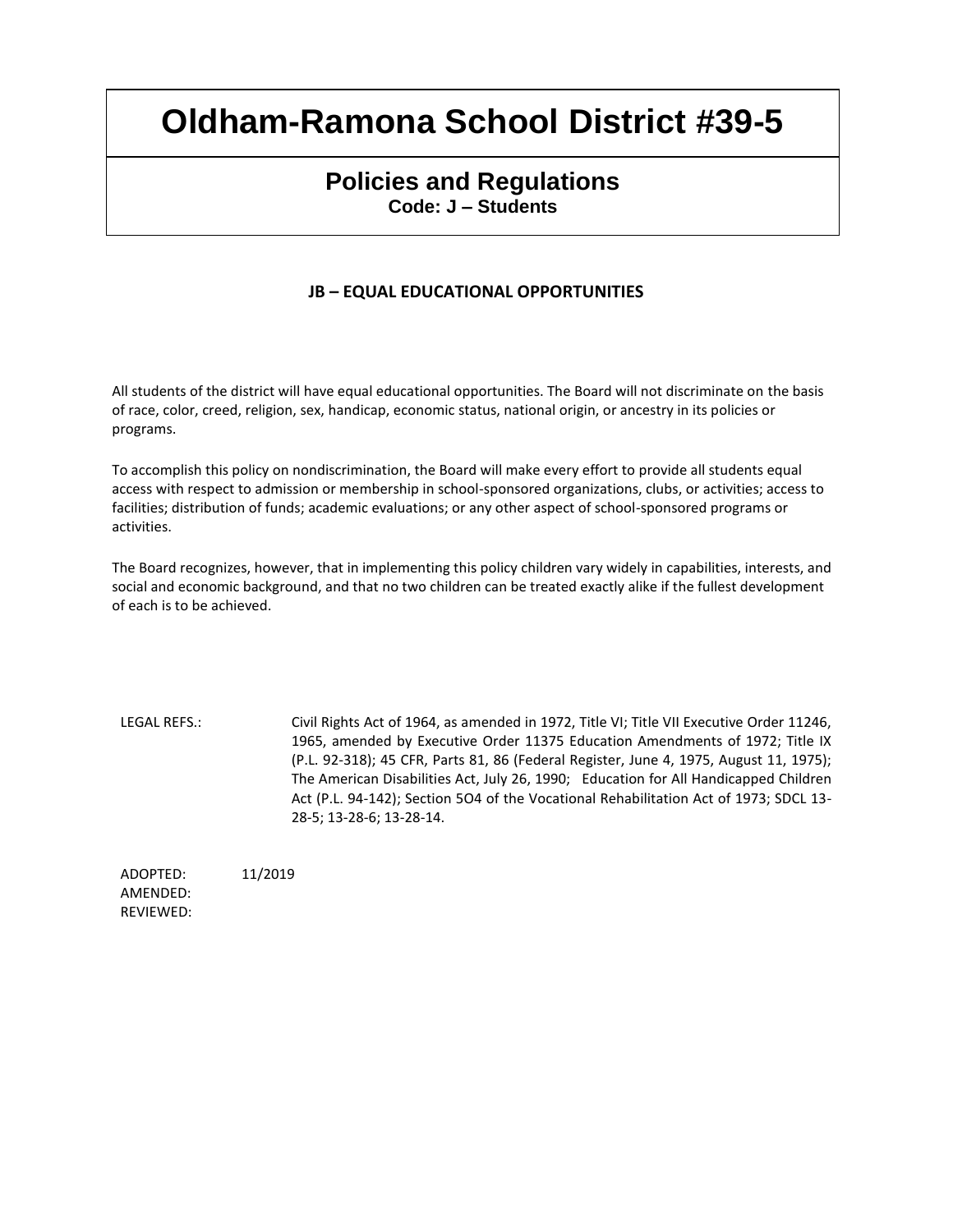### **Policies and Regulations Code: J – Students**

#### **JEAA – STUDENTS ALTERNATIVE INSTRUCTION**

Children of compulsory school age must regularly attend some public or non-public school, unless excused from school attendance. Upon filing of an application with a school official from the parent or guardian of the child because the child is otherwise provided with alternative instruction for an equivalent period of time, as in the public schools, in the basic skills of language arts and mathematics, the child shall be excused, without the necessity of school board action. Failure to provide instruction is grounds for the school board, upon thirty days' notice, to revoke the excuse from school attendance. The secretary of the Department of Education may inspect the attendance records and records showing academic progress or an alternative education program with fourteen days' written notice if the secretary has probable cause to believe the program is not in compliance with this section.

The request for alternative instruction must be filed annually.

All requests for alternative instruction must be in writing. The form for requests for a child to be provided with alternative instruction is provided by the South Dakota Department of Education.

| LEGAL REFS.: | SDCL    | $13 - 27 - 1$ |
|--------------|---------|---------------|
|              | SDCL    | 13-27-29      |
|              | SDCL    | $13 - 27 - 3$ |
|              | SDCL    | $13 - 27 - 7$ |
|              | SDCL    | $13 - 27 - 8$ |
|              | SDCL    | $13 - 27 - 9$ |
|              |         |               |
|              |         |               |
| ADOPTED:     | 01-2007 |               |
| AMFNDFD:     | 12-2016 |               |
| REVIEWED:    | 11/2019 |               |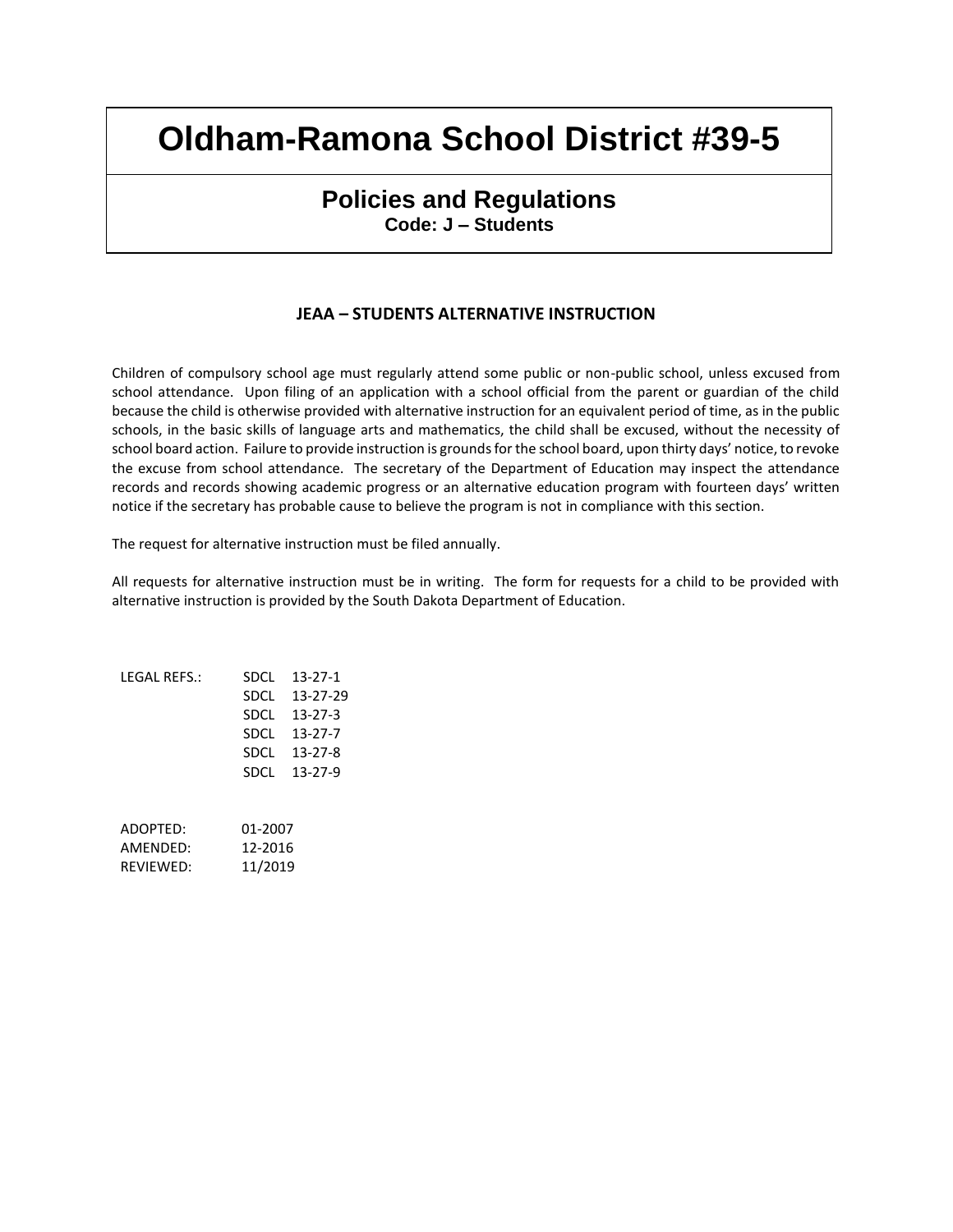### **Policies and Regulations Code: J – Students**

#### **JEC – SCHOOL ADMISSIONS**

In accordance with state law, all persons five  $(5)$  years old by September 1st and under twenty-one  $(21 \text{ years of age})$ and all veterans (except dishonorably discharged veterans) who are residents of the district will be eligible to attend the public schools free of charge, if they have not already received a high school diploma.

Upon registration, all new students will be required to present:

- 1. Proof of date of birth through a birth certificate or affidavit in lieu of birth certificate.
- 2. Record of immunizations and a health certificate from a licensed physician.
- 3. Proof of School District residency, if requested.

| LEGAL REFS.: | <b>SDCL</b> | $13 - 27 - 1$             |
|--------------|-------------|---------------------------|
|              | SDCL        | $13 - 27 - 1.1$           |
|              | SDCL        | 13-27-3                   |
|              | SDCL        | $13 - 27 - 3.1$           |
|              | SDCL        | 13-27-7; 13-27-8; 13-27-9 |
|              | SDCL        | 13-27-14                  |
|              | SDCL        | 13-28-5                   |
|              | SDCL        | $13 - 28 - 7.1$           |
|              | SDCL        | 13-28-14                  |
|              | SDCL        | 13-28-21                  |
|              |             |                           |
| ADOPTED:     | 01-2007     |                           |
| AMENDED:     | 12-2016     |                           |
| REVIEWED:    | 12/2020     |                           |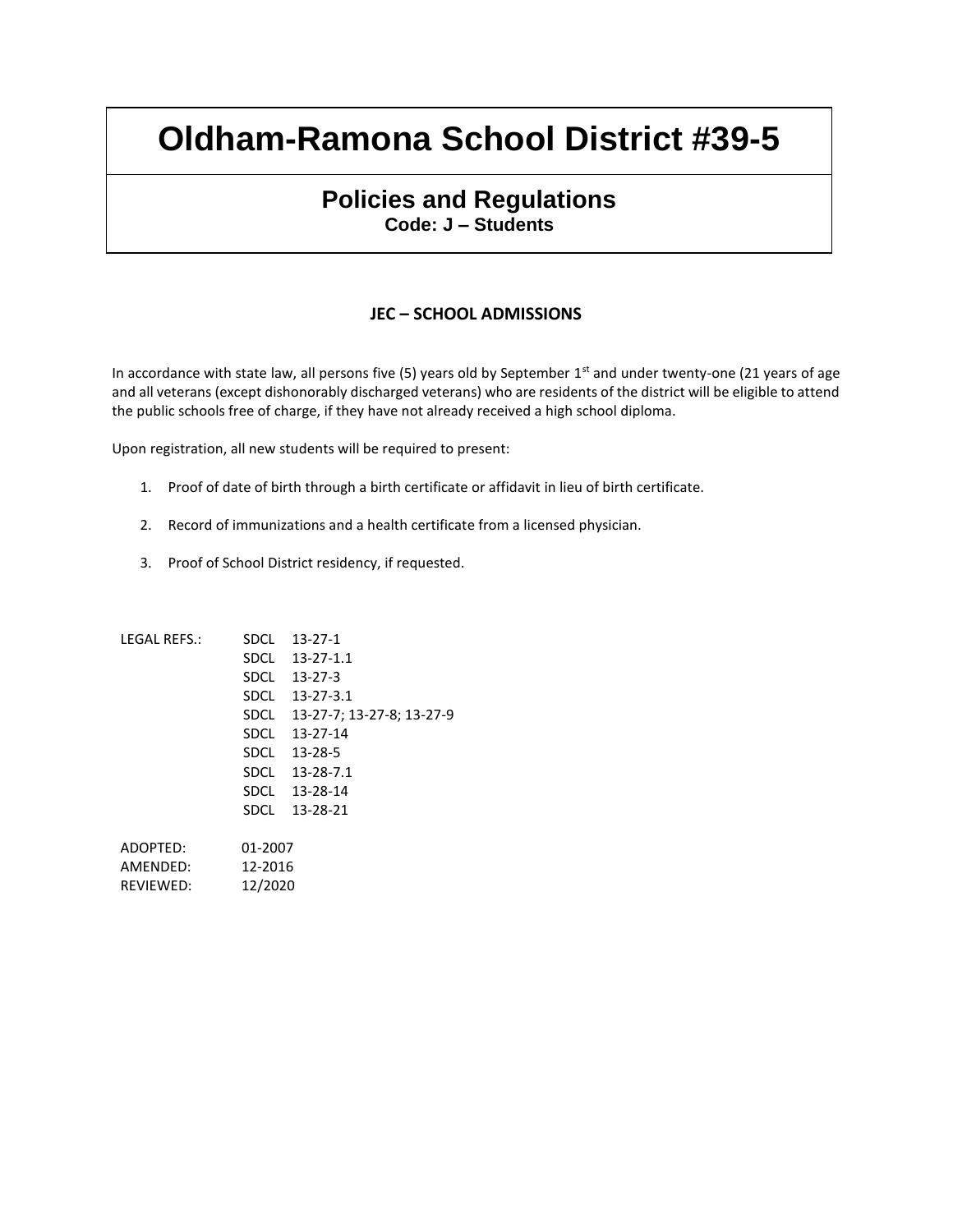### **Policies and Regulations Code: J – Students**

JECA-Admission of Resident Students

The legal residence of a student, for the purpose of claiming free school privileges under the South Dakota Constitution will mean the legal residence or domicile of the student's parents or legal guardian.

The parents or legal guardian may not establish residency in a district for the sole purpose of obtaining free schooling in that district.

A child's school residence may not change during the school fiscal year unless the child ceases to be enrolled in the school of the district.

When a child is residing in a foster home on a permanent or temporary basis, the child has school residence in the district where the foster home is located.

LEGAL REFS.: SDCL 13-28-9 SDCL 13-28-10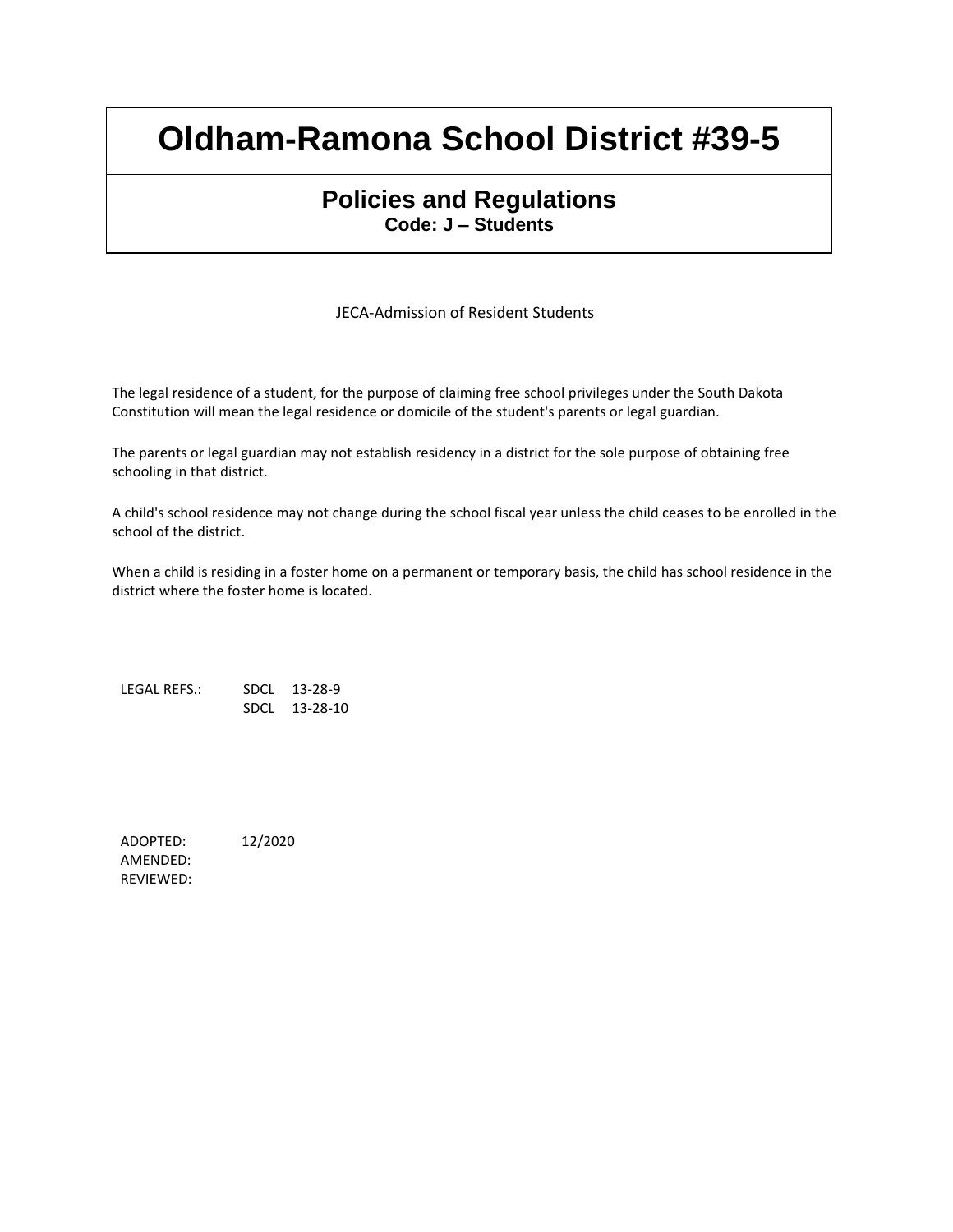### **Policies and Regulations Code: J – Students**

#### **JECAA- Students Enrolling from Alternative Instruction and Unaccredited Schools**

The Oldham-Ramona School District will accept students transferring from non-accredited schools subject to the following conditions and guidelines:

In grades K-8:

- A standardized achievement test may be administered to the transfer student. The administration and evaluation of the test will be done by the principal and appropriate staff of the school to which the student is seeking admission.
- Based on the evaluation of the standardized test, the principal will make an appropriate placement. The student's placement may not be in a grade level higher than warranted by the student's chronological age, assuming entry into the first grade at age six and annual grade advancement thereafter. After initial placement, the student may be advanced according to the student's demonstrated performance.

In grades 9-12:

- Students seeking enrollment will first be temporarily placed in classes based on an interview with the principal.
- Students seeking enrollment in the secondary program will be placed in English and mathematics courses as based on the level of achievement demonstrated by a standardized achievement test or course exit exams. The principal and appropriate staff will place the student in these courses based on their evaluation of the given assessment.
- Students seeking enrollment in the secondary program will be placed in other subjects/classes based on a review of their transcripts. The principal and appropriate staff will use the following guidelines for appropriate placement.
	- $\circ$  No credit will be granted for any science course which is normally a laboratory course, unless clear documentation is provided demonstrating that the student has satisfactorily participated in laboratory experiences which parallel or are consistent with those required in the district's science courses.
	- $\circ$  In all other subjects, the student will be interviewed and may take a departmental exit exam for each course. After the exam and interview with the student, the department staff will recommend to the building principal if credit will be granted for the course.
	- $\circ$  Student completed work and documentation may assist in the placement decision and credit awarded by the principal.
- Students who do not have all of their credits from a state accredited school will not be considered for the Valedictorian or Salutatorian award at Oldham-Ramona High School. Students who have completed at least six semesters at a state accredited high school for grades 9-12 will be allowed to graduate with honors if they meet the criteria. Those students who do not have all of their credits in grades 9-12 from a state accredited high school with a grade of A-D will not be ranked in the class ranking.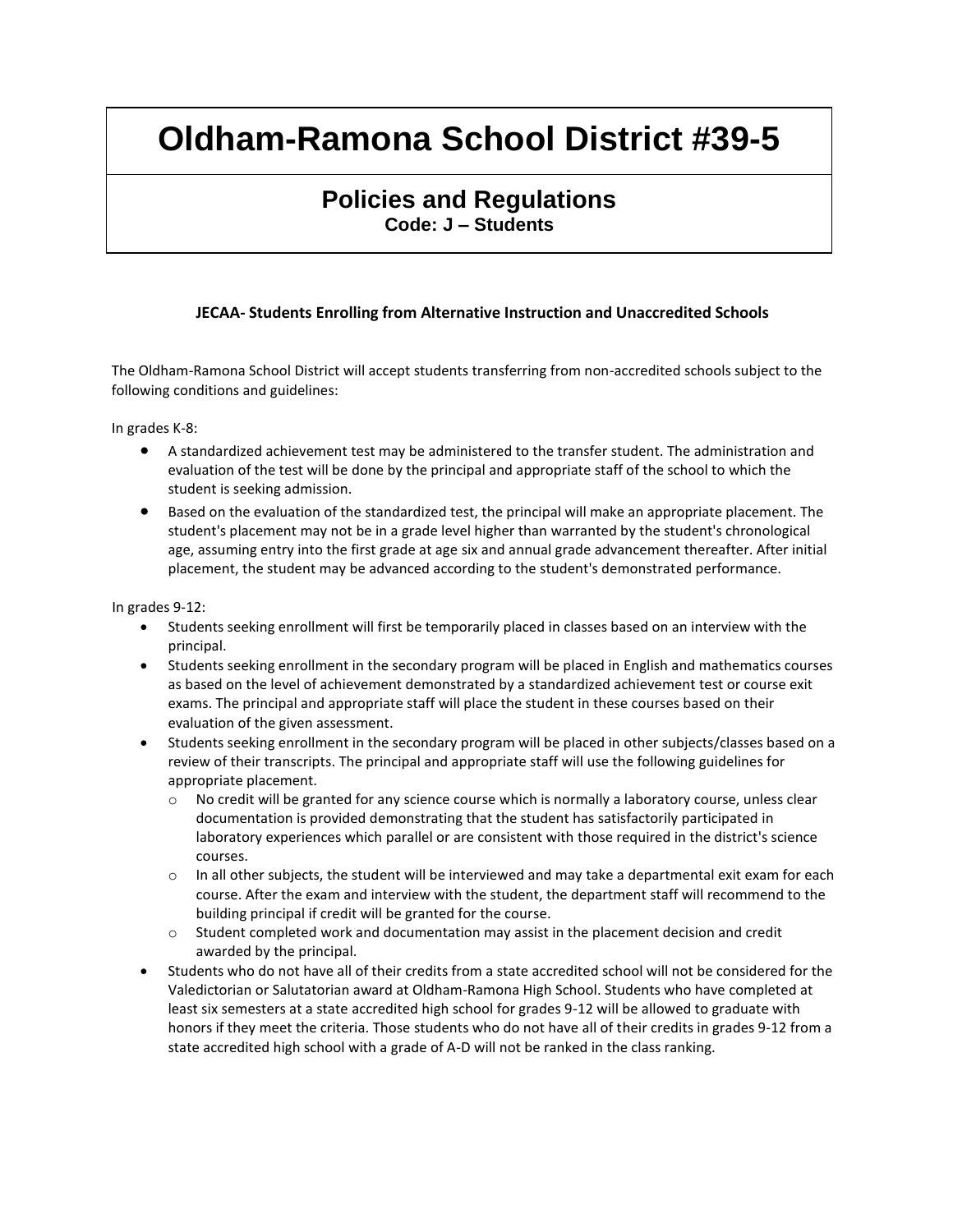A student whose previous high school enrollment has been entirely in non-accredited alternative schools pursuant to SDCL 13-27-3 may receive a high school diploma from Oldham-Ramona High School only if the student has met all graduation requirements of the school district as stated in the high school handbook and has been enrolled as a full-time student at Oldham-Ramona High School for the full senior year.

The following procedure shall be used to address an appeal of the Principal's decision.

- 1. The appeal shall be in writing. The appealing party must attach the Principal's written decision.
- 2. In the Superintendent's sole discretion, the Superintendent may (a) meet and discuss the matter with the Complainant, (b) meet and discuss the matter with the Complainant and Principal, or (c) meet and discuss the matter with the Principal.
- 3. Within fourteen (14) calendar days from the date the appeal was filed with the Superintendent, the Superintendent shall render a decision in writing. The time frame for rendering a decision by the Superintendent may be extended by the Superintendent for good cause and upon written notification to the Complainant and Principal; the notification shall identify the reason for the extension and the date on or before which the decision shall be rendered. The Complainant and Principal shall receive copies of the decision. The Superintendent may uphold, reverse or modify the Principal's decision. The Superintendent may also refer the matter back to the Principal for further investigation. The Principal may uphold, modify or reverse his or her initial decision. After a matter has been referred back to the Principal, and the Principal rendered a second decision, that decision may also be appealed to the Superintendent.
- 4. The Superintendent's decision may be appealed by the Complainant to the Secretary of Education within (10) ten calendar days of receipt of the Superintendent's written decision.

| LEGAL REFS.: | SDCI 13-27-1  |
|--------------|---------------|
|              | SDCL 13-27-29 |
|              | SDCL 13-27-3  |
|              | SDCL 13-28-21 |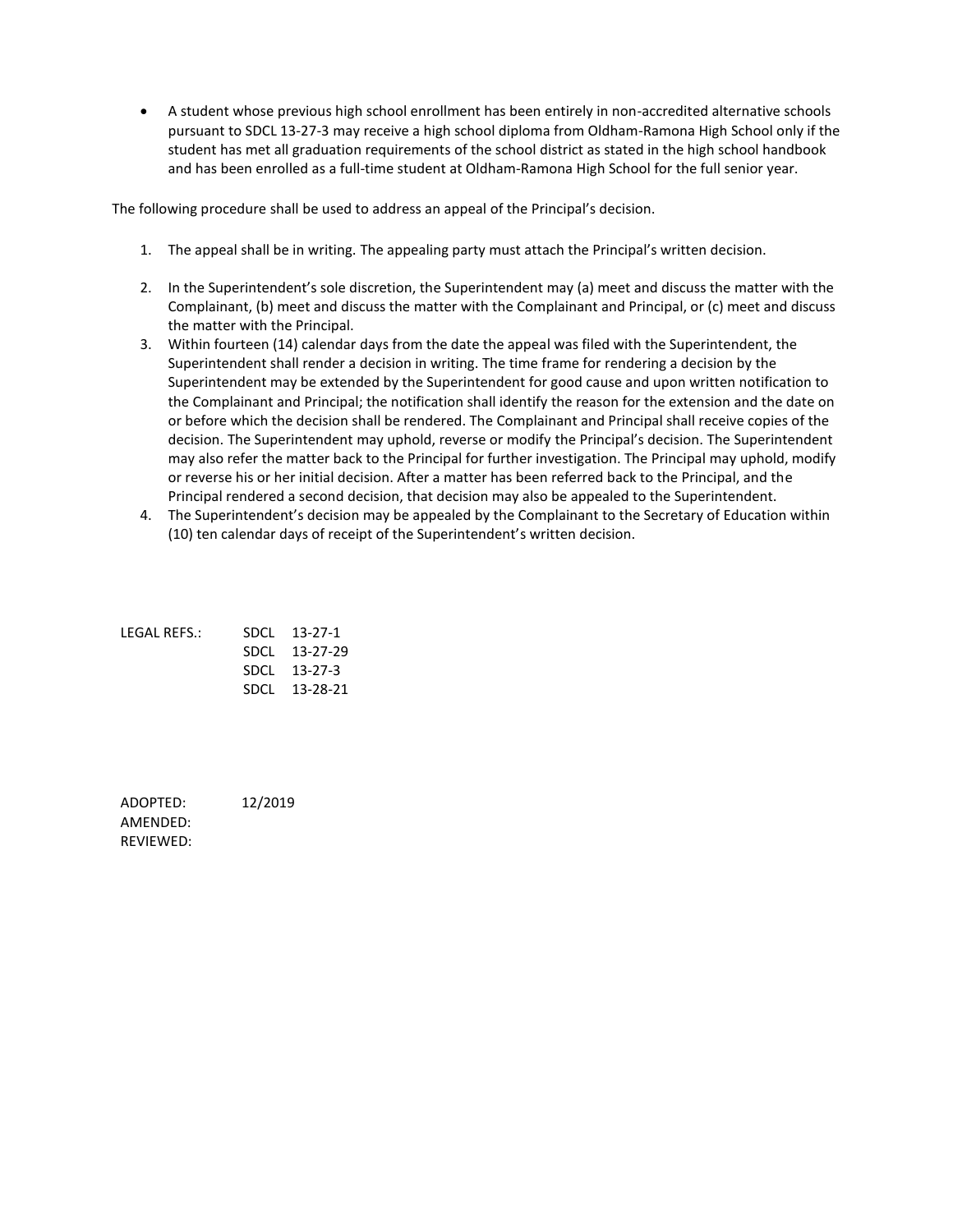### **Policies and Regulations Code: J – Students**

#### **JECB – OPEN ENROLLMENT**

State law provides nonresident parents and students an opportunity to apply for enrollment within the District. It also allows resident parents and students an opportunity to apply for enrollment in an attendance center within the District other than that to which the student has been assigned.

The parent or legal guardian of a South Dakota kindergarten through twelfth grade student, or a student who is at least 18 years old, and resides in another school district (i.e., nonresident student), and who wishes to enroll the student in the District, or the parent or legal guardian of a South Dakota kindergartner through twelfth grade student, or a student at an attendance center within the District other than that to which the student has been assigned, must apply to open enroll in the School District.

- 1. Nonresident student open enrollment: The District shall grant a request for a transfer into the district of a child who is a resident of another school district unless the transfer would result in an inability to provide a quality educational program based on criteria established by the District pursuant to statute and this policy.
- 2. Nonresident alternative instruction student open enrollment: The District shall grant a request to admit into the district a child who is a resident of another school district and who is receiving alternative instruction in the resident district pursuant to law, unless admitting the nonresident child would result in an inability to provide a quality educational program based on criteria established by the District pursuant to statute and this policy.
- 3. Resident student open enrollment to different attendance center: The District shall grant a request from a resident of the District for a student transfer to an attendance center within the District other than that to which the student has been assigned unless the transfer would result in an inability to provide a quality educational program based on criteria established by the District pursuant to statute and this policy.

#### **A. GENERAL RULES:**

- 1. Transfers from another school district into the District may only take place prior to the last Friday in September during the first semester of any school year, and prior to the last Friday in January during the second semester of any school year. If the District approves an application for such a transfer after the deadline in the first semester, the transfer will occur at the start of the second semester. If the District approves an application for such a transfer after the deadline in the second semester, the transfer will occur at the start of the following school year. The deadlines for transfer do not apply if:
	- a. A student is seeking to transfer to an alternative school or a specialized nonpublic educational program;
	- b. A student enrolls in a school district after the deadline in either semester; or
	- c. The District's Superintendent determines that special circumstances exist and allows a student to transfer into the District after the deadline.
- 2. All nonresident requests for open enrollment into the District must be submitted to the District's Superintendent on the official application form provided by the South Dakota Department of Education.
- 3. Nonresident student open enrollment applications to attend school within the District will be reviewed and acted upon in the order in which they are received. However, if the applicant is a sibling of a student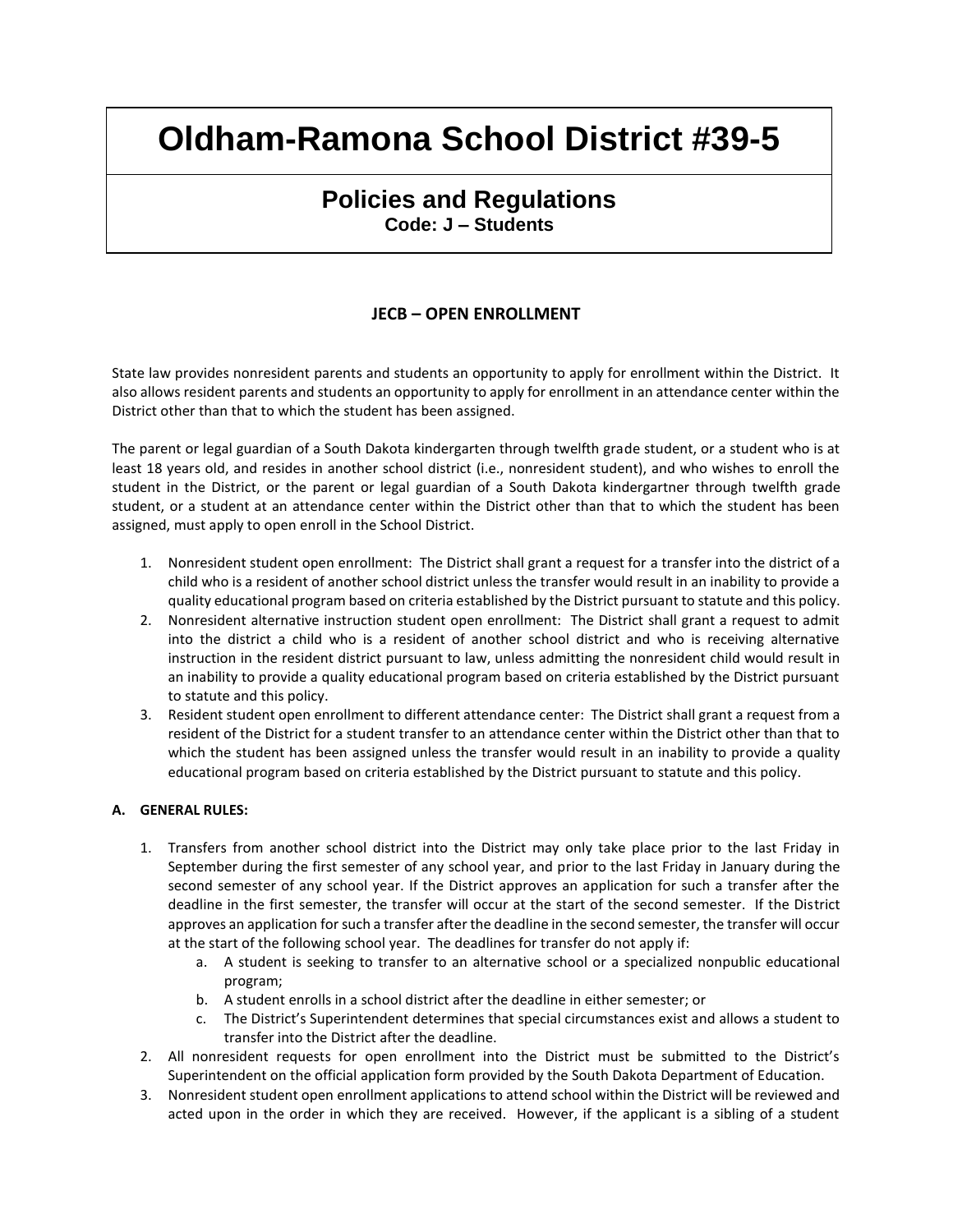accepted into and currently enrolled in the District, that student's application shall take priority over all other applications.

- 4. The Superintendent shall either approve or deny the application for open enrollment. A decision of the Superintendent to deny an open enrollment application may be appealed to the School Board. A decision of the School Board to deny student's application for open enrollment may be appealed to the circuit court pursuant to State Law.(a)
- 5. Decisions to accept or reject open enrollment applications will be based on the criteria listed in "Open Enrollment Application Standards" (Section C).
- 6. Students who "Open Enroll" will not be allowed to attend school for up to five school days after completing all open enrollment paperwork including request for transfer of records. During this time, all student records will be request. These items include copy of birth certificate, vaccination record, transcript, most recent class load, etc.
- 7. The applicant and the resident school board will be notified within five days of the decision.
- 8. An application may be withdrawn by the applicant prior to the approval of the request and upon written notification to the District's Superintendent.
- 9. Once approved by the District, the approved application serves as the applicant's notice of intent to enroll in the District and obligates the student to attend school within the District during the school year, unless the affected school board or boards agree in writing to allow the student to transfer back to the resident district or assigned school, or unless the parents, guardians, or emancipated student change residence to another district. A decision by either school board to deny a request to return to the resident school district may be appealed to circuit court pursuant to law.
- 10. Once enrolled under open enrollment in the District, the student may remain enrolled and is not required to resubmit annual applications.
- 11. The District will provide transportation to non-resident students as allowed by law and where possible with established bus routes.
- 12. The District shall accept credits for any course completed in any other accredited school district but shall award a diploma to a nonresident student only if the student satisfactorily meets the District's graduation requirements.
- 13. If two or more nonresident students from the same family, residing I the same household, request open enrollment into the District, all requests from that family must be either approved or denied and the District shall not deny an application if doing so would result in children from the same household enrolling in different school districts. However, if the District cannot provide an appropriate education for a child in need of special education or special education and related services, the District may deny that child's application for open enrollment.
- 14. Any student under long term suspension or expulsion will not be allowed to open enroll until the suspension or expulsion is completed.<sup>(c)</sup>
- 15. The rules of the South Dakota High School Activities Association will govern eligibility for participation in activities.

#### **B. OPEN ENROLLMENT OF SPECIAL EDUCATION STUDENTS:**

- 1. A request to transfer a student in need of special education or special education and related services may be granted only if, after a review of all relevant student education records and direct communication with the student's parent or guardian and representatives of the resident district, the School District determines that the district can provide an appropriate instructional program and facilities, including transportation if required as a related service, to meet the student's needs. If the request to transfer is granted, the district is responsible for the provision of a free appropriate public education for the student in need of special education or special education and related services. If the student requires transportation as a related service, the district shall provide or ensure the provision of transportation within the boundaries of the District.
- 2. If the District is not able to confirm that the District can provide an appropriate instructional program, facilities, and transportation if necessary, based on the records review and communication with the student's parent or guardian and representatives of the resident district, the District shall initiate an individual education program team meeting consisting of representatives from the District, the resident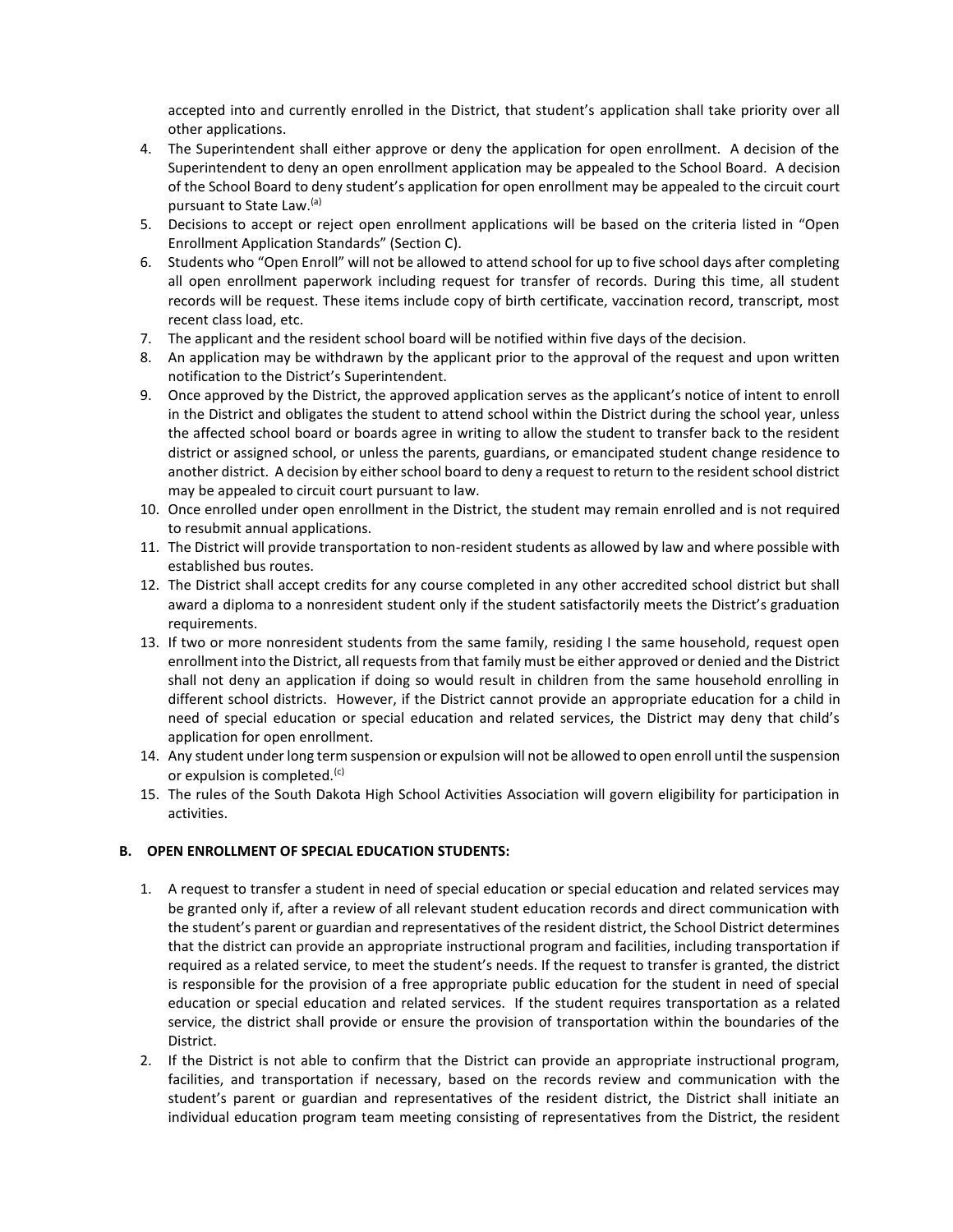school district and the parents or guardians, to determine whether the District can provide an appropriate instructional program, facilities, and transportation necessary.

- 3. A request to transfer a student in need of special education or special education and related services may be denied only pursuant to the "Open Enrollment Application Standards" (Section C) or if the individual education program team as set forth in "Open Enrollment of Special Education Students" (Section B.2.) determines that the District cannot provide an appropriate instructional program and facilities, including transportation, to meet the student's needs.
- 4. If a parent or guardian of a student in need of special education or special education and related services request to transfer the student back to the resident district, the affected school boards must agree in writing to allow the student to transfer back to the resident district or unless the parents, guardian, or emancipated student change residence to another district.
- 5. If two or more students from the same family residing in the same household request open enrollment and the District determines it can provide an appropriate special education or special education and related services for the special education student(s), the applications shall be approved subject to consideration of the Open Enrollment Application Standards (Section C). However, if the District cannot provide appropriate special education or special education and related service for one or more of the students in need of special education or special education and related services, the District may deny the application for open enrollment related to the individual special education student(s).
- 6. If it is determined that a parent or guardian of a student, or an emancipated student, in need of special education or special education and related services submitted a request for an open enrollment transfer, but did not indicate on the application that the student has an IEP and needs special education services, as required on the form, any approval by the District of the open enrollment transfer application will be deemed void.

#### **C. OPEN ENROLLMENT APPLICATION STANDARDS: (e)**

The following standards will be used to accept or reject nonresident student open enrollment applications to enroll within the District and resident student applications to attend an attendance center within the District other than that to which the student was assigned.

Open enrollment requests will be granted on a space available basis at the time the request is considered. The approval of an open enrollment request may not result in exceeding the average student to teacher ratio, program capacity, or building capacity criteria listed below. The ratios listed for grade level student to teacher ratios are for open enrollment purposes only and actual class sizes may be greater than the capacity listed below because of students residing within the school district and school attendance center area.

- Program maximum enrollment will vary, especially within the area of Special Education. The district may deny or accept the open enrollment of identified SPED students based on the particular diagnosis category and related services/support required. Open enrollment of a special education student will not be approved if the students cannot be accommodated at current staffing levels or the program is at capacity
- Classes-may have grade combinations that exceed regular program maximum enrollment. For example, elementary may combine grades to have more than 20 students in a PE Class or other non-academic area.
- Grade Levels—Each class/grade level K-12 shall maintain an enrollment at 20 students or fewer.

#### Notes:

(a) SDCL 13-28-43 says the School Board or the Board's designee may approve or disapprove the application. ASBSD recommends that the Superintendent be designated by the Board as most school boards meet only once a month on the second Monday of the month.

(b) For nonresident open enrollments, SDCL 13-28-45 states that the parents/guardians are responsible for transportation, without reimbursement, of the student but the District may provide the transportation, and if provided, the District may charge a reasonable fee if the student uses District provided transportation. SDCL 13-28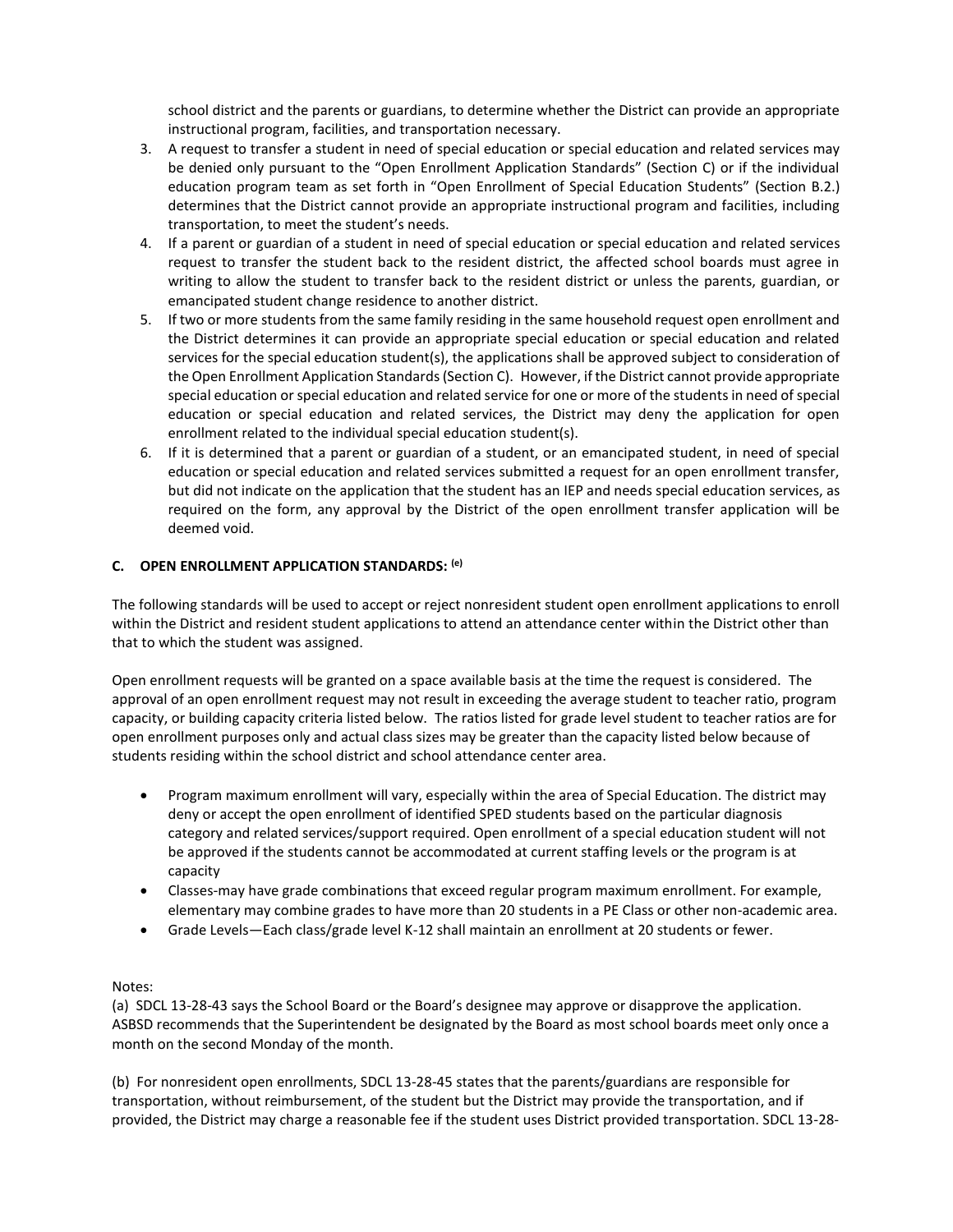45 also says school boards of both the receiving school district and the resident school district must annually approve the pick-up locations for those students within any incorporated municipality but this requirement does not apply to any school district defined as a sparse school district pursuant to § 13-13-78.

(c) SDCL 13-32-4.3 states that if a student is under suspension or expulsion in a South Dakota school district, the student may not enroll in any other school district until the suspension or expulsion has expired, and also that the superintendent of a school district may prohibit a student from enrolling in that school district if the student is under suspension or expulsion in a school in another state or in a nonpublic school in this state.

(e) SDCL 13-28-44 states that "Standards shall be limited to the capacity of a program, class, grade level, and school building operated by the board and the pupil/teacher ratio. Discrimination based on race, gender, religious affiliation, or disability is prohibited" a school board may or may not want to have capacity of the program, class or grade level specifically identified in the school district policy.

| LEGAL REFS.: |         | SDCL 13-28-40<br>SDCL 13-28-41<br>SDCL 13-28-41.1<br>SDCL 13-42.1             |
|--------------|---------|-------------------------------------------------------------------------------|
|              |         | SDCL 13-43; 13-44; 13-45; 13-46; 13-47; 13-48<br>SDCL 13-32-4.3<br>SDCL 13-46 |
| ADOPTED:     | 01-2007 |                                                                               |

AMENDED: 10-2016 AMENDED: 12/2019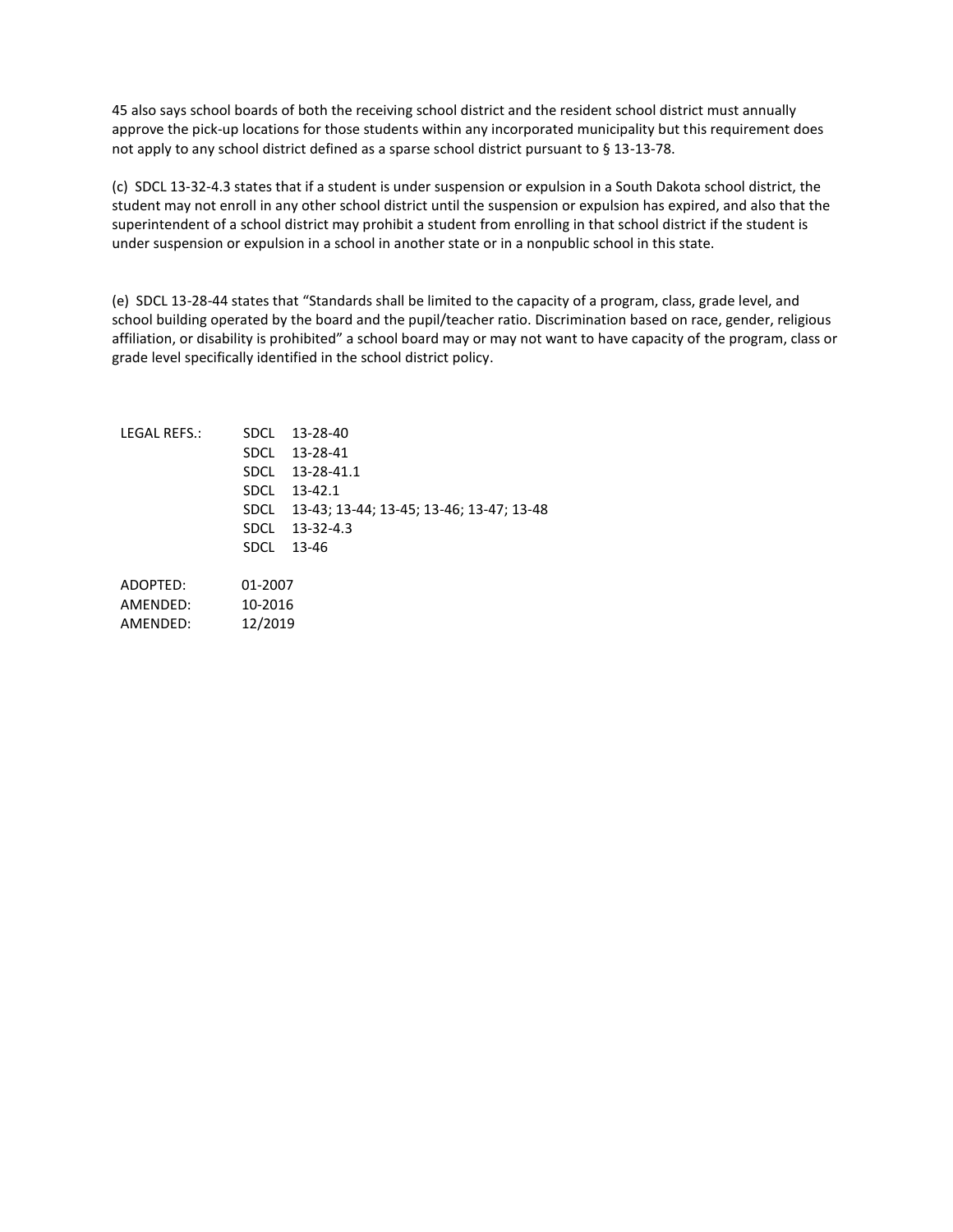### **Policies and Regulations Code: J – Students**

#### **JECE- STUDENT WITHDRAWAL FROM SCHOOL**

Student withdrawal from school may be classified into two categories: Those who transfer to another school system, either public or private, and those who withdraw from permanent attendance at any school (dropouts).

If a student wishes to withdraw from school to transfer to another school district he or she should see the principal who will instruct him as to procedure. When transferring to another school, a student should make arrangements with the office to forward credits to the proper school. All outstanding obligations to the school the student is currently enrolled in must be satisfied before credits can be transferred.

The Board is very concerned about those students who may permanently withdraw from school. The Board believes a high school diploma signifies the minimum preparation for life. Consequently, students who withdraw from school may have less than a minimum preparation. Therefore, the Board strongly urges every teacher, guidance counselor, principal, parent, guardian and citizen to exert all influence to keep all students in school through high school graduation.

The instructional staff should be alert to potential dropouts and do everything possible to give the necessary guidance to such students. The regular school program should be organized and modified to suit the student's needs and aspirations. Conferences with parents may be necessary. All students should be asked to notify the principal before withdrawing. The school should keep in contact with students who have withdrawn.

Students who are 18 years of age, and who have parent or guardian written approval to withdraw, may withdraw from school. Each student will be informed of his or her right to be readmitted to school upon request.

Students seeking re-admittance to the district schools will be permitted to re-enroll at the beginning of established semesters, and will be required to provide notification of their intent to re-enroll one week prior to the start of a semester.

LEGAL REFS.: SDCL 13-27-1 SDCL 13-27-1.1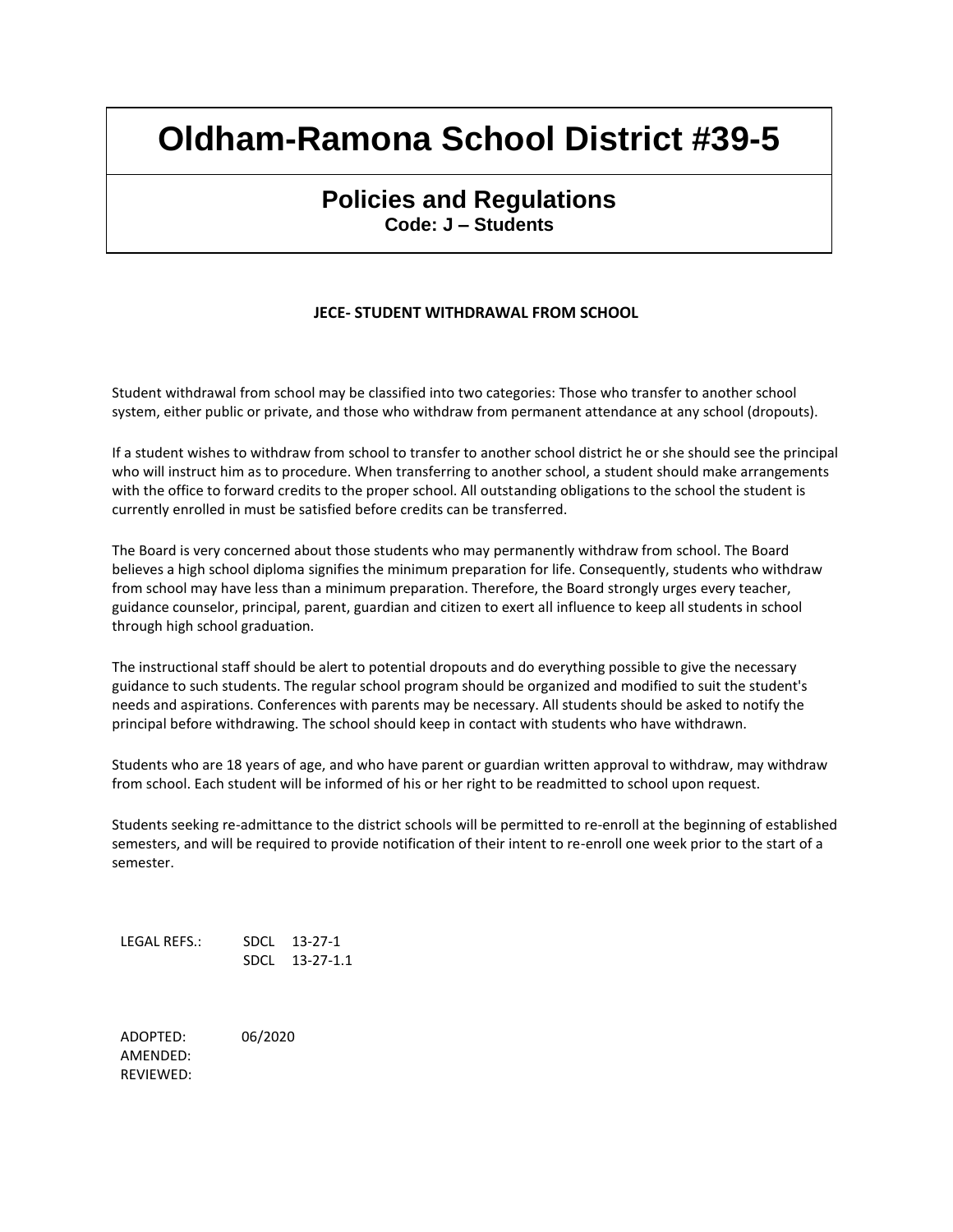### **Policies and Regulations Code: J – Students**

#### **JED- STUDENT ABSENCES AND EXCUSES**

Policies relating to student absences and excuses are contained in the student handbook which is given to the students and is on file in the office of the principals as well as on file in the office of the superintendent.

LEGAL REFS.: SDCL 13-27-1 SDCL 13-27-1.1

ADOPTED: 02/2020 AMENDED:

REVIEWED: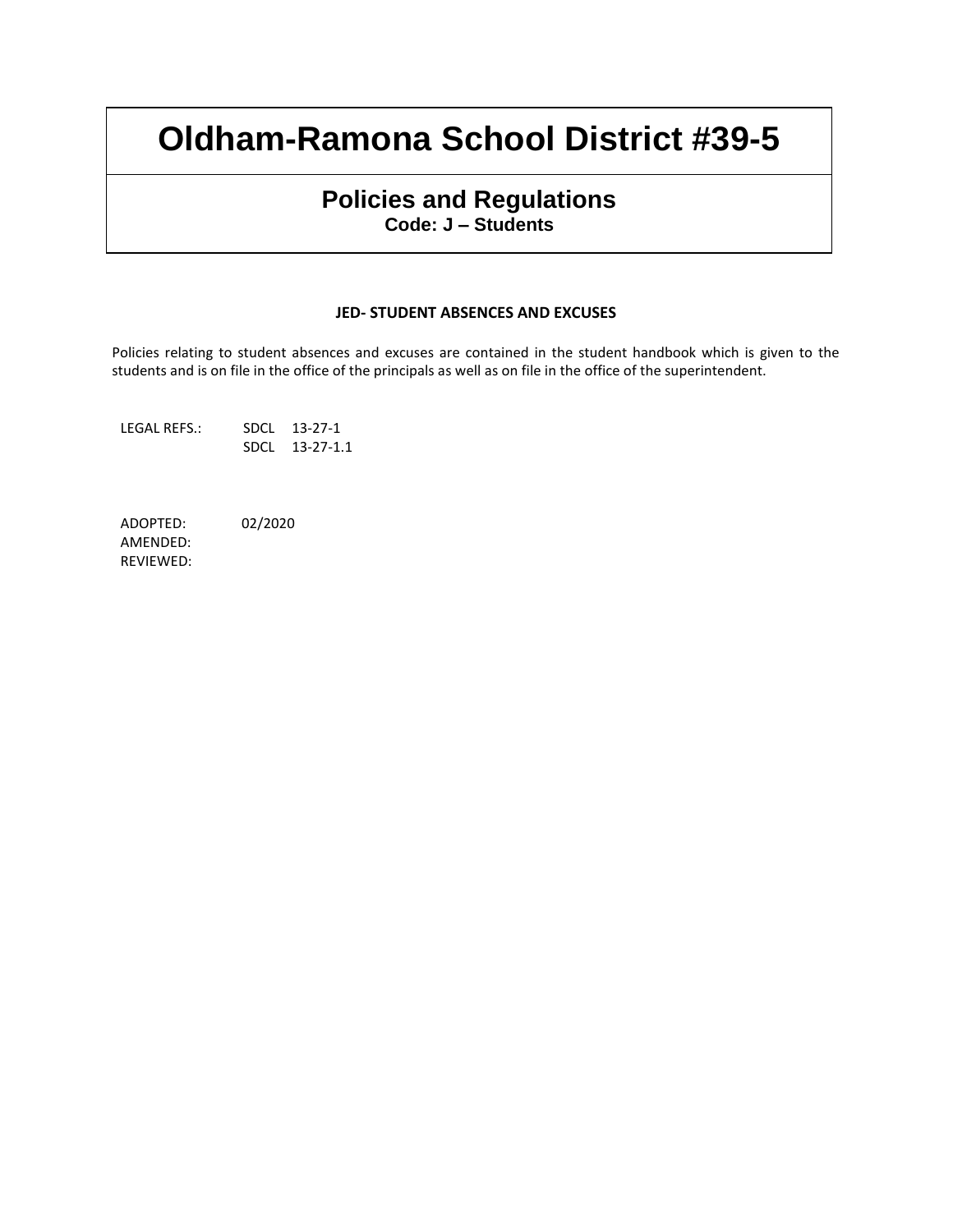### **Policies and Regulations Code: J – Students**

#### **JEDA- TRUANCY**

Through cooperation with parents, strict adherence to regulations in regard to tardiness and unexcused absence, and diligence in investigating the causes of absence, the Board will endeavor to reduce tardiness and truancy.

The district truancy officer will be responsible for enforcing the compulsory attendance laws which require regular attendance, provide for penalties if parents and guardians do not carry out their responsibilities, and establish procedures for referral of a truant student to juvenile authorities.

The district truancy officer shall make and file truancy complaints, and any teacher, school officer or any citizen may make and file a truancy complaint before the circuit court judge.

| LEGAL REFS.: | SDCL 13-27-14                           |
|--------------|-----------------------------------------|
|              | SDCL 13-27-16                           |
|              | SDCL 13-27-18                           |
|              | SDCL 13-27-19                           |
|              | SDCL 13-27-20                           |
|              | SDCL 13-27-21                           |
|              | SDCL 26-7A (10, 11, 126, 127, 128, 129) |
|              |                                         |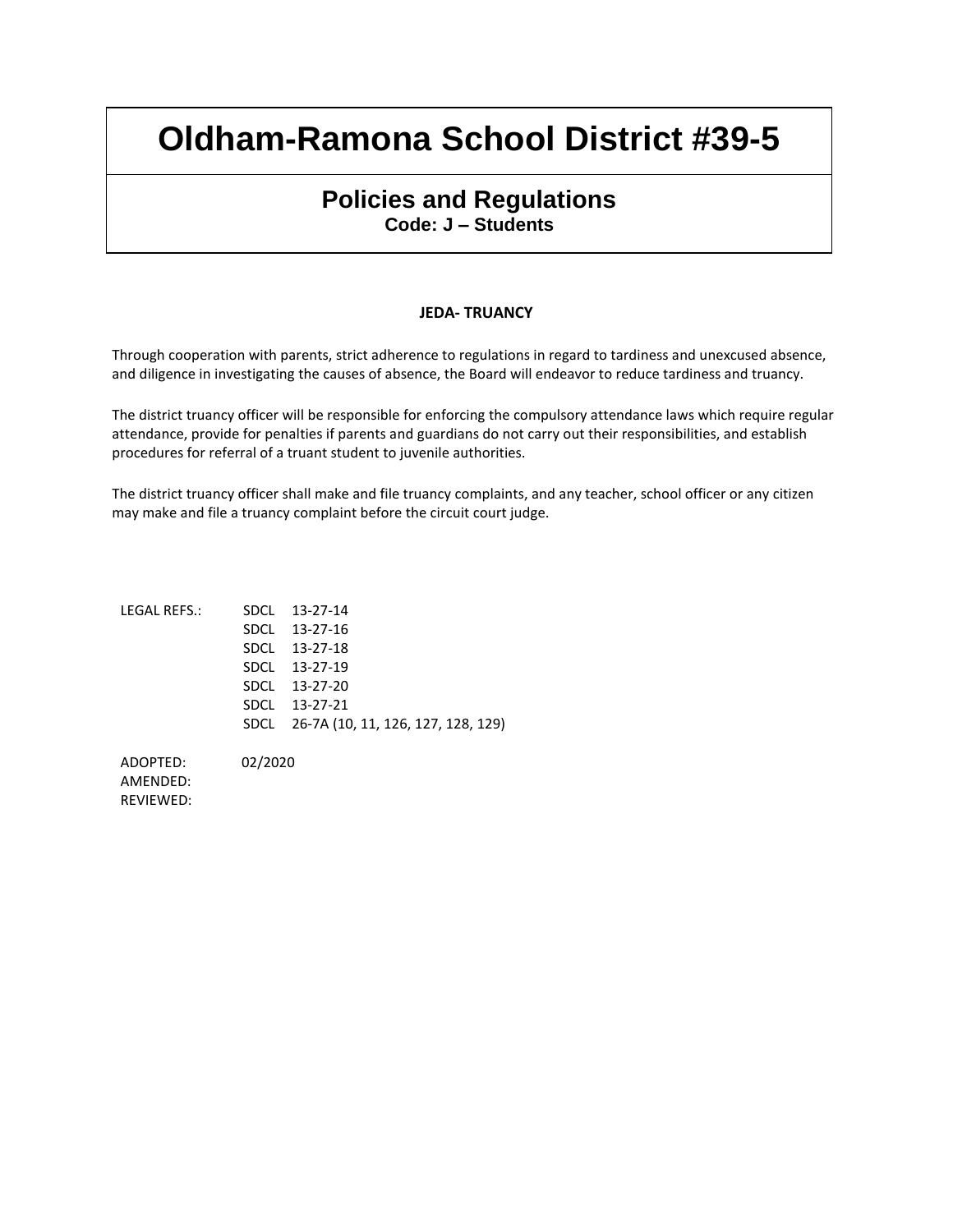### **Policies and Regulations Code: J – Students**

#### **JEDB- STUDENT DISMISSAL PRECAUTIONS**

Students in any school, grade, or class may not be dismissed before the regular hour of dismissal except with the approval of the Superintendent or the Superintendent's designee.

A teacher may not permit any individual student to leave school prior to the regular hour of dismissal except by permission of the principal.

No student will be permitted to leave school prior to the dismissal hour in the company of anyone other than a school employee, or parent of the child, unless the permission of the parent has been first secured. If a policeman or court official requests the dismissal of a pupil during school hours, he or she must have a warrant or written request by parents before the student is dismissed.

LEGAL REFS.: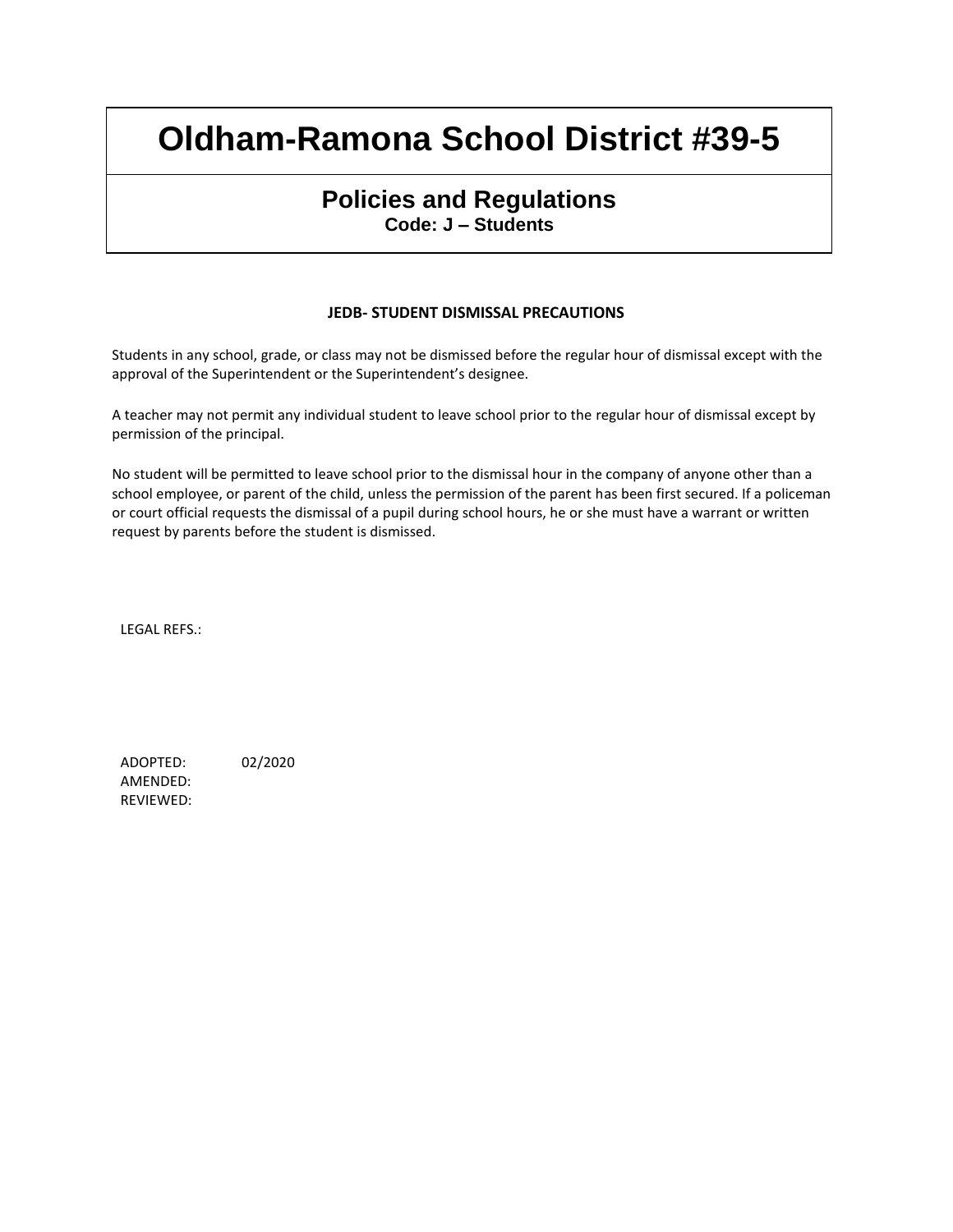### **Policies and Regulations Code: J – Students**

#### **JEF- RELEASE TIME FOR RELIGIOUS PRACTICE**

The Board will permit students, with the written consent of their parents, to receive moral or religious instruction at a suitable place away from the school, as designated by the religious group.

Students will be excused from school for such purposes no more than one hour per week.

The Superintendent is instructed to establish regulations, governing the attendance of students and their reporting for such instruction.

Students enrolled in the district normally will not be released from school for private instruction in music, gymnastics, or other activity. The discretion of the building principal, however, may be exercised in unique or unusual circumstances.

LEGAL REFS.: SDCL 13-33-10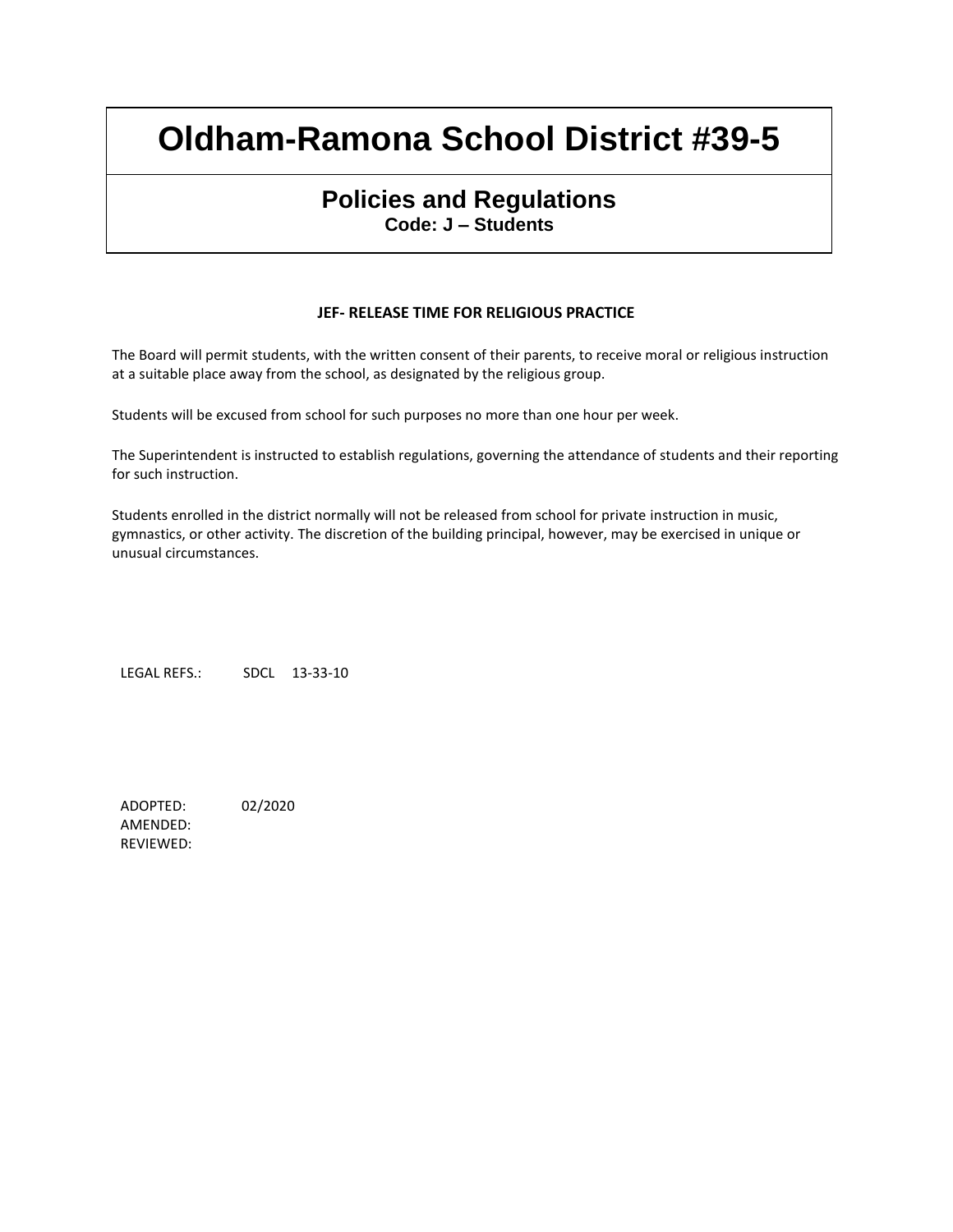### **Policies and Regulations Code: J – Students**

#### **JEDB- STUDENT DISMISSAL PRECAUTIONS**

The Board will permit students, with the written consent of their parents, to receive moral or religious instruction at a suitable place away from the school, as designated by the religious group.

Students will be excused from school for such purposes no more than one hour per week.

The Superintendent is instructed to establish regulations, governing the attendance of students and their reporting for such instruction.

Students enrolled in the district normally will not be released from school for private instruction in music, gymnastics, or other activity. The discretion of the building principal, however, may be exercised in unique or unusual circumstances.

LEGAL REFS.: SDCL 13-33-10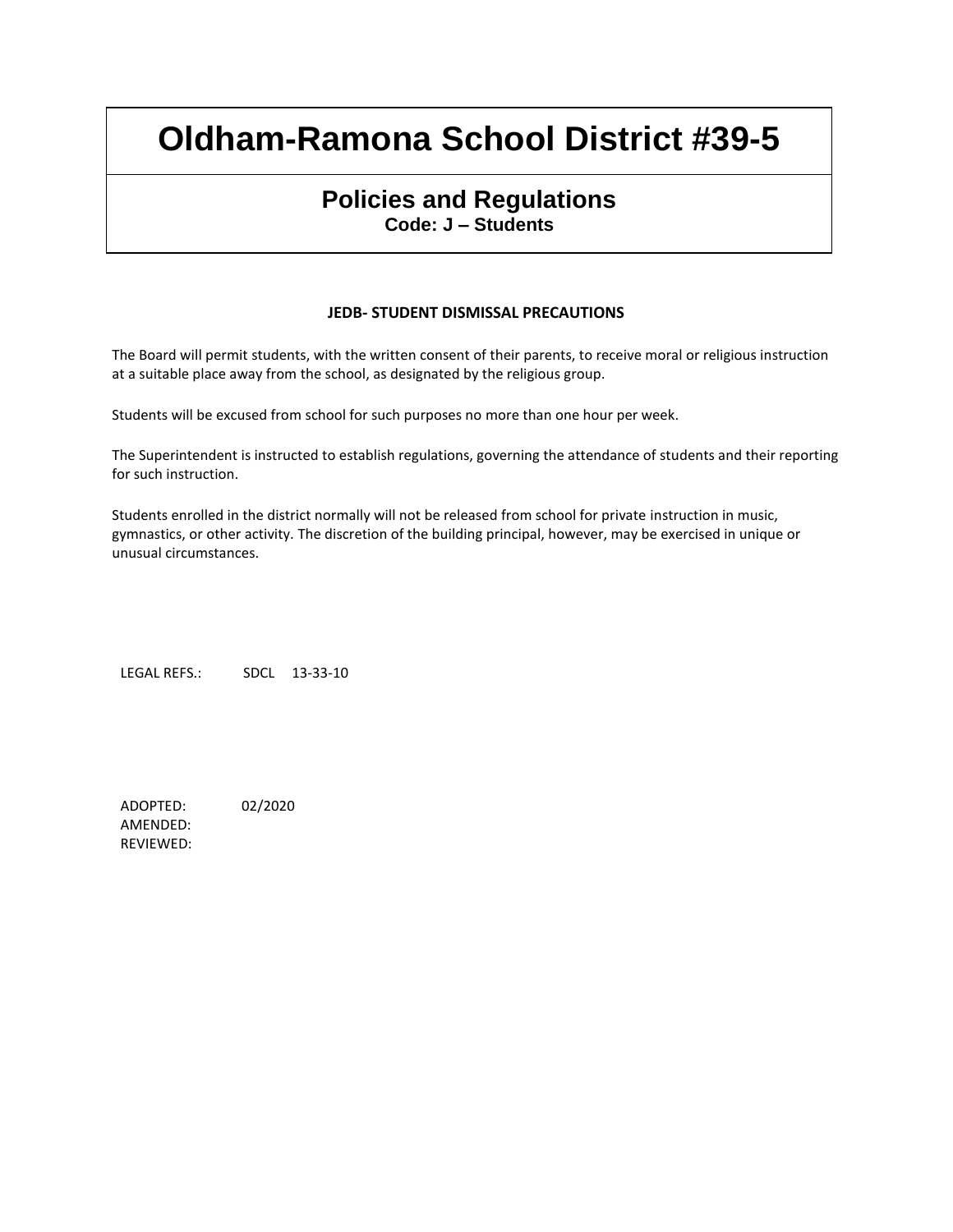### **Policies and Regulations Code: J – Students**

### **JFA – STUDENT DUE PROCESS RIGHTS**

Discipline in the schools is critical to the provision and implementation of public education. The Board and school administrators have the legal authority to deal with disruptive students and student misconduct. The United States Constitution and The South Dakota Constitution entitle all students to due process when they are subjected to depravation of a property right. The Board recognizes the importance of safeguarding a student's constitutional rights.

Due process is an established course for judicial proceedings or other governmental activities designed to safeguard the legal right of the individual.

A student whose conduct may warrant suspension or expulsion shall be provided with appropriate due process. Due process, in the context of the administrative proceedings carried out by school authorities, refers to the notification and hearing procedures established by the South Dakota Board of Education

Due process procedures shall be fair and apply equally to all. Fairley enforcing due process procedures involves:

- Adequate and timely notice and an opportunity to prepare a defense;
- An opportunity to be heard at a reasonable time and in a meaningful manner and;
- The right to a speedy and impartial hearing on the merits of the case.

#### **SPECIAL EDUCATION STUDENTS**

Students who attend public school on an individualized educational program (IEP) are subject to due process procedures established by the South Dakota Board of Education under administrative rules for special education. The administration shall consult with a student's individualized education program (IEP) team to balance student disciplinary actions with the provision of a free and appropriate public education for students with disabilities.

| ARSD 24:05:26    |
|------------------|
| ARSD 24:05:26:01 |
| ARSD 24:05:30    |
| ARSD 24:07       |
| SDCL 1-26-26     |
| SDCL 13-32-4     |
| SDCL 13-32-4.2   |
| SDCL 13-32-4.7   |
|                  |
| 02/2020          |
|                  |
|                  |
|                  |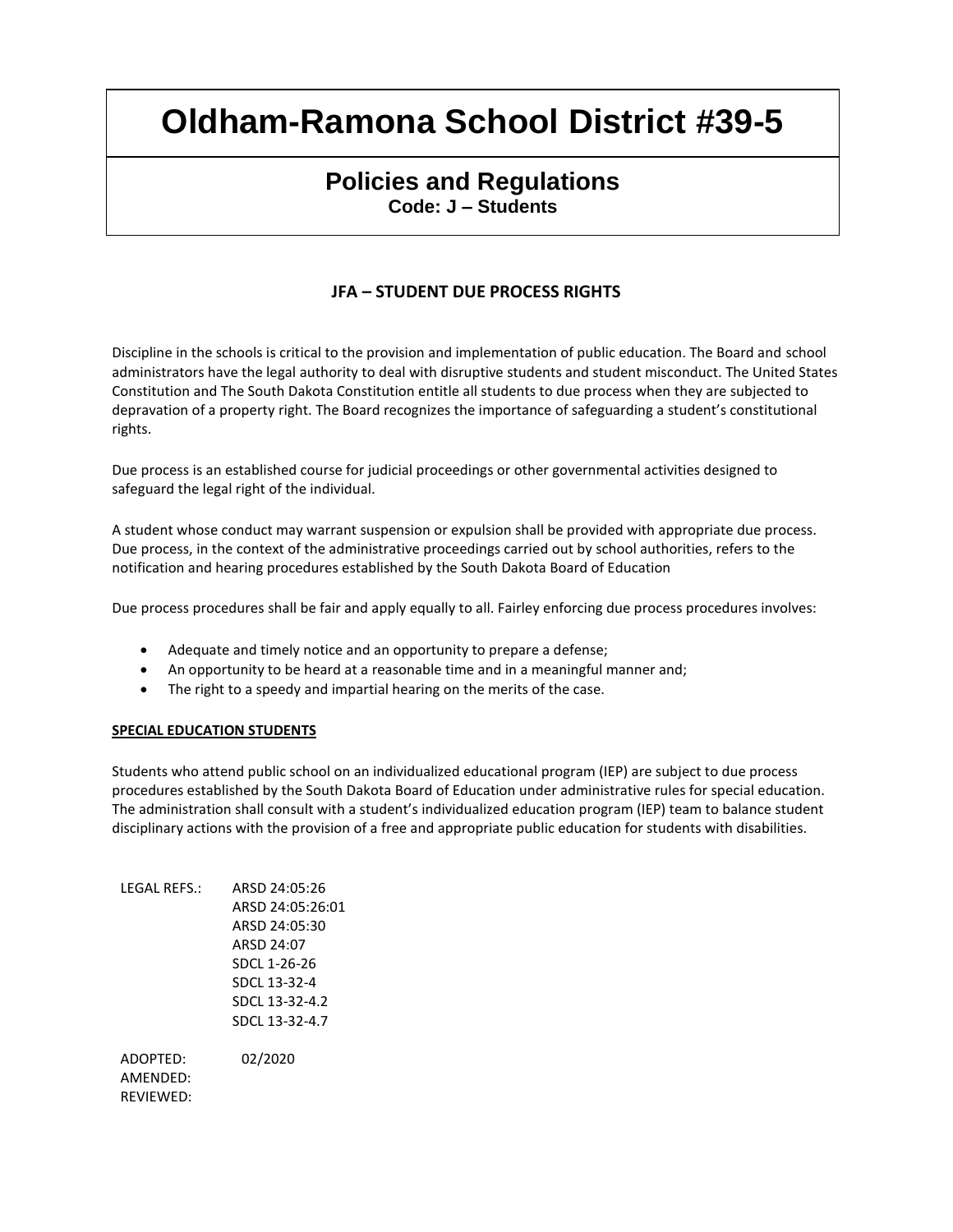### **Policies and Regulations Code: J – Students**

### **JFB – EDUCATION OF HOMELESS CHILDREN**

Every child of a homeless individual and every homeless child is entitled to equal access to the same free, appropriate public education as provided to other students. The District must assign and admit a child who is homeless to a District school regardless of residence and irrespective of whether the homeless child is able to produce records normally required for enrollment. The District may not require an out-of-District attendance agreement and tuition for a homeless child.

The Superintendent will review and revise as necessary rules or procedures that may be barriers to enrollment of homeless children and youths. In reviewing and revising such procedures, the Superintendent will consider issues of transportation, immunization, residence, birth certificates, school records, and other documentation.

Homeless students will have access to services comparable those offered to other students, including but not limited to:

1. Transportation services;

2. Educational services for which a student meets eligibility criteria (e.g., Title I);

3. Educational programs for children with disabilities and limited English proficiency;

4. Programs in vocational and technical education;

5. Programs for gifted and talented students; and

6. School nutrition program.

The Superintendent will give special attention to ensuring the enrollment and attendance of homeless children and youths not currently attending school. The Superintendent will appoint a liaison for homeless children.

A "homeless individual" is defined as provided in the McKinney Homeless Assistance Act.

Anyone having a concern or complaint regarding placement or education of a homeless child will first present it orally and informally to the District homeless liaison. Thereafter, a written complain must be filed in accordance with the District Uniform Complaint Procedure.

LEGAL REFS.: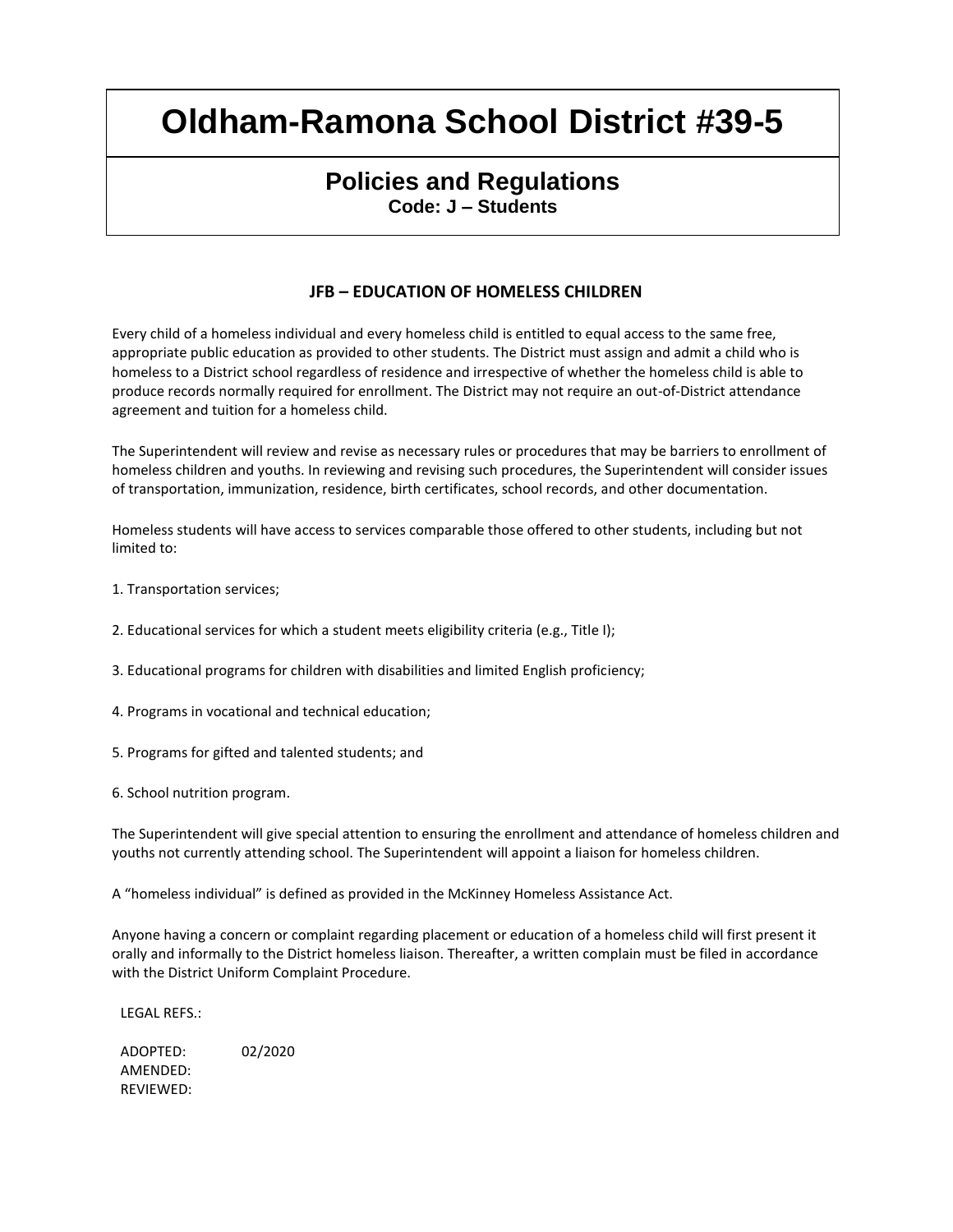### **Policies and Regulations Code: J – Students**

#### **JFCD - BULLYING**

The Oldham Ramona School District is committed to maintaining a constructive, safe school climate that is conducive to student learning and fostering an environment in which all students are treated with respect and dignity.

Persistent bullying can severely inhibit a student's ability to learn and may leave lasting negative effects on a student's life. The bullying of students by students or third parties is strictly prohibited and shall not be tolerated.

Bullying consists of unwanted, repeated physical, verbal, non-verbal, written, electronic or any conduct directed toward a student(s) that involves an imbalance of power and is severe and objectively offensive that it:

- 1. has the purpose of creating or resulting in an intimidating, hostile or offensive academic environment, or
- 2. has the purpose or effect of substantially or unreasonably interfering with a student's academic performance which deprives the student access to educational opportunities.

Any staff member observing or suspecting bullying by a student or third party toward another student is required to report the issue to his or her building supervisor.

This policy is in effect while students are on property within the jurisdiction of the School Board; while students are in school-owned or school-operated vehicles; while students are attending or engaged in school-sponsored activities; and while students are away from school grounds if the misconduct directly affects the good order, efficient management and welfare of the student or the District.

The District will act to investigate all complaints (formal or informal, verbal, or written) of bullying by students or third parties. Students who violate this policy shall be subject to appropriate disciplinary action, up to and including expulsion. Employees who violate this policy shall be subject to appropriate discipline action, up to and including termination of employment.

This policy shall not be interpreted to prohibit civil exchange of opinions or debate protected under the state and federal constitutions where the opinion(s) expressed does not otherwise materially or substantially disrupt the education process or intrude upon the rights of others.

| LEGAL REFS.:                       | <b>SDCL</b>                   | SDCL 22-19A<br>49-31-31<br>SDCL 13-32-14, 13-32-15, 13-32-16, 13-32-17, 13-32-18, 13-32-19 |
|------------------------------------|-------------------------------|--------------------------------------------------------------------------------------------|
| ADOPTED:<br>RFVIFWFD:<br>REVIEWED: | 12-2009<br>01-2017<br>02/2020 |                                                                                            |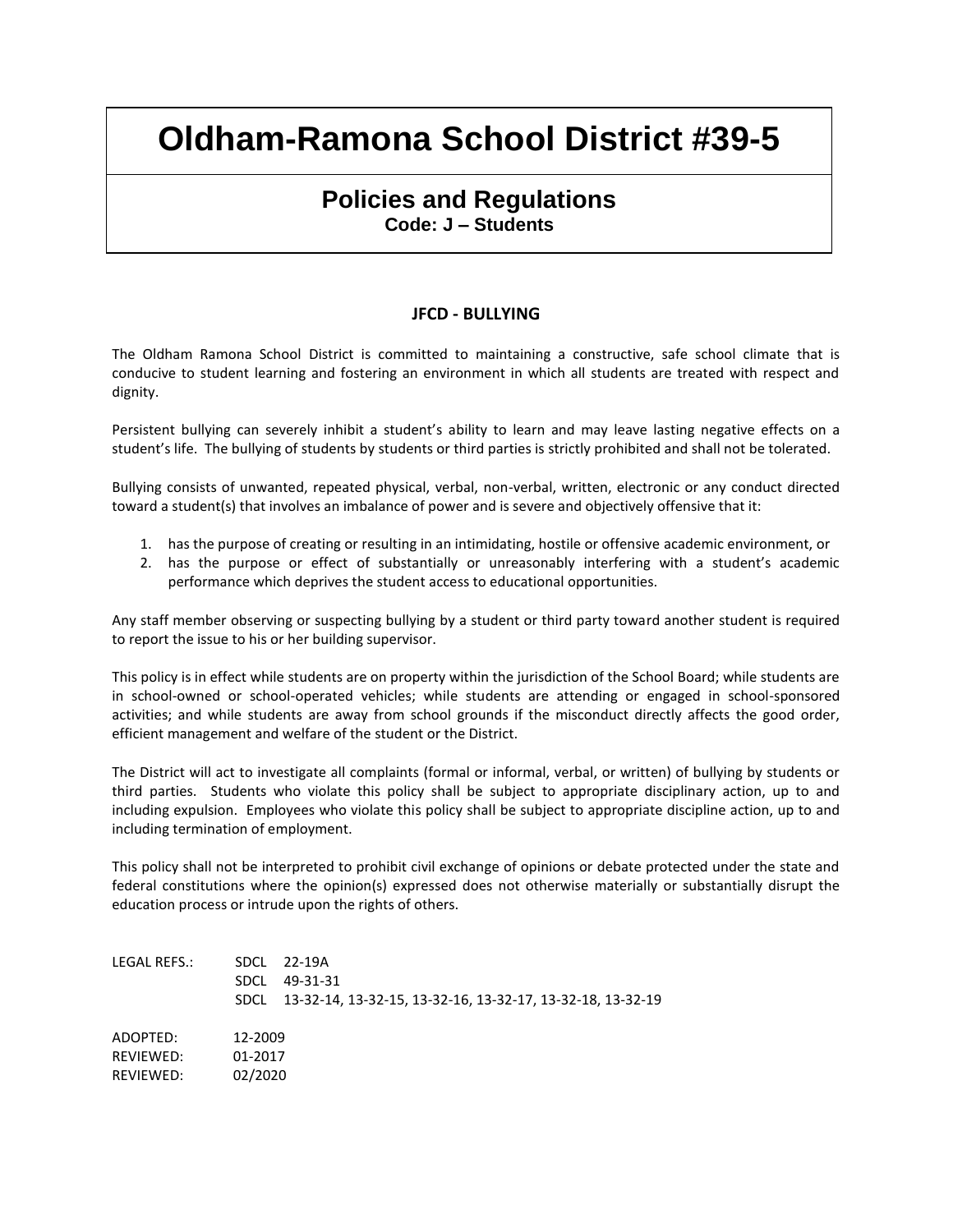## **Policies and Regulations Code: J – Students**

### **JFCD-E(1) – BULLYING COMPLAINT REPORT FORM**

| Date:                                                                                                                 | Time:                                                                                                                                                                                                                                                                                                                                                                                                                                                                                                                                                                                                                                                                                                                                                                                                            |  |  |
|-----------------------------------------------------------------------------------------------------------------------|------------------------------------------------------------------------------------------------------------------------------------------------------------------------------------------------------------------------------------------------------------------------------------------------------------------------------------------------------------------------------------------------------------------------------------------------------------------------------------------------------------------------------------------------------------------------------------------------------------------------------------------------------------------------------------------------------------------------------------------------------------------------------------------------------------------|--|--|
|                                                                                                                       |                                                                                                                                                                                                                                                                                                                                                                                                                                                                                                                                                                                                                                                                                                                                                                                                                  |  |  |
| 1. List the name or names of the student or students accused of bullying, discrimination, harassment, or retaliation: |                                                                                                                                                                                                                                                                                                                                                                                                                                                                                                                                                                                                                                                                                                                                                                                                                  |  |  |
| 2. What is the relationship between you and the accused student(s):                                                   |                                                                                                                                                                                                                                                                                                                                                                                                                                                                                                                                                                                                                                                                                                                                                                                                                  |  |  |
|                                                                                                                       |                                                                                                                                                                                                                                                                                                                                                                                                                                                                                                                                                                                                                                                                                                                                                                                                                  |  |  |
|                                                                                                                       |                                                                                                                                                                                                                                                                                                                                                                                                                                                                                                                                                                                                                                                                                                                                                                                                                  |  |  |
|                                                                                                                       |                                                                                                                                                                                                                                                                                                                                                                                                                                                                                                                                                                                                                                                                                                                                                                                                                  |  |  |
|                                                                                                                       |                                                                                                                                                                                                                                                                                                                                                                                                                                                                                                                                                                                                                                                                                                                                                                                                                  |  |  |
| No                                                                                                                    | If yes, please provide witnesses names.                                                                                                                                                                                                                                                                                                                                                                                                                                                                                                                                                                                                                                                                                                                                                                          |  |  |
|                                                                                                                       |                                                                                                                                                                                                                                                                                                                                                                                                                                                                                                                                                                                                                                                                                                                                                                                                                  |  |  |
|                                                                                                                       |                                                                                                                                                                                                                                                                                                                                                                                                                                                                                                                                                                                                                                                                                                                                                                                                                  |  |  |
|                                                                                                                       |                                                                                                                                                                                                                                                                                                                                                                                                                                                                                                                                                                                                                                                                                                                                                                                                                  |  |  |
|                                                                                                                       | Date: ______________                                                                                                                                                                                                                                                                                                                                                                                                                                                                                                                                                                                                                                                                                                                                                                                             |  |  |
| <b>District Investigation Summary Completion Date:</b>                                                                | Date: ______                                                                                                                                                                                                                                                                                                                                                                                                                                                                                                                                                                                                                                                                                                                                                                                                     |  |  |
| Grade:                                                                                                                | Please answer the following questions about the incident that prompted this report:<br>Describe the incident:<br>4. Where and when did the incident happen:<br>5. Were there any witnesses? _______ Yes _______<br>6. Have there been any previous incidents involving the accused student(s)? Yes No If yes, please explain:<br>7. Other information, including previous incidents or threats:<br>I certify that all statements made in the complaint are true and complete. I understand that any intentional<br>misstatement of fact may subject me to school discipline. I authorize school officials to disclose the information<br>I provide only as necessary in pursuing the investigation of my complaint.<br>Signature of Student/Parent/Guardian<br>Signature of School Official receiving complaint: |  |  |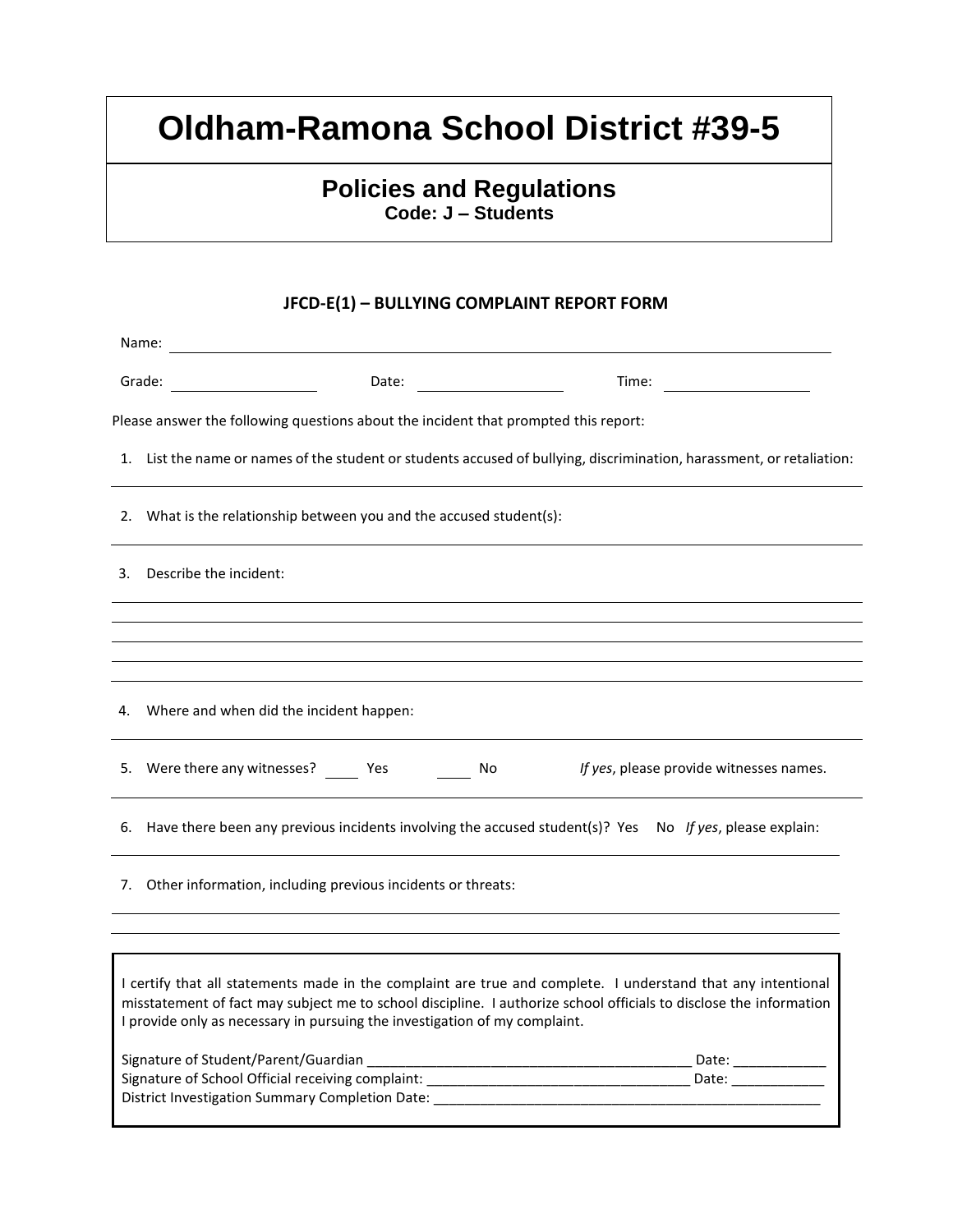## **Policies and Regulations Code: J – Students**

### **JFCD-E(2) – BULLYING COMPLAINT APPEAL TO THE SUPERINTENDENT**

I/We Appeal the Administrator's Step 1 decision for the following reason(s): (With specificity, Complainant should state how or why the Complainant believes the Administrator's decision is wrong):

ATTACH A COPY OF THE BULLYING COMPLAINT REPORT AND THE ADMINISTRATOR'S DECISION

Date Complainant

Date Received Superintendent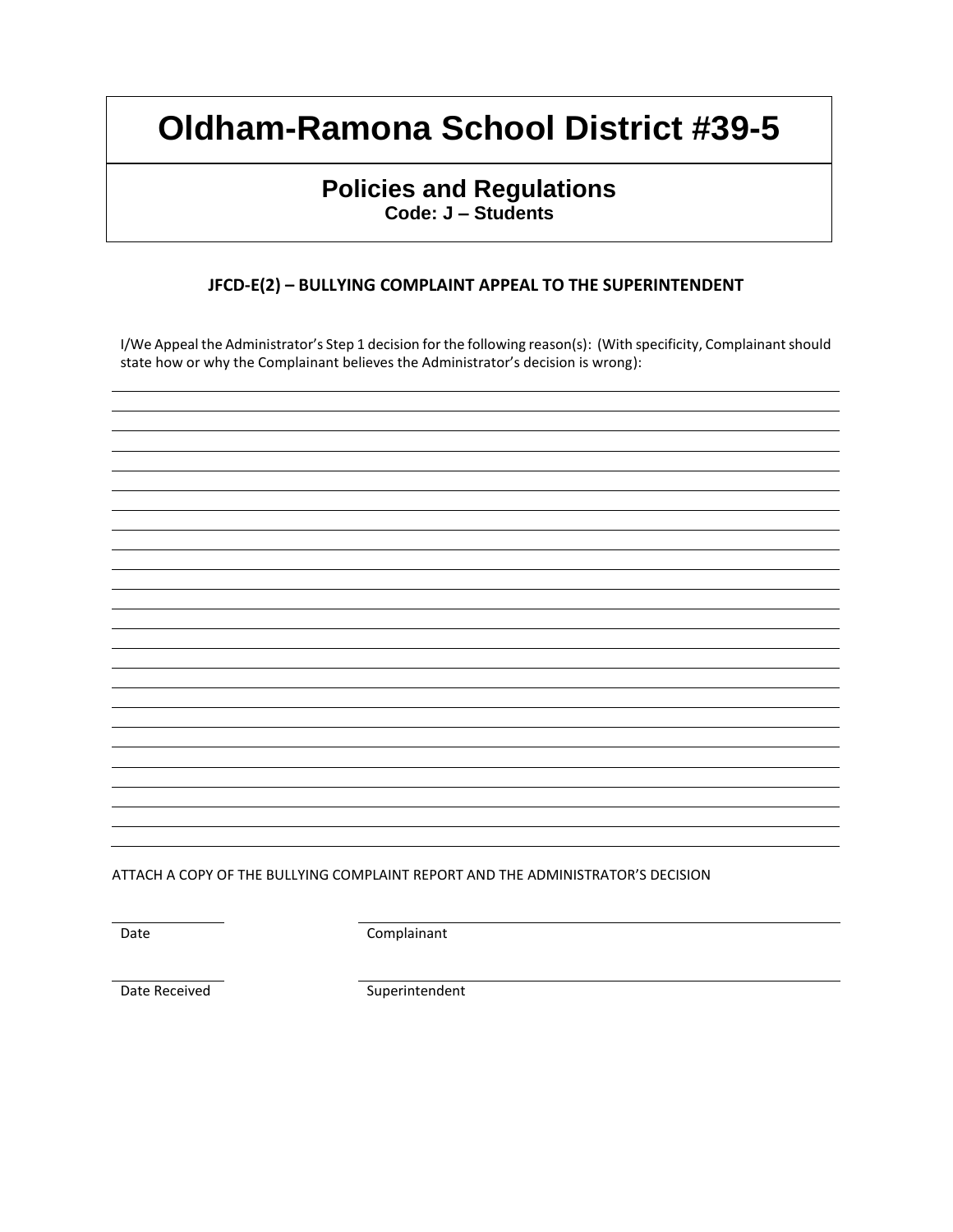## **Policies and Regulations Code: J – Students**

### **JFCD-E(3) – BULLYING COMPLAINT APPEAL TO THE SCHOOL BOARD**

I/We Appeal the Superintendent's Step 2 decision for the following reason(s): (With specificity, Complainant should state how or why the Complainant believes the Superintendent's decision is wrong):

ATTACH A COPY OF THE BULLYING COMPLAINT REPORT AND THE ADMINISTRATOR'S DECISION

Date Complainant

Date Received **Business Manager**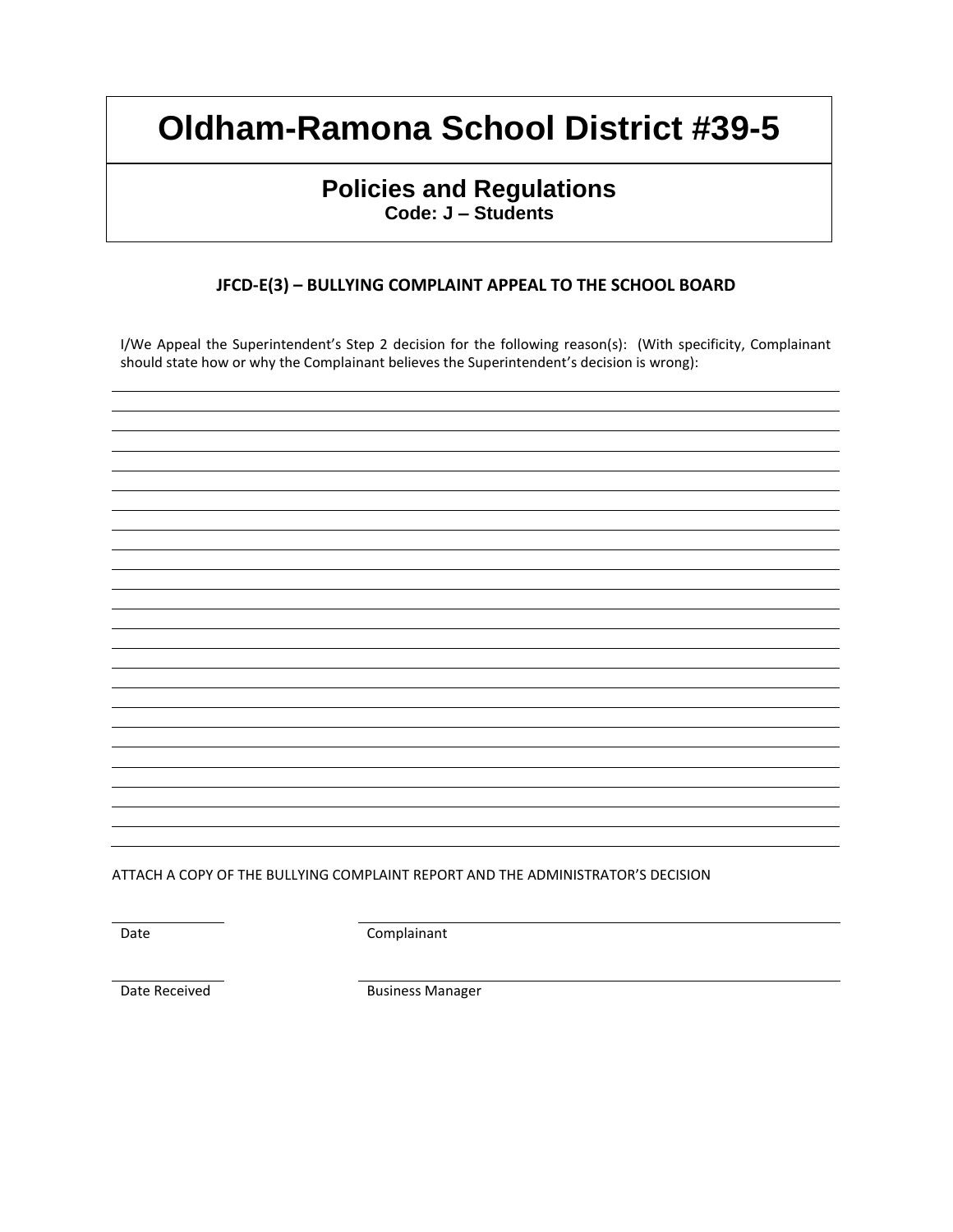## **Policies and Regulations Code: J – Students**

### **JFCJ – DANGEROUS WEAPONS IN THE SCHOOL**

Schools should be an example of what is required regarding the observance and respect for law in society at large. Schools also must be highly conscious of the health, safety, and welfare of students, staff, and the public.

State and federal laws as well as board policy forbids the bringing of dangerous or illegal weapons to school or school sponsored activities. Any weapon taken from a pupil shall be reported to the pupil's parents. Confiscation of weapons will be reported to law enforcement. Appropriate disciplinary or legal action or both shall be pursued by the building principal.

A dangerous weapon is defined as any firearm, or air-gun, knife or device, instrument, material or substance, whether animate or inanimate, which is calculated or designed to inflict death or serious bodily harm.

No firearms are permitted on any school premises, school vehicle or any vehicle used for school purposes, in any school building or other building or premises used for school functions. An exception would be weapons under the control of law enforcement personnel, starting guns while in use at athletic events, firearms or air-guns at fire ranges, gun shows, authorized supervised school training sessions for the use of firearms and to the ceremonial presence of unloaded weapons at color guard ceremonies. Any violations shall be reported to local law enforcement authorities.

Any student bringing a firearm to school, except as provided by law, shall be expelled for not less than twelve months and will be referred to law enforcement authorities. The Superintendent shall have the authority to recommend to the school board that this expulsion requirement be modified on a case-by-case basis. This policy shall be implemented in a manner consistent with IDEA and Section 504. For the purpose of this portion of this policy, the term "firearm" includes any weapon which is designed to expel a projectile by action of an explosive, the frame or receiver of any such weapon, a muffler or silencer for a weapon, or any explosive, including any poison gas.

LEGAL REFS.: 13-32-4.2 13-32-7 22-1-2 ADOPTED: 02/2020 AMENDED: REVIEWED: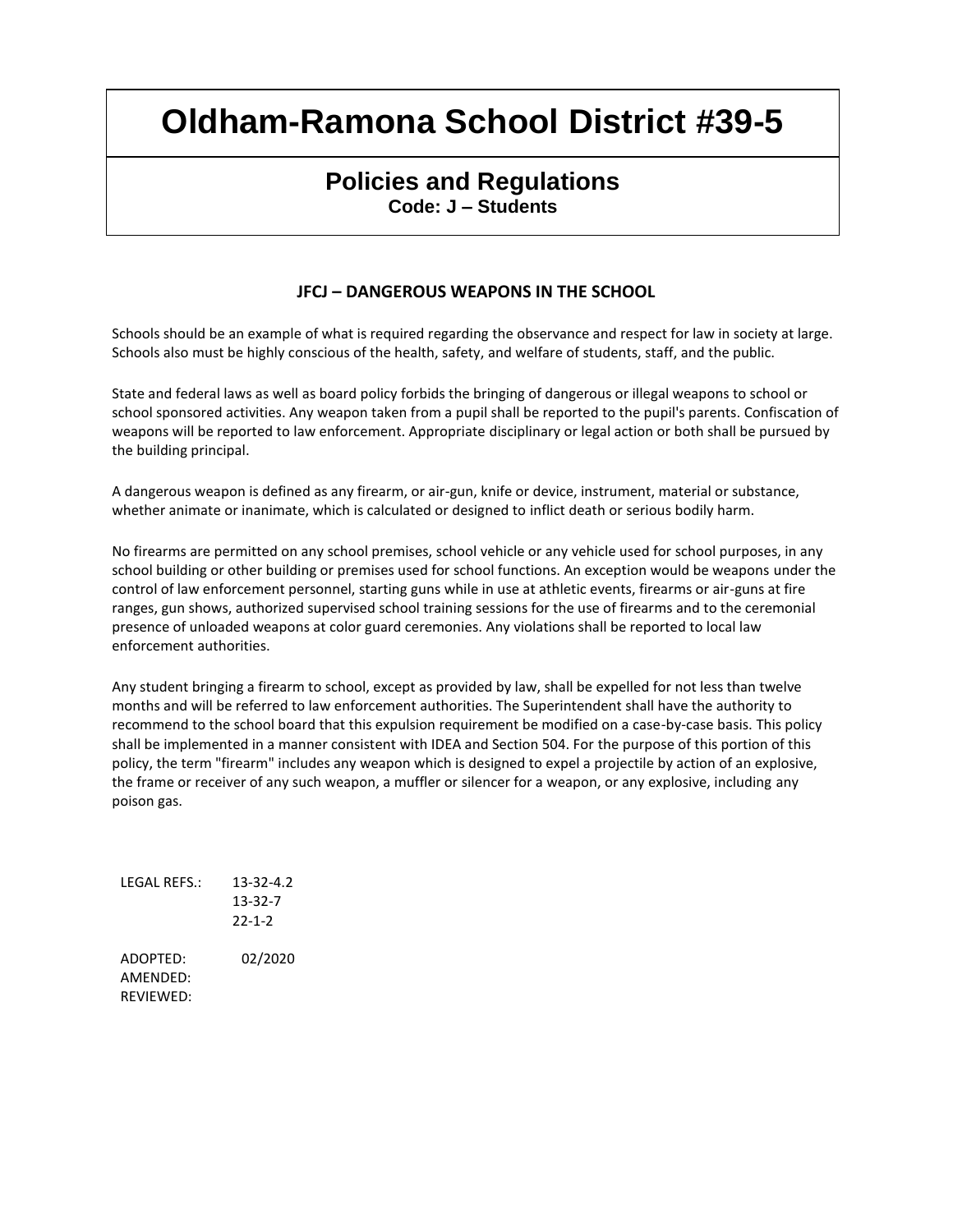## **Policies and Regulations Code: J – Students**

### **JFG – INTERROGATIONS AND SEARCHES**

#### **SEARCHES BY STAFF**

The right of inspection of students' school lockers is inherent in the authority granted school boards and administrators. This authority may be exercised as needed in the interest of safeguarding children, their property and school property.

Nevertheless, exercise of that authority by school officials places unusual demands on their judgment so as to protect each child's constitutional rights to personal privacy and protection from coercion and to act in the best interest of all students and the schools.

The following rules apply to the search of school property assigned to a specific student (locker, desk, etc.), and the seizure of items in his possession:

1. There should be reasonable cause for school authorities to believe that articles are kept in the locker, desk, or other storage space whose possession constitutes a crime or rule violation.

2. Search of an area assigned to a student should be for a specifically identified item, and should be conducted in his or her presence and with his or her knowledge.

3. General housekeeping inspection of school property may be conducted with reasonable notice.

4. Illegal items (drugs, weapons, etc.) or other possessions reasonably determined to be a threat to the safety or security of others may be seized by school authorities at any time.

#### **SEARCHES OF STUDENT PROPERTY BY POLICE**

A proper search warrant is required for any search of a student's personal property kept on school premises; however, if the police have reason to believe any item that might pose an immediate threat to the safety or security of others, searches may be conducted without a previously issued warrant.

#### **INTERROGATIONS BY POLICE**

The school district has legal custody of students during the school day and during hours of approved extracurricular activities. It is the responsibility of the school administration to make an effort to protect each student's rights with respect to interrogations by law enforcement officials. Therefore: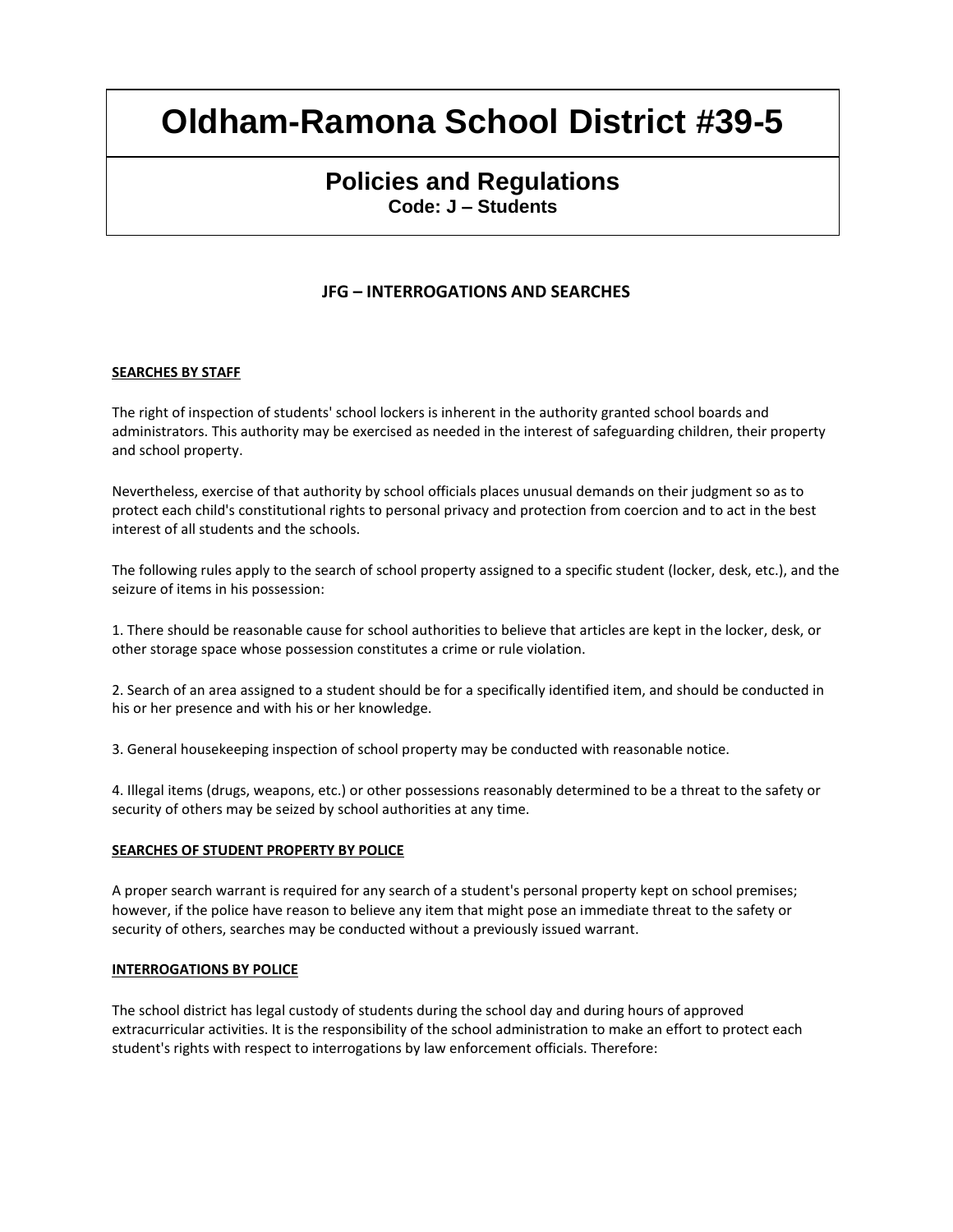1. When law enforcement officials find it necessary to question students during the school day or periods of extracurricular activities, the school principal or the principal's designee will cooperate. An effort will be made to contact the student's parent or guardian so that the responsible individual may be notified of the situation.

2. Parents or guardians will not be contacted in child abuse cases if the law enforcement official requests confidentiality.

3. If custody and/or arrest is involved, the principal will request that all procedural safeguards, as prescribed by law, be observed by the law enforcement officials.

LEGAL REFS.: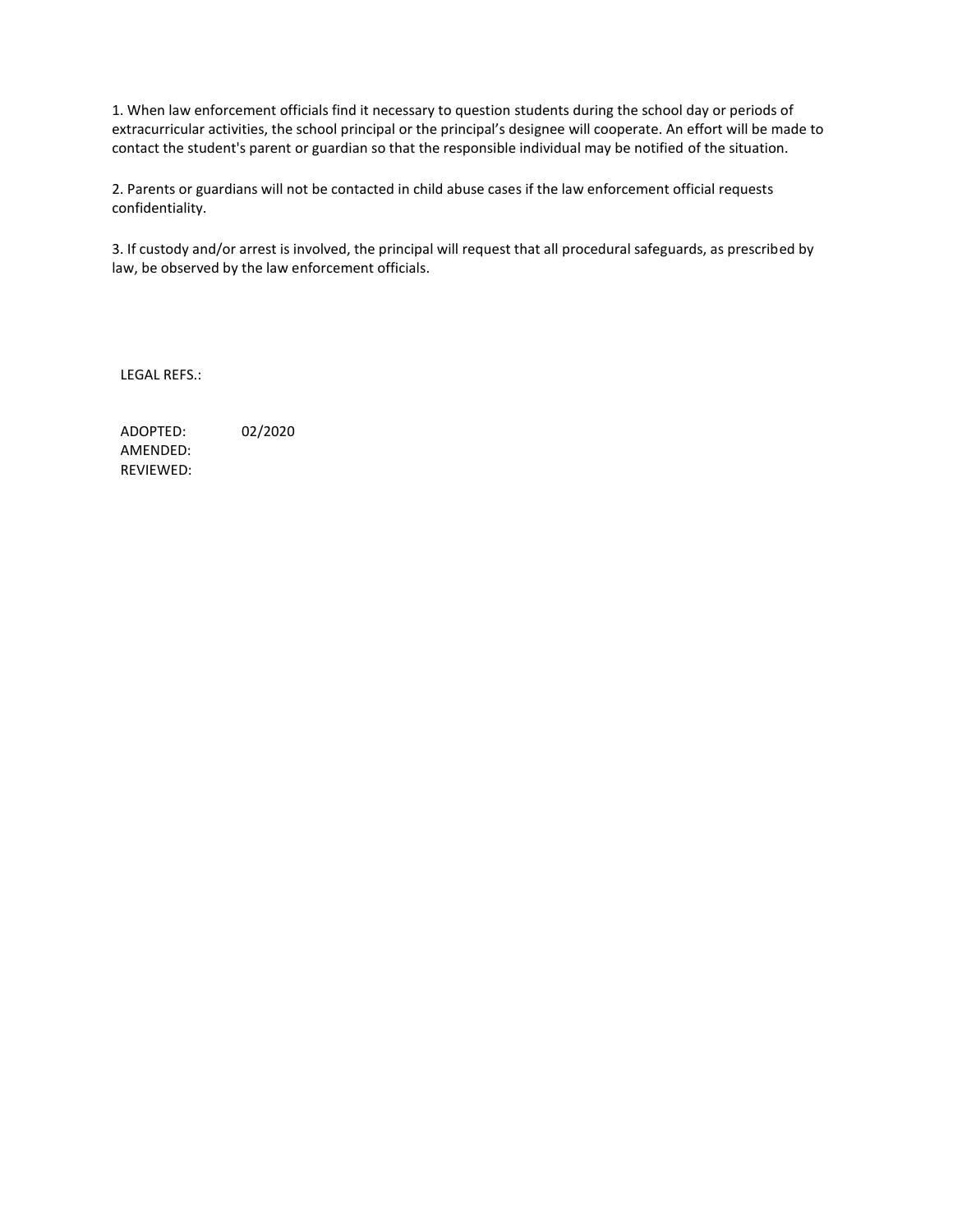## **Policies and Regulations Code: J – Students**

### **JFH – STUDENT COMPLAINTS AND GRIEVANCES**

The Board recognizes that there may be conditions in the school district that are in need of improvement and that students should have some means by which their concerns may be effectively expressed, considered, and dealt with fairly. Such means, if well-conceived and understood in advance, can do much to maintain harmonious relationships between the schools and the students and community.

The Board desires student complaints and grievances to be resolved through orderly processes and at the lowest possible level, but that channels be provided for eventual hearing by the Board in instances when this becomes necessary. Therefore:

1. Any student or his or her parent or guardian will be provided the opportunity to discuss with the student's teacher a decision or situation which the student, parent, or guardian considers unjust or unfair.

2. If the incident remains unresolved, the student or his or her parent or guardian or the teacher, may bring the matter to the principal's attention for consideration and action.

3. If the matter is still unresolved after the procedure outlined above, it may be brought to the Superintendent for consideration.

4. Complaints that remain unresolved following any action of the Superintendent may be referred in writing to the Board for review.

The Board's decision will be final unless an appeal hearing is requested.

LEGAL REFS.: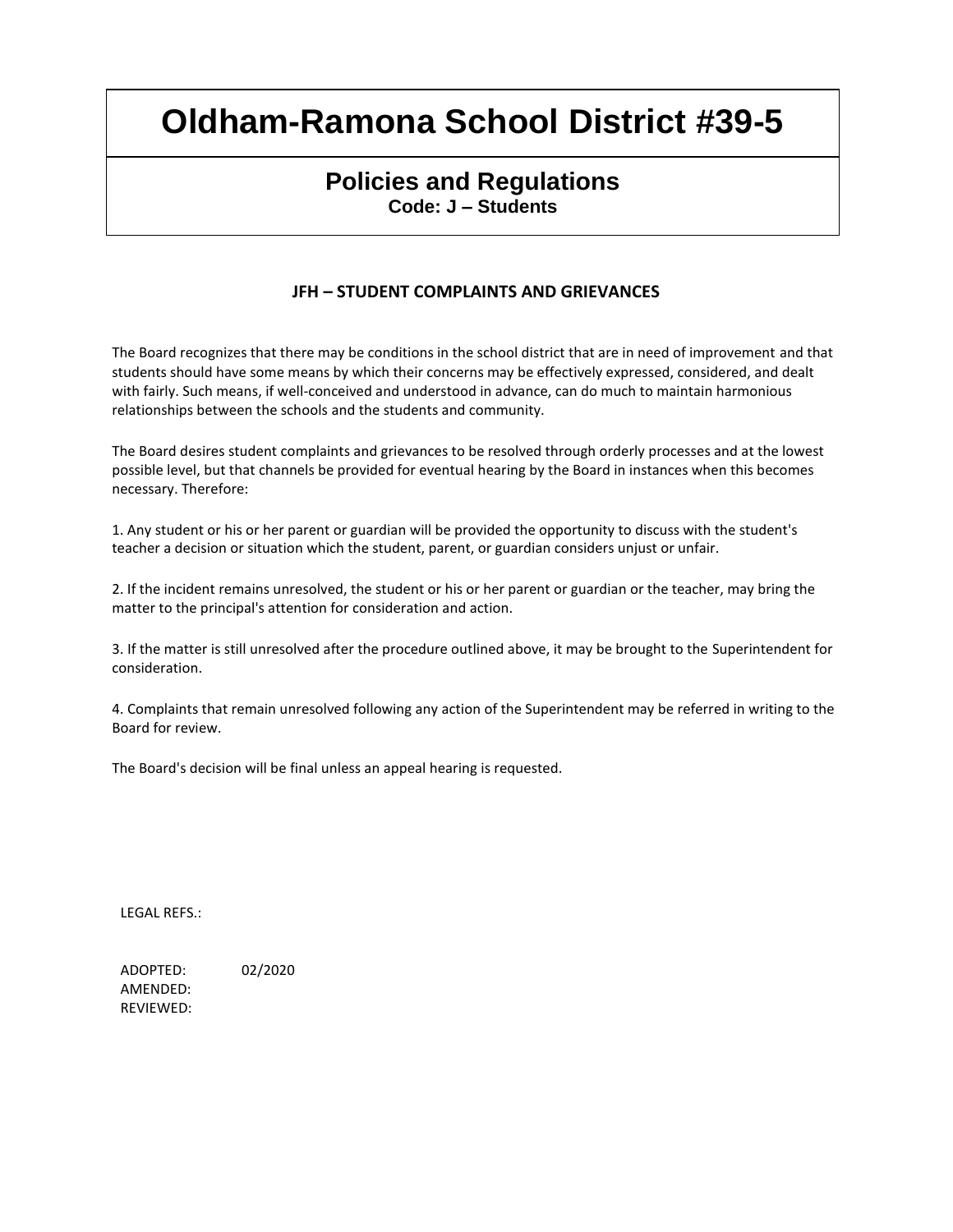### **Policies and Regulations Code: J – Students**

### **JG – STUDENT DISCIPLINE**

Staff and students share responsibility for maintaining a climate in which education can be pursued. What is best for the individual must be balanced with what is most desirable for the entire school population.

The following principles will be observed by the school staff in maintaining student control and discipline in the schools:

- 1. It is believed that most individuals modify behavior faster under praise than under blame. Therefore, the general approach to discipline will be a positive one. This will include attempting to identify the social, emotional, and academic problems that underlie a student's poor attitude or misconduct, and striving to meet his or her social, emotional, and academic needs.
- 2. Every individual needs to feel worthy and accepted as a person. In criticizing a student for his or her conduct or attitude and in taking disciplinary action, teachers and other staff members will endeavor to show the student that it is his or her behavior that is objectionable, not the student.
- 3. The best discipline is self-discipline. Modes of student control over classroom management will offer students the freedom to acquire self-control and self-discipline. This freedom will be extended in keeping with the student's maturity.

Within the above guidelines and specific policies regulating conduct and disciplinary action, the Superintendent will set up procedures for dealing with disciplinary problems.

The Board extends to all of its school employees, professional and nonprofessional, the authority to enforce policy and regulations governing student behavior. Students will comply with the directions given them by staff members.

LEGAL REFS.: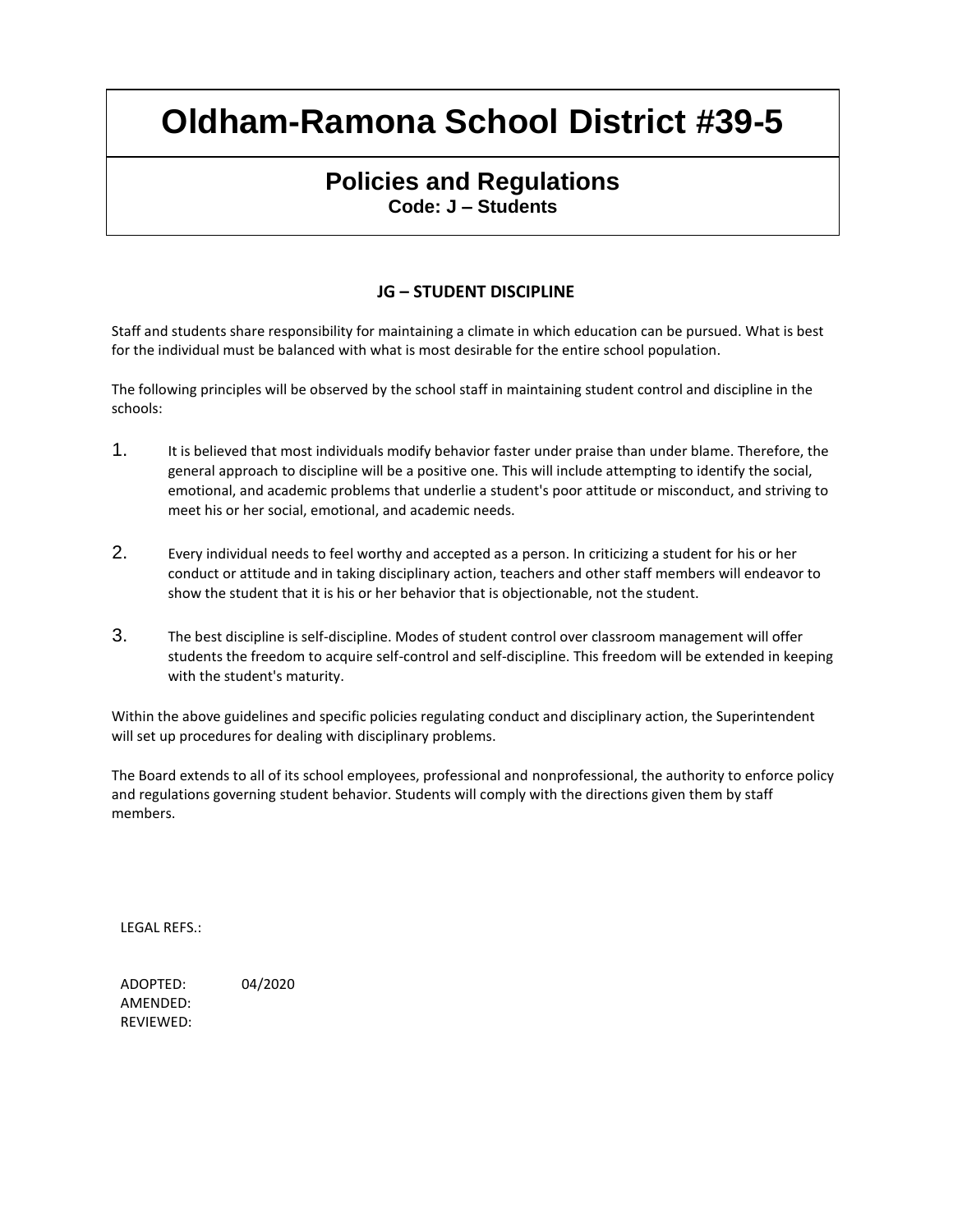### **Policies and Regulations Code: J – Students**

### **JGB – RESTRAINT AND SECLUSION**

The Oldham-Ramona School will notify the parent or guardian of the student, unless the student is emancipated, of an incident requiring the use of restraint or seclusion. This will be done within the school day if school is in session that day.

No employee of the Oldham-Ramona School District will use the method of prone restraint, defined as physical pressure applied to any part of the student's body to keep the student in a face down position on the floor or other surface, except when that use is necessary and reasonable in manner and moderate in degree.

No student will be placed in involuntary confinement in a locked room alone unless there is a clear and present danger.

LEGAL REFS.: SB 46 (2018)

ADOPTED: 7/16/2018 AMENDED: REVIEWED: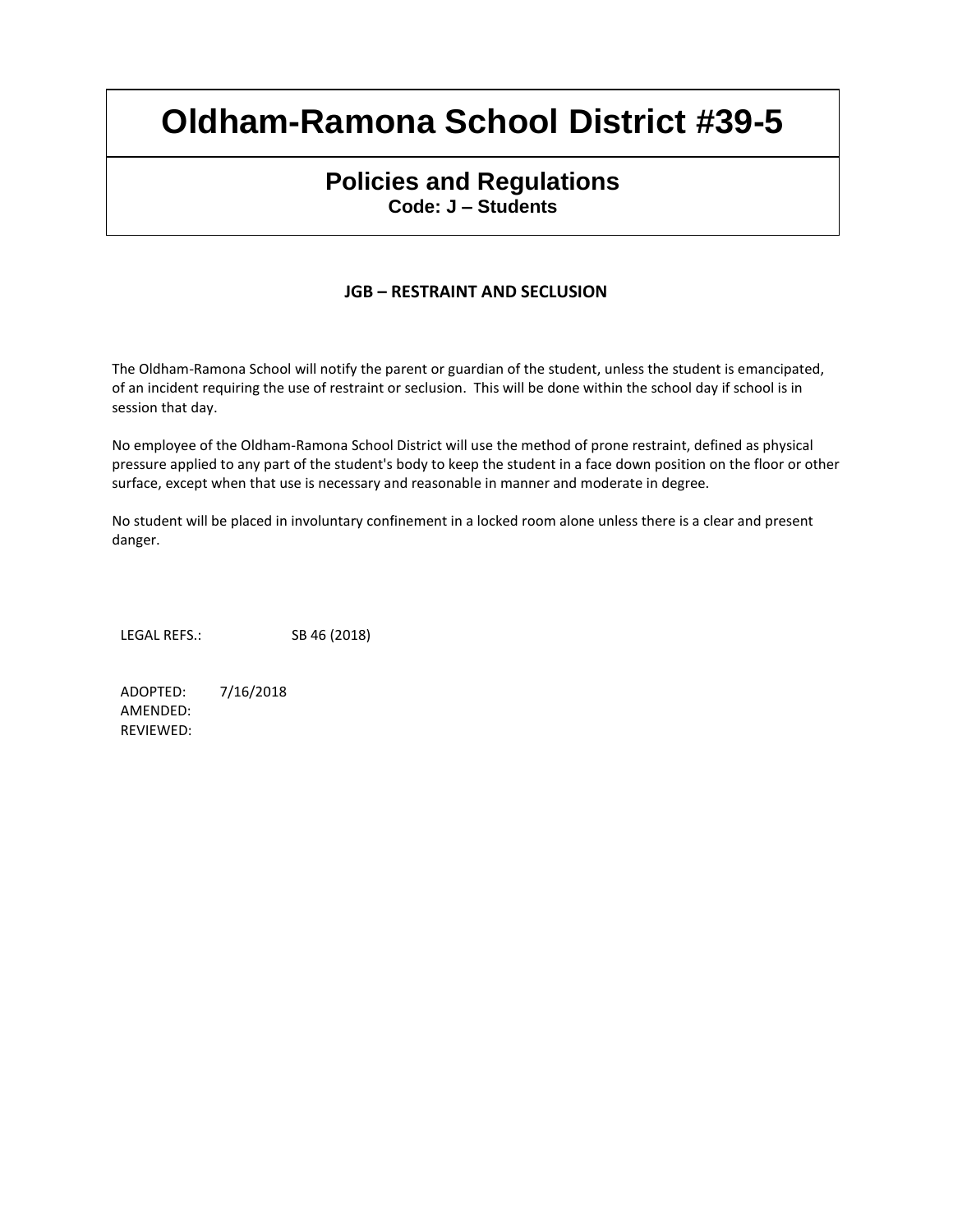## **Policies and Regulations Code: J – Students**

### **JG-R – STUDENT DISCIPLINE REGULATIONS**

#### APPLYING THE DISTRICT-WIDE RULES

- 1. The consequences for misbehavior described in this regulation are for misbehavior resulting in a referral to the principal's office. Consequences are designed to be fair, firm, and consistent for all students in the Oldham-Ramona School District 39-5. They apply to all students in any school or other District building, on District property, in District vehicles or school buses, and at school or District events. The building administrator has the latitude to enforce other reasonable disciplinary action found to be warranted by the situation.
- 2. Because it is not possible to list every misbehavior that occurs, the administration and staff reserves the right to respond to misbehaviors not included in this regulation. This regulation is based on the assumption that misbehaviors are dealt with by bus drivers, chaperones, classroom teachers, counselors, administrators and other appropriate District staff.
- 3. Progressive discipline will be used in conjunction with existing District policy. Complete copies of the District suspension and expulsion policy are available from all principals' offices. Rights and responsibilities of the District personnel, parents or guardians, and students are described in this policy.
- 4. Actions, which may be used by District staff to discipline students and/or encourage them to modify their behavior include but are not limited to: student conference, parent or guardian notification, parent or guardian conference, fine, restitution, detention, removal from class, inschool suspension, dismissal from school, out-of-school suspension, exclusion, expulsion, referral to law enforcement authorities, conflict resolution training and recommendations to alternative community services.
- 5. Each building may develop a discipline handbook with rules and regulations specific to their unique needs. A copy of school rules will be provided to the parent/guardian and student.

LEGAL REFS.: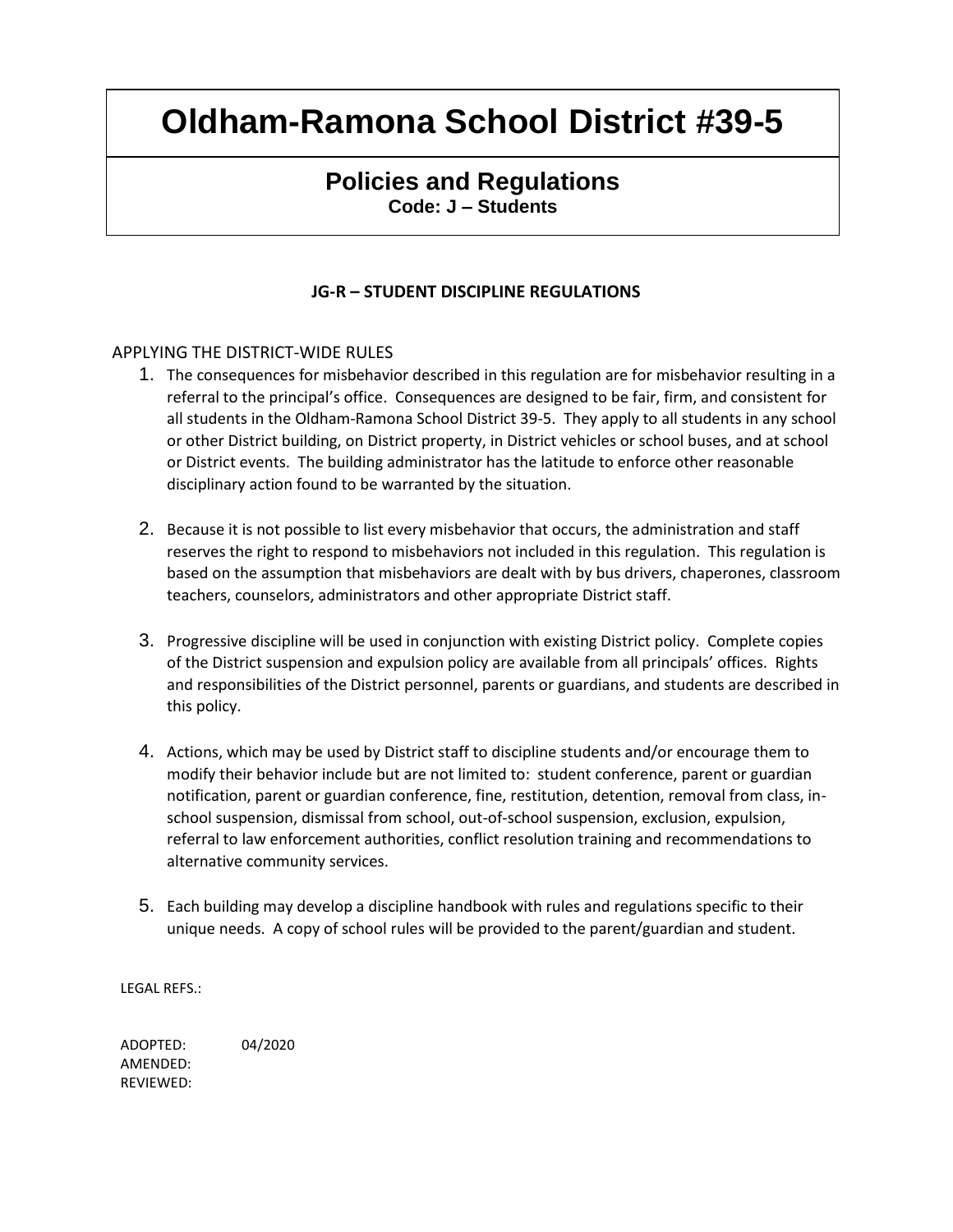### **Policies and Regulations Code: J – Students**

#### **JHC – STUDENT HEALTH**

The Board realizes its responsibility to help protect and improve the health of students. The Board, therefore, will utilize the services of a nurse or county health nurse to coordinate school health services. The nurse, with the cooperation from the school administration, will be responsible for organizing dental, medical, and immunization clinics for students within the school district.

Student Health services will include the following:

- 1. Counseling for students, parents, and others concerning the findings of health examinations.
- 2. Help in preventing and controlling disease.
- 3. Emergency service for injury and sudden illness.
- 4. Consultation with parents and appropriate staff on the health of.
- 5. Maintenance of health records for all students.
- 6. Assessment and implementation of services for students with special needs, administration of medications and performance of specialized health care procedures.

The services shall include assessment and implementation of services for students with special needs, administration of medications and performance of specialized health care procedures.

Of necessity, the health services provided will be limited largely to the detection and prevention of health problems, referral of problems through parents to the family physician, and emergency care.

Liability insurance will be provided employees to cover actions authorized by law.

| LEGAL REFS.:     |         | SDCL 13-33A<br>ARSD 20:48:04:01:09 |
|------------------|---------|------------------------------------|
| ADOPTED:         | 11-1989 |                                    |
| AMFNDFD:         |         |                                    |
| <b>REVIEWED:</b> | 07-2014 |                                    |
| REVIEWED:        | 02/2020 |                                    |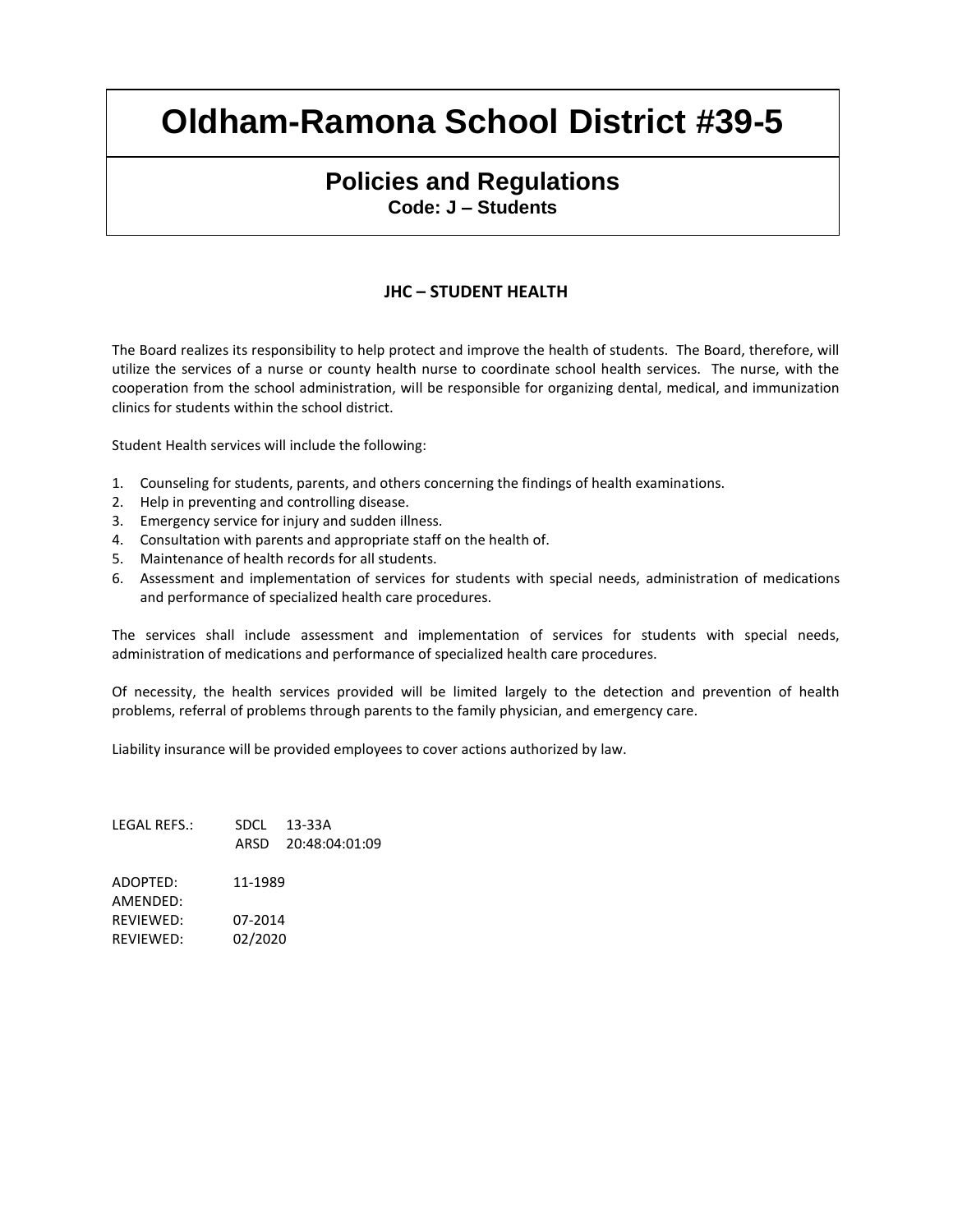## **Policies and Regulations Code: J – Students**

### **JHCA – PHYSICAL EXAMINATION AND INOCULATIONS OF STUDENTS**

The School Board encourages parents and students to preserve and protect each student's general health. The Board will, therefore, recommend that each child should have a complete physical examination by a licensed physician upon entrance to the kindergarten or first grade, and upon entering fourth, eighth and twelfth grades. All new entrants to the school system will also receive a recommendation for a physical examination.

Any child entering school or an early childhood program in the District, shall, prior to admission, be required to present to the appropriate school authorities certification from a licensed physician that the child has received or is in the process of receiving adequate immunization against poliomyelitis, diphtheria, pertussis, rubeola, rubella, mumps, tetanus, meningitis, and varicella, according to recommendations provided the Department of Health. The Department of Health may modify or delete any of the required immunizations. As an alternative to the requirement for a physician's certification, the child may present:

- 1. certification from a licensed physician stating the physical condition of the child would be such that immunization would endanger the child's life or health; or
- 2. a written statement signed by one parent or guardian that the child is an adherent to a religious doctrine whose teachings are opposed to such immunization.

Any child entering an early childhood program, kindergarten, sixth grade, and any student transferring into the District, shall present such certification as required by the S.D. Department of Health regulations unless a medical or religious exemption authorized by Department of Health regulations applies.

Physical examinations may also be required for all students who participate in interscholastic athletics and other school activities.

Annually, students will also be subject to routine health screenings for hearing and visual acuity, and dental, scoliosis, and communicable diseases.

Pursuant to state law, the school board or Superintendent may, with the concurrence of the county health officer, exclude from school attendance a student who is determined to be a risk or nuisance to the health of other students or school employees due to the presence of infectious disease or communicable parasite. A student may be readmitted when the school board or school superintendent, with the concurrence of the county health officer, determines that the state of communicability or infectiousness no longer exists.

| LEGAL REFS.: | SDCL 13-28-7.1 |
|--------------|----------------|
|              | 13-28-7.2      |
|              | 13-28-7.3      |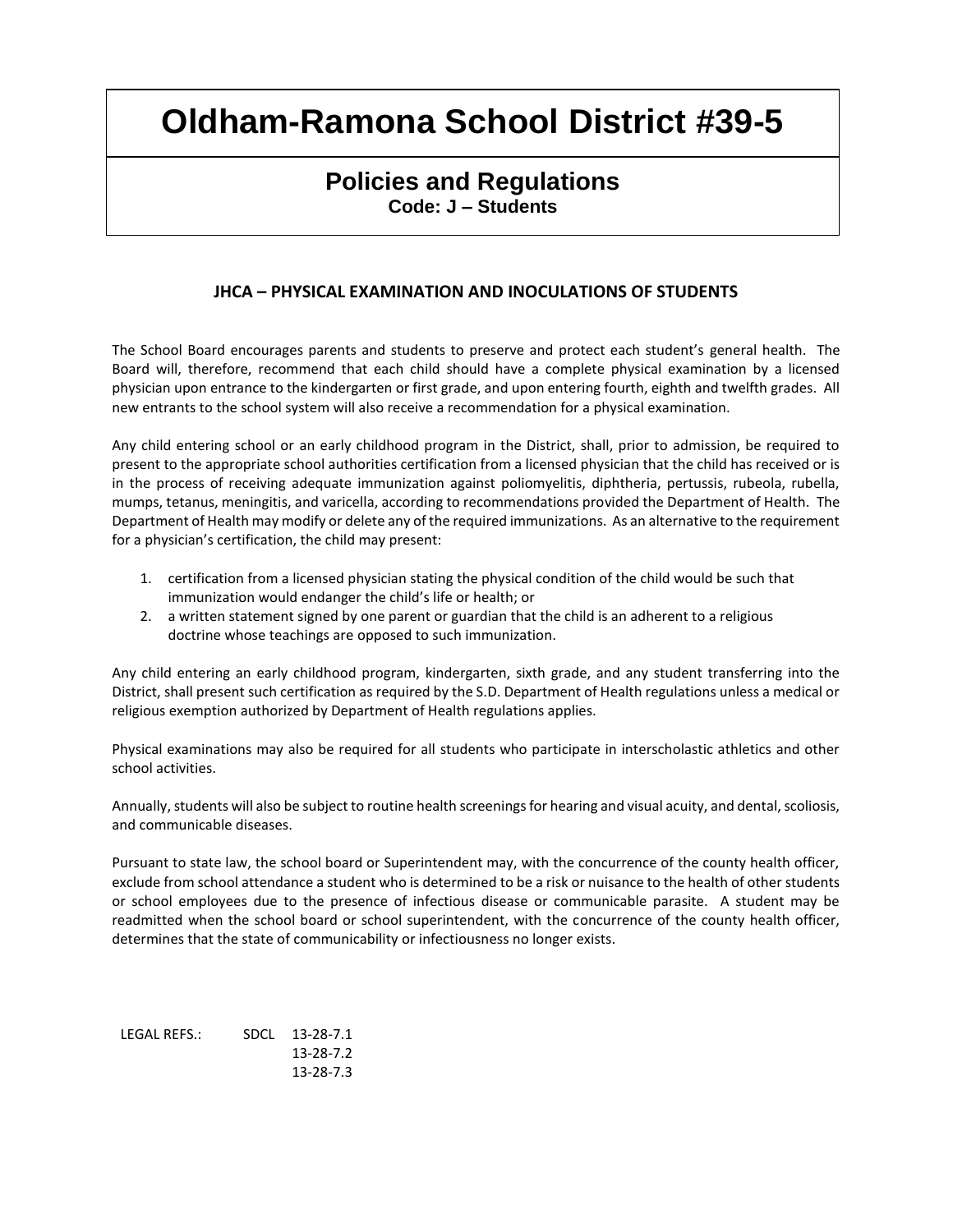| ADOPTED:  | 03-2007 |
|-----------|---------|
| RFVIFWFD: | 02-2012 |
| AMFNDFD:  | 06-2016 |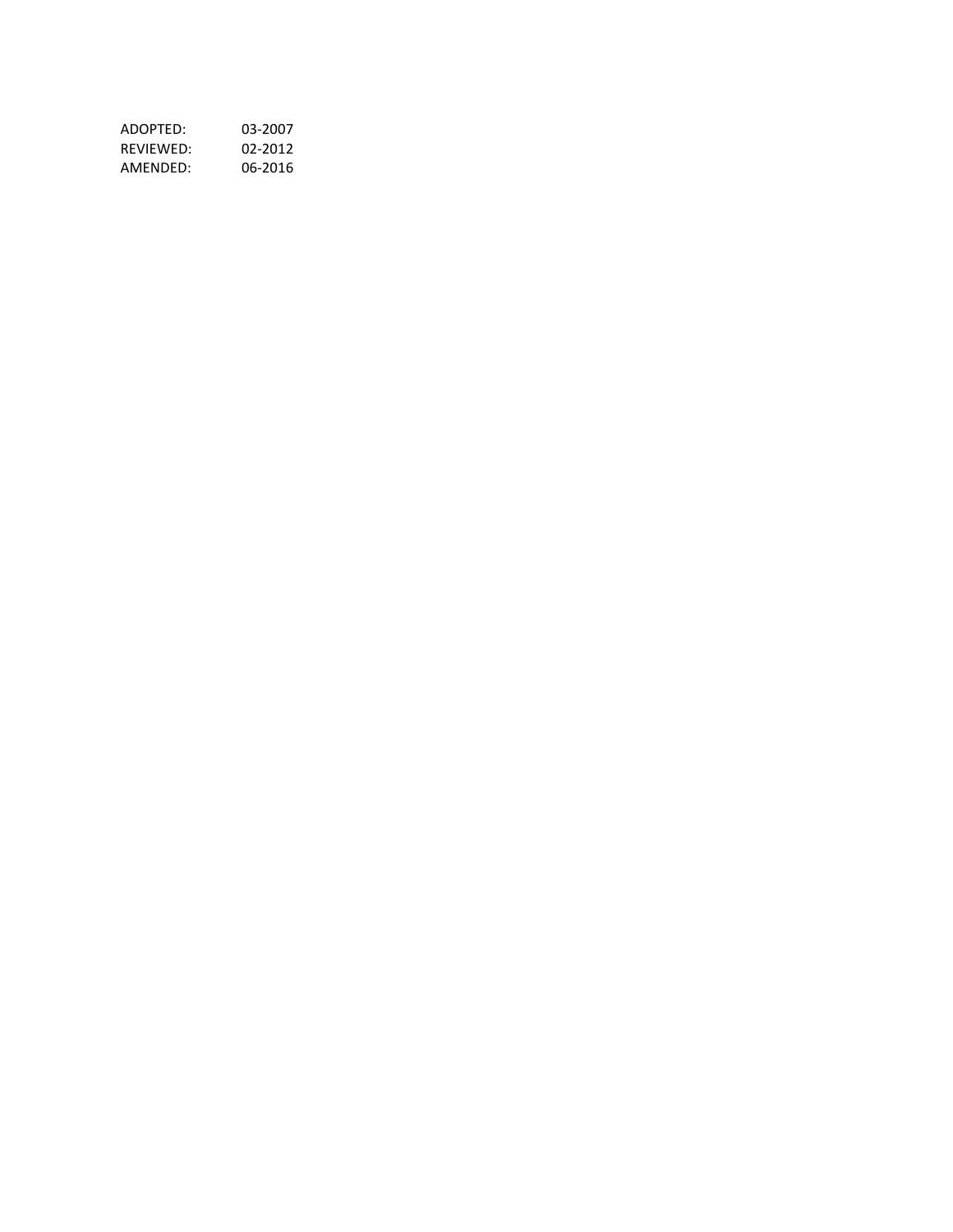## **Policies and Regulations Code: J – Students**

### **JHCC – STUDENT COMMUNICABLE DISEASES**

The board recognizes the need and right of all children to receive free and appropriate education. The board further recognizes its responsibility to provide a healthy environment for all students and school employees.

Students who are afflicted with a communicable, contagious, or infectious disease and who are infected with communicable parasites, or who are liable to transmit such a disease or parasite, may be excluded from school attendance.

A determination of whether an infected student be excluded from the classroom or school activities shall be made on a case-by-case basis, under the direction of the building administrator or designee.

#### **ADVISORY COMMITTEE**

In situations where the decision to exclude a student from school attendance requires additional expertise and knowledge, the building administrator will refer the case to an advisory committee for assistance in the decision-making. The advisory committee may be composed of:

- 1. A representative from the state or county health department;
- 2. the student's physician;
- 3. the student's parents or guardian(s);
- 4. the school principal or designee;
- 5. the school health service's supervisor;
- 6. the Superintendent or designee;
- 7. and primary teacher(s).

In making the determination, the advisory committee shall consider:

- 1. The characteristics of the contagious disease;
- 2. the medical condition of the student;
- 3. the expected type(s) of interaction with others in the school setting;
- 4. the impact on both the infected student and others in that setting;
- 5. the South Dakota Department of Health guidelines and policies;
- 6. the recommendation of the County Health Officer, which may be controlling.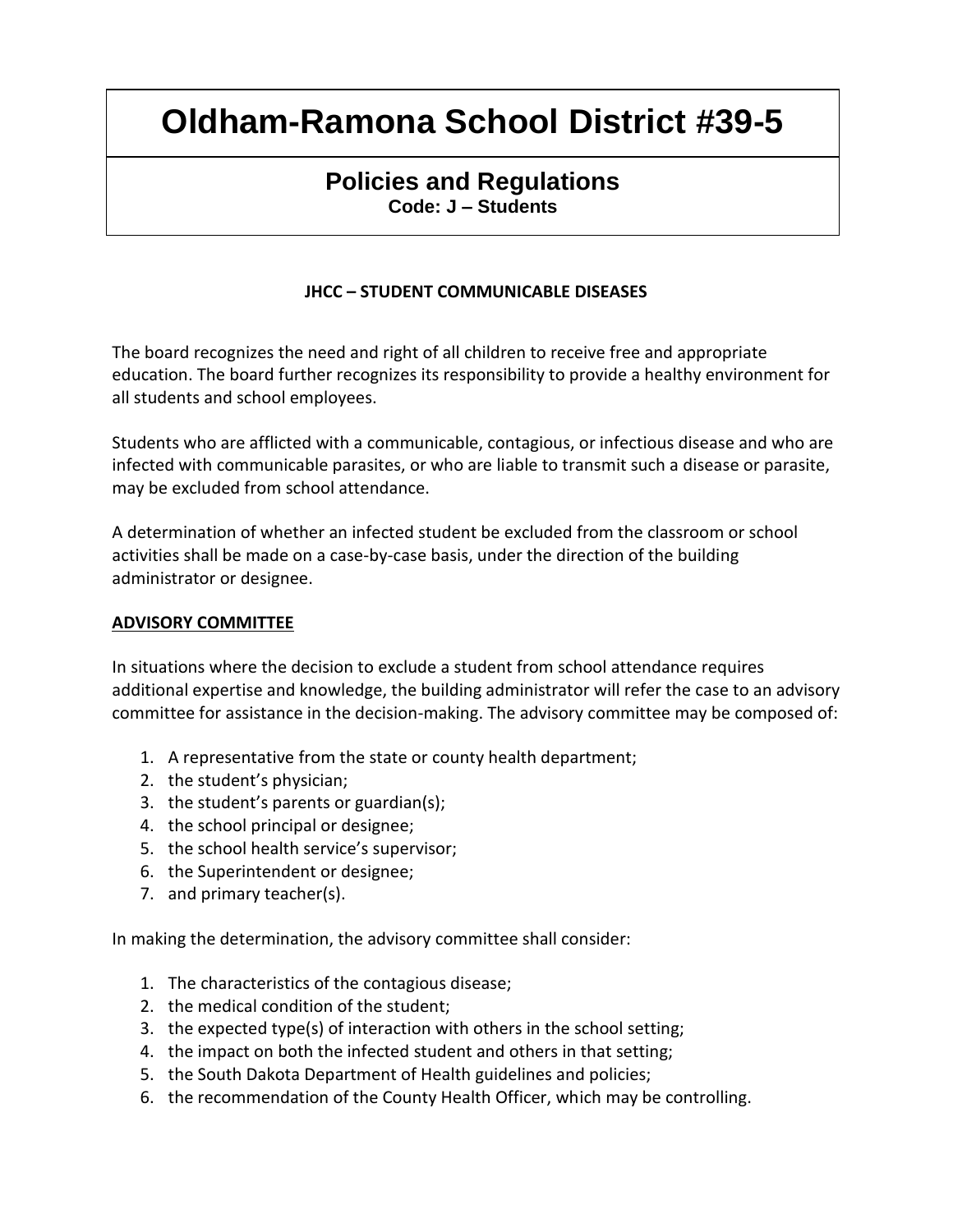The advisory committee may officially request assistance from the State Department of Health, Center for Disease Control, or other experts.

If it is determined that the student will not be permitted to attend classes or participate in school activities, additional medical information may be needed before the student may return to school. If an infected student is not permitted to attend classes for ten consecutive school days, arrangements will be made to provide an alternate educational program. If that requires personal contact between student and school employees, only trained volunteer employees shall be utilized.

### **CONFIDENTIALITY**

Public information will not be revealed about any student who may be infected. If the student is permitted to remain in the school setting, information will be provided, as appropriate, to school employees who have regular contact with the student, as to the student's medical condition and other factors needed for consideration in carrying out job responsibilities.

### **HEALTH GUIDELINES**

It shall be the duty of the Superintendent to establish regulations in accordance with this policy. The regulations shall contain infection control practices to be observed within the schools and may include guidelines to be used as a resource in determinations related to school attendance.

LEGAL REFS.: SDCL 13-28-7.3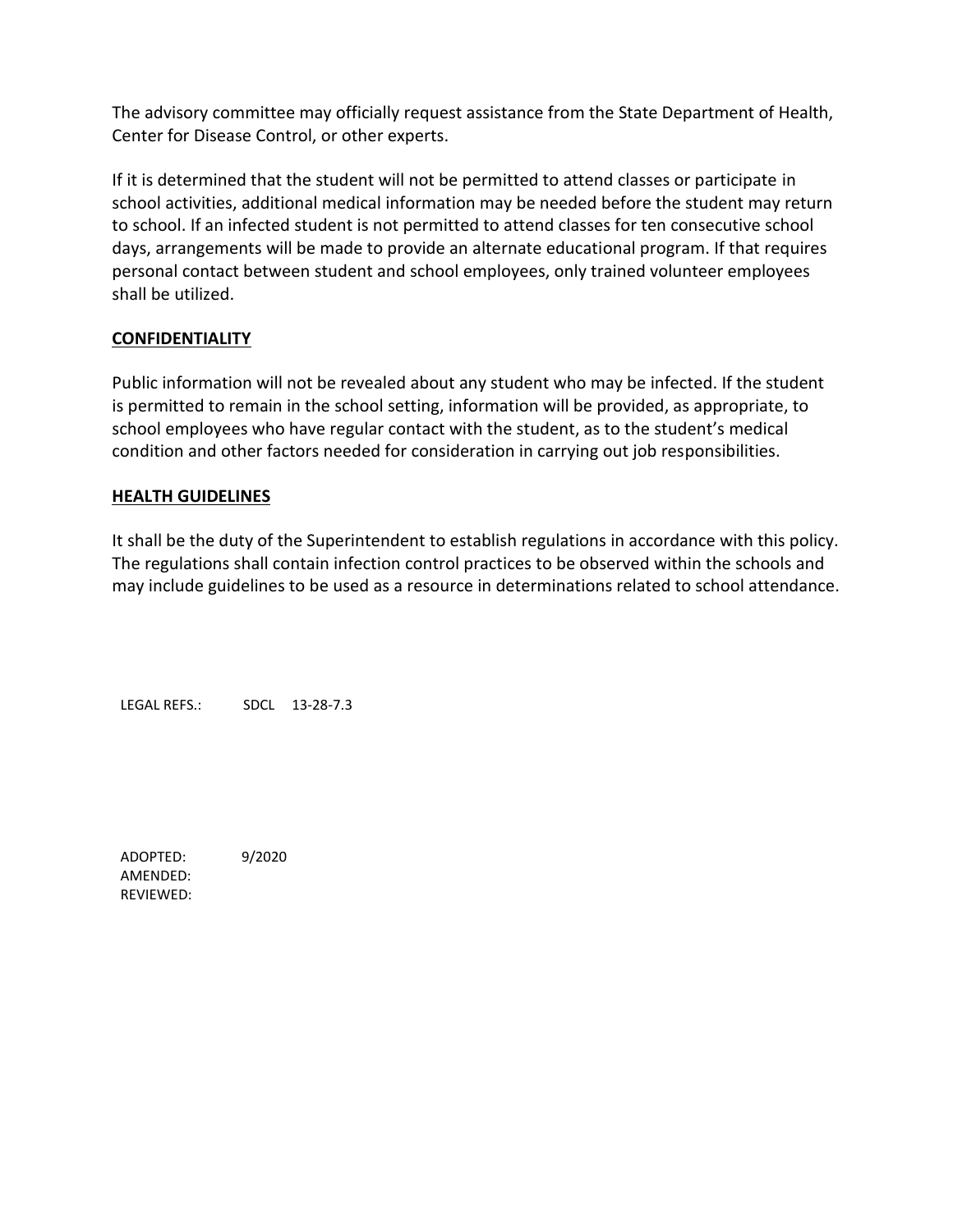## **Policies and Regulations Code: J – Students**

### **JHCC – STUDENT COMMUNICABLE DISEASES - GUIDELINES**

Numerous communicable diseases may affect a school-age population and/or school staff. Some of these have a high degree of communicability. Some are life threatening in nature. Some are both.

| Disease and Incubation Period*                                       | <b>Rules for School Attendance</b>                                                                                                                                                                                                                                                      |
|----------------------------------------------------------------------|-----------------------------------------------------------------------------------------------------------------------------------------------------------------------------------------------------------------------------------------------------------------------------------------|
| Acquired Immune Deficiency Syndrome (AIDS)                           | Determination will be made by the Advisory<br>Committee as outlined in the Communicable                                                                                                                                                                                                 |
| *6 months-five years                                                 | Disease policy.                                                                                                                                                                                                                                                                         |
| Chicken Pox<br>*14-21 days                                           | The student may attend school after all pox are<br>dry and scabbed.                                                                                                                                                                                                                     |
| Cytomegalovirus (CMV) Salivary Gland Viruses                         | The student may attend school. Precautions<br>should be taken by contacts with<br>immunosuppression as anti-cancer or organ<br>transplants as well as anyone with suspected<br>or known pregnancy. Good hand washing in all<br>cases should eliminate risk of transfer of<br>infection. |
| Fifth Disease (Erythema Infectiosum)                                 | The student may attend school with physician's<br>permission.                                                                                                                                                                                                                           |
| $*6-14$ days                                                         |                                                                                                                                                                                                                                                                                         |
| Giardiasis (Intestinal Protozoan Infection)<br>*5-25 days or longer. | The student may attend school if the student<br>practices independent and hygienic bathroom<br>skills. Other students may attend school after                                                                                                                                           |
|                                                                      | the third day of drug treatment. Good hand<br>washing in all cases should eliminate risk of<br>transfer of infection.                                                                                                                                                                   |
| Herpes Simplex                                                       | The student may attend school during an active<br>case if the student has the ability and practices                                                                                                                                                                                     |
| $*2-12$ days                                                         | personal hygiene precautions and the area of<br>lesion is covered.                                                                                                                                                                                                                      |
| Impetigo                                                             | The student may attend school if treatment is<br>verified and covered or dry.                                                                                                                                                                                                           |
| *variable 4-10 days                                                  |                                                                                                                                                                                                                                                                                         |
| Infectious Hepatitis                                                 | The student may attend school with physician's<br>written permission and if the student has the                                                                                                                                                                                         |
| *15-40 days (Average 25 days)                                        | ability to take appropriate personal hygiene<br>precautions.                                                                                                                                                                                                                            |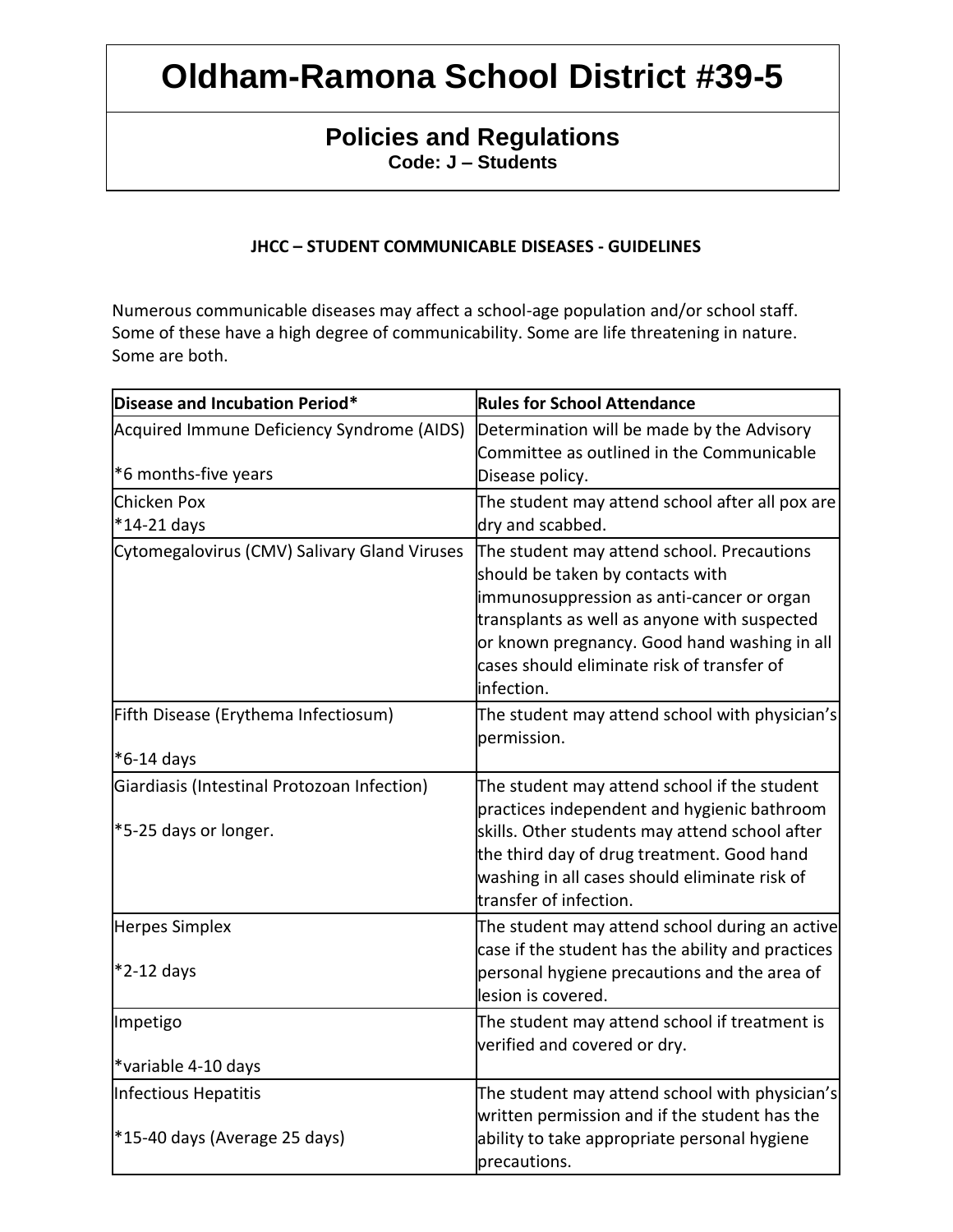| Measles (Red, Hard, Rubeola, 7-day)                                   | The student may attend school after a                                                                                                                                                                                                                                                                                                        |
|-----------------------------------------------------------------------|----------------------------------------------------------------------------------------------------------------------------------------------------------------------------------------------------------------------------------------------------------------------------------------------------------------------------------------------|
| *8-14 days                                                            | minimum of seven (7) days. Students who have<br>had contact with measles may attend school if<br>immunization is up to date.                                                                                                                                                                                                                 |
| 6 weeks                                                               | Infectious Mononucleosis (Glandular Fever) *2-The student may attend school with physician's<br>permission. The student may need adjusted<br>school days and activities.                                                                                                                                                                     |
| <b>Mumps</b><br>*12-21 days                                           | The student may attend school after swelling<br>has disappeared.                                                                                                                                                                                                                                                                             |
| Pediculosis (Lice)                                                    | The parent of a student found to have live<br>head lice will receive a personal call or a note<br>sent home regarding treatment. The student<br>may attend school after treatment. A student<br>with live lice may be excluded immediately in<br>the event of frequent or repeated infestations<br>or at the discretion of the school nurse. |
| Pink Eye (Conjunctivitis)<br>*5-12 days                               | The student may attend school after the eye is<br>clear, under treatment or with physician's<br>written permission.                                                                                                                                                                                                                          |
| Plantar's Wart                                                        | The student may attend school. Students<br>should not be permitted to walk barefoot.                                                                                                                                                                                                                                                         |
| Ring Worm (Scalp, Body, Athlete's Foot)                               | The student may attend school if the area is<br>under treatment and covered. Restrict known<br>cases of athlete's foot from pools and showers<br>until under treatment.                                                                                                                                                                      |
| Rubella (3-day, German Measles)                                       | The student may attend school after a<br>minimum of four days. Prevent exposure of                                                                                                                                                                                                                                                           |
| $*14-21$ days<br>Scabies (7-year itch, Mites)                         | pregnant women.                                                                                                                                                                                                                                                                                                                              |
|                                                                       | The student may attend school after<br>treatment.                                                                                                                                                                                                                                                                                            |
| Streptococcal Infections (Scarlet Fever,<br>Scarletina, Strep Throat) | The student may attend school 24 hours after<br>initiating oral antibiotic therapy, and clinically<br>well.                                                                                                                                                                                                                                  |
| $*1-3$ days                                                           |                                                                                                                                                                                                                                                                                                                                              |

All communicable and chronic disease should be reported to Health Services.

\* Time interval between initial contact with an infectious agent and the first sign of symptom of the disease.

LEGAL REFS.: SDCL 13-28-7.3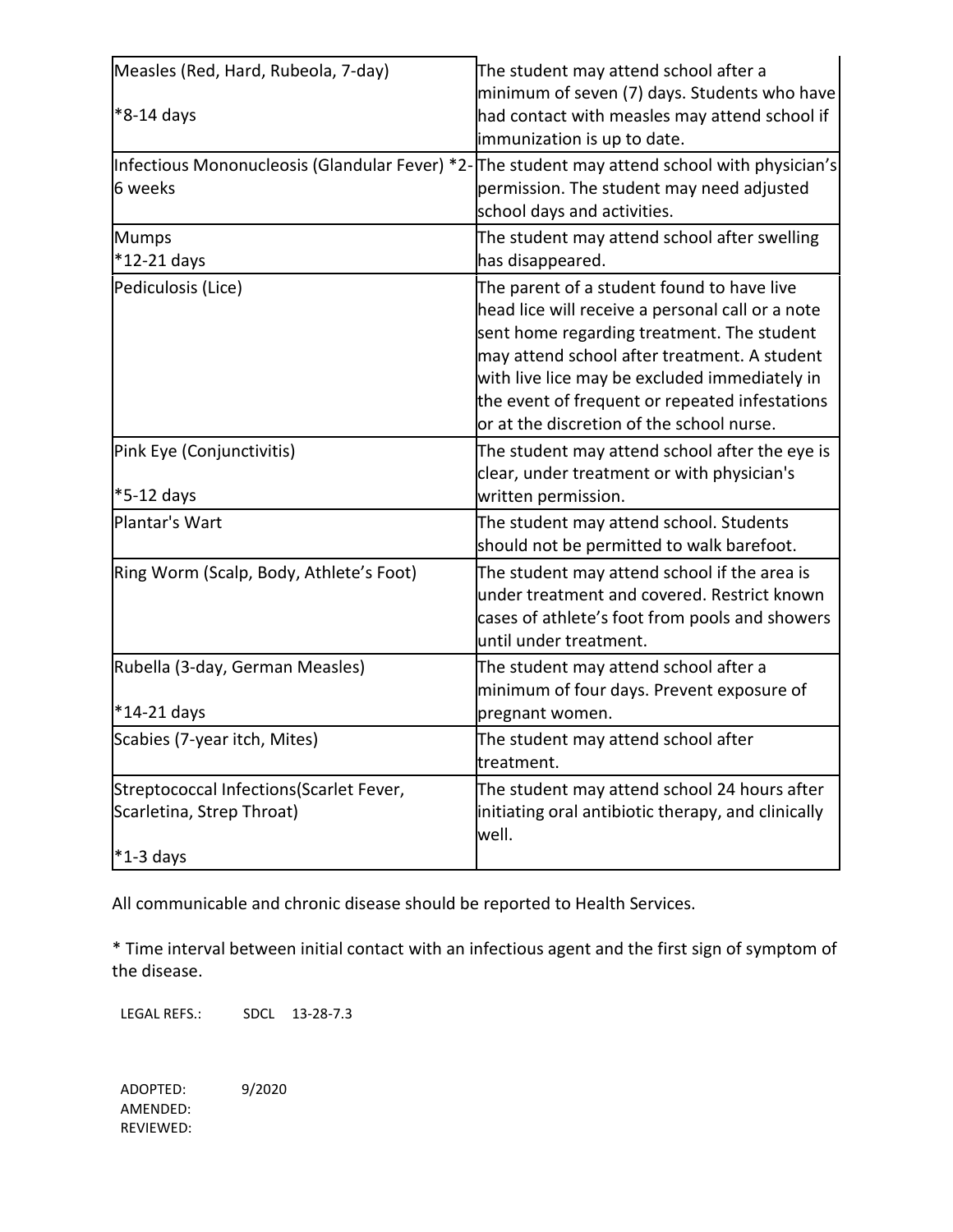### **Policies and Regulations Code: J – Students**

#### **JHCD – ADMINISTRATION OF MEDICATIONS TO STUDENTS**

Students will not be permitted to take medications while at school unless the administration of such medicine is coordinated by the school district nurse or authorized employee acting under specific written request of the parent or guardian and under the written instructions of the student's physician.

When such a request is made by a parent or guardian, a full release from the responsibilities pertaining to the administration and consequences of such medications must also be presented to the administration by the student's parent or guardian.

Parent/guardian requests to store and/or administer prescription or nonprescription medications to students must be in writing, on a Consent for Medication Administration District Form. The Consent for Medication Administration must be completely filled out, signed and dated by the parent/guardian. The Consent for Medication Administration must be renewed annually. Any product that could be considered a drug, including "natural remedies", herbs, vitamins, dietary supplements or homeopathic medications will be managed as a prescription medication. These products would require a written order from a physician or licensed health care provider and completion of a Consent for Medication Administration by the parent/guardian.

When medication is brought to school for a student, the student's teacher, administrator, nurse or secretary will be made aware that the student will be taking medication. If a child has medication at school without prior notification the parent/guardian will be contacted. Medications should be transported to and from school by a parent/guardian.

All medications must be stored in a locked medicine cabinet, managed by the school nurse or school personnel trained in medication administration. Prescription medications to be stored and/or administered must be in a pharmacy labeled container. The label must specify the student's name, name of physician/licensed health care provider, the date of the prescription and the directions for use. If the dosage of the medication is changed by the physician/licensed health care provider, a new bottle must be received from the parent and a new Consent for Medication completed. Non-prescription medications to be stored and/or administered should be in the original container.

It is the responsibility of the student to come to the office to take his/her medication. Any student who uses the medication in a manner other than the manner prescribed may be subject to disciplinary action.

Prescription medication administration may be delegated only to those individuals who have successfully completed the training program as required by law. No school employee, other than the school nurse, shall be required to be trained by a licensed health care profession for the purpose of being trained in the administration of prescription medication, or shall be required to administer prescription medication, without the employee's prior written consent.

LEGAL REFS.: SDCL 13-32-10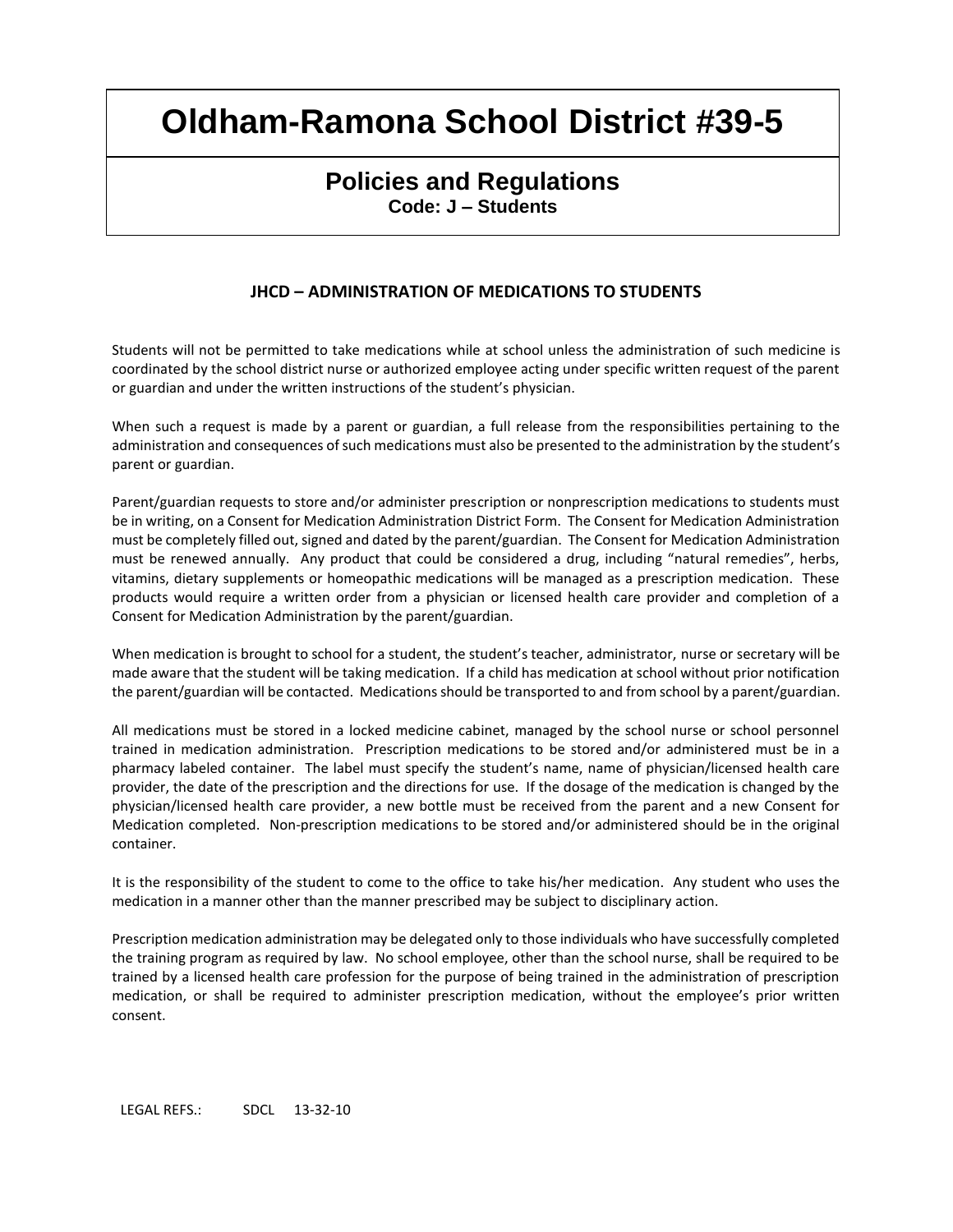|      | 13-32-11       |
|------|----------------|
|      | 13-32-12       |
|      | 13-32-13       |
|      | 13-33A         |
| ARSD | 20:48:04:01:09 |

ADOPTED: 03-1994 AMENDED: REVIEWED: 07-2014 REVIEWED: 02/2020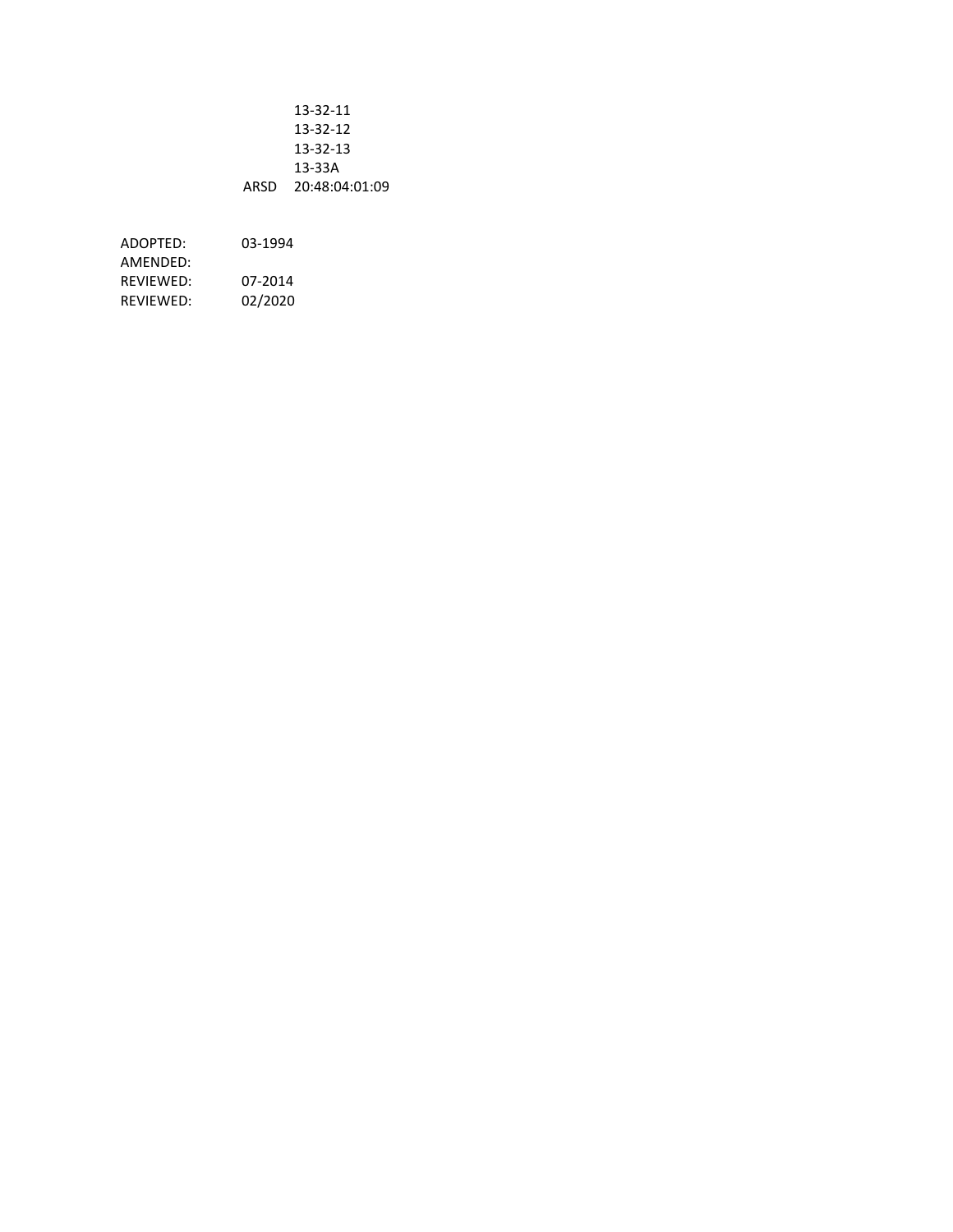### **Policies and Regulations Code: J – Students**

### **JHCD-E – CONSENT FOR MEDICATION ADMINISTRATION FORM**

- 1. I am the parent/guardian of \_\_\_\_\_\_\_\_\_\_\_\_\_\_\_\_\_\_\_\_\_\_\_\_\_\_\_\_\_\_\_\_\_\_\_\_\_\_ and I authorize my child/ward grade \_\_\_\_\_\_\_\_\_\_\_\_\_\_ to be administered the prescription/nonprescription medication identified below while on school property or at a school-related event or activity by the school nurse or employee trained in the administration of prescription medication.
- 2. I hereby release the District and its employees and agents from liability for injury arising from the school's administration of the medication while on school property or at a school-related event.
- 3. I understand that if the student identified herein uses the medication in a manner other than prescribed, the student may be subject to disciplinary action by the school, however, any disciplinary action may not limit or restrict the student's immediate access to the medication.
- 4. I authorize the school to inform appropriate school employees who would have a need to know of the administration of medication (i.e., such as school nurse, instructors, teacher aides, administrators, activity supervisors, bus drivers).
- 5. I acknowledge and agree that the school shall secure (store) the medication for the student until administration of the medication is necessary, and that in no circumstances shall the medication be stored in the student's locker.

\_\_\_\_\_\_\_\_\_\_\_\_\_\_\_\_\_\_\_\_\_\_\_\_\_\_\_\_\_\_\_\_\_\_\_\_\_\_\_\_\_\_\_ \_\_\_\_\_\_\_\_\_\_\_\_\_\_\_\_\_\_

Signature of Parent/Guardian Date Date

ADOPTED: 03-1994 AMENDED: REVIEWED: 07-2014 REVIEWED: 02/2020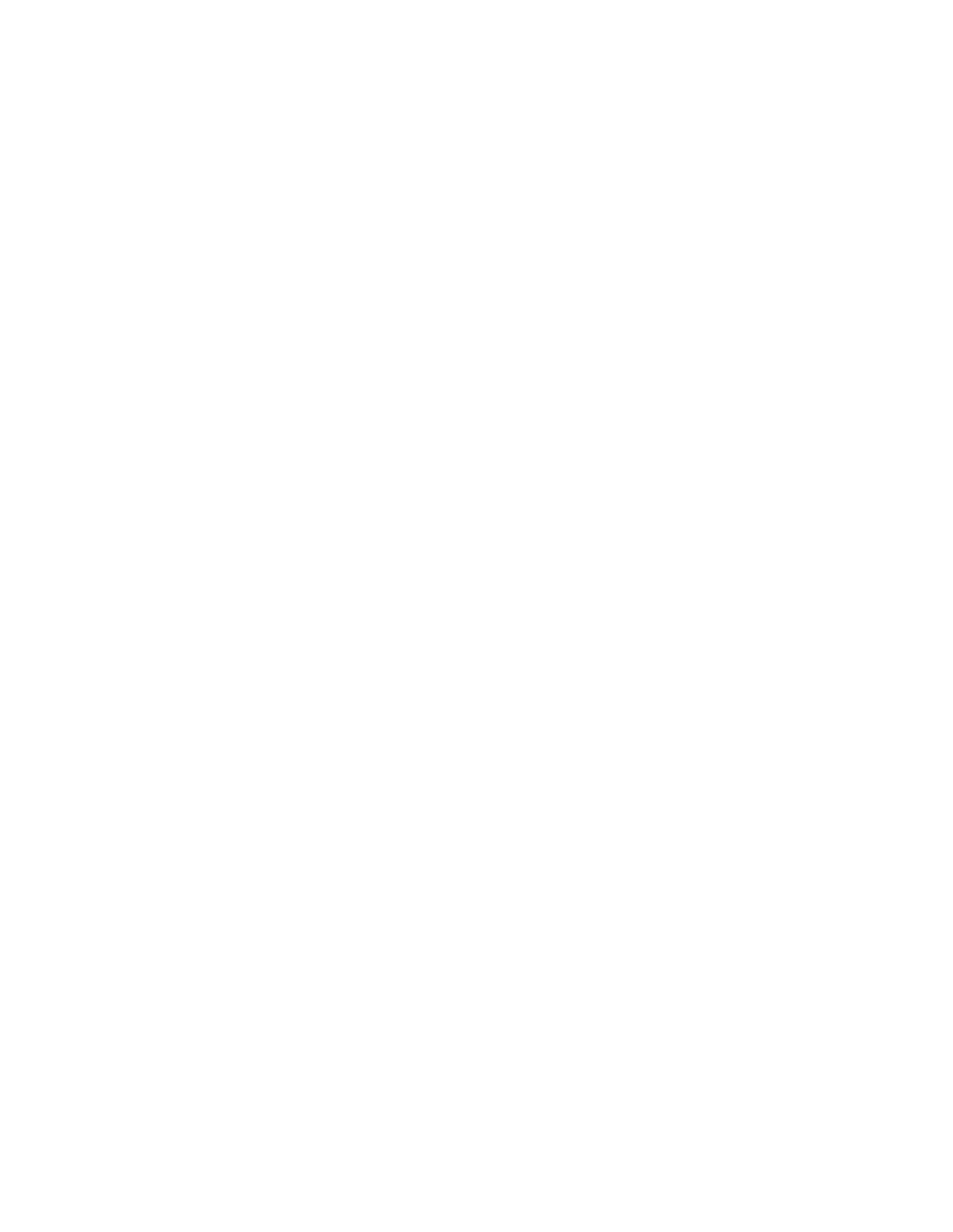### **Policies and Regulations Code: J – Students**

#### **JHCDA – STUDENT SELF-ADMINISTRATION OF ASTHMA OR ANAPHYLAXIS MEDICATION**

"Self-administration of prescription medication" means a student's discretionary use of prescription asthma or anaphylaxis medication, or both.

Any student with asthma or anaphylaxis, or both, may possess and self-administer prescription medication while on school property or at a school-related event or activity if:

- 1. The prescription medication has been prescribed by a physician or other licensed health care provider for that student as indicated by the prescription label on the medication;
- 2. The self-administration is done in compliance with the prescription or written instructions from the student's physician or other licensed health care provider; and
- 3. The parent/guardian of the student provides to the school, on a form provided by the school:
	- (a). a written authorization, signed by the parent/guardian, for the student to self-administer prescription medication while on school property or at a school-related event or activity;
	- (b). a written statement, signed by the parent/guardian, in which the parent releases the school district and its employees and agents from liability for an injury arising from the student's self-administration of prescription medication while on school property or at a school-related event or activity unless in cases of wanton or willful misconduct;
	- (c). a written statement from the student's physician or other licensed health care provider, signed by the physician or provider and which shall be kept on file in the administrative office that states:
		- i. the student has asthma or anaphylaxis or both, and is capable of self-administering the prescription medication;
		- ii. the name and purpose of the medication;
		- iii. the prescribed dosage for the medication;
		- iv. the times at which or circumstances under which the medication may be administered; and
		- v. the period for which the medication is prescribed.
- 4. If any student uses the medication in a manner other than prescribed, the student may be subject to disciplinary action by the school; however, the disciplinary action may not limit or restrict the student's immediate access to the medication.
- 5. The parent/guardian (or student, if 18 years old or older), authorizes the school administration to inform appropriate school employees (i.e., instructors, teacher aides, school administrators, activity sponsors, bus drivers who would have a need to know) that the student may self-administer medication.
- 6. The parent/guardian gives permission for the student to have the prescription medication with the student while on school property or at a school-related activity or event.

| LEGAL REFS.: | SDCL    | 13-32-10       |
|--------------|---------|----------------|
|              |         | 13-32-11       |
|              |         | 13-32-12       |
|              |         | 13-32-13       |
|              |         | 13-33A         |
|              | ARSD    | 20:48:04:01:09 |
| ADOPTED:     | 07-2014 |                |
| REVIEWED:    | 02/2020 |                |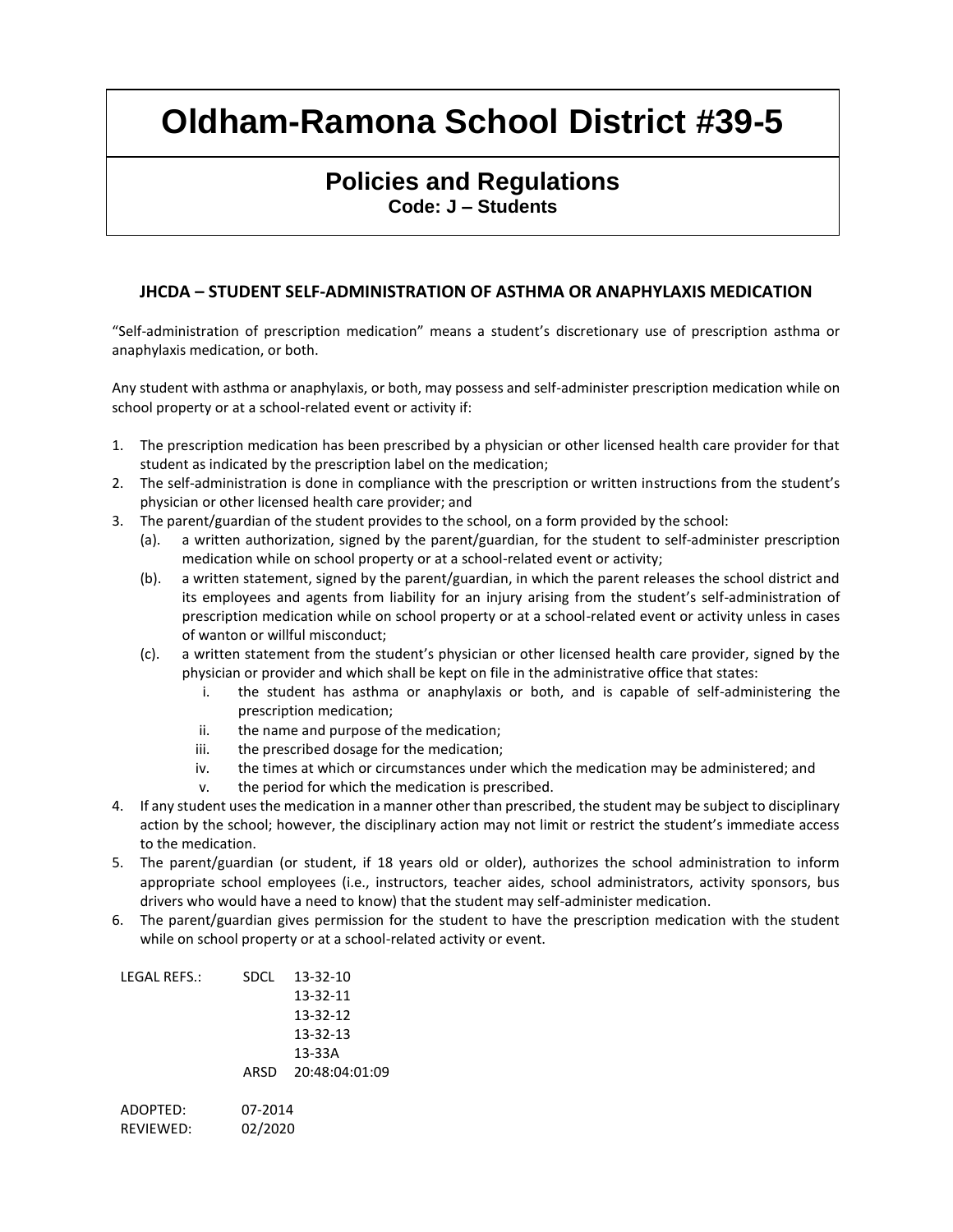## **Policies and Regulations Code: J – Students**

#### **AUTHORIZATION FOR ASTHMA OR ANAPHYLAXIS SELF-ADMINISTERED MEDICATION**

#### **PHYSICIAN/LICENSED HEALTH CARE PROVIDER STATEMENT**

|                                                                                                      | has                                                       |
|------------------------------------------------------------------------------------------------------|-----------------------------------------------------------|
| ______ asthma                                                                                        |                                                           |
| _______ anaphylaxis                                                                                  |                                                           |
| both asthma and anaphylaxis                                                                          |                                                           |
| and is capable of self-administering the following prescription medicine:                            |                                                           |
|                                                                                                      |                                                           |
|                                                                                                      |                                                           |
|                                                                                                      |                                                           |
| Times at which or circumstances under which the medication may be administered _____________________ |                                                           |
|                                                                                                      |                                                           |
|                                                                                                      |                                                           |
| Signature of Physician/Other Licensed Health Care Provider                                           | Date                                                      |
| <b>PARENTAL AUTHORIZATION</b>                                                                        |                                                           |
|                                                                                                      |                                                           |
| above while on school property or at a school-related event or activity.                             | to self-administer the prescription medication identified |

(2). I hereby release the District and its employees and agents from liability for injury arising from the student's self-administration of the prescription medication while on school property or a a school-related event unless in case or cases of wanton or willful misconduct.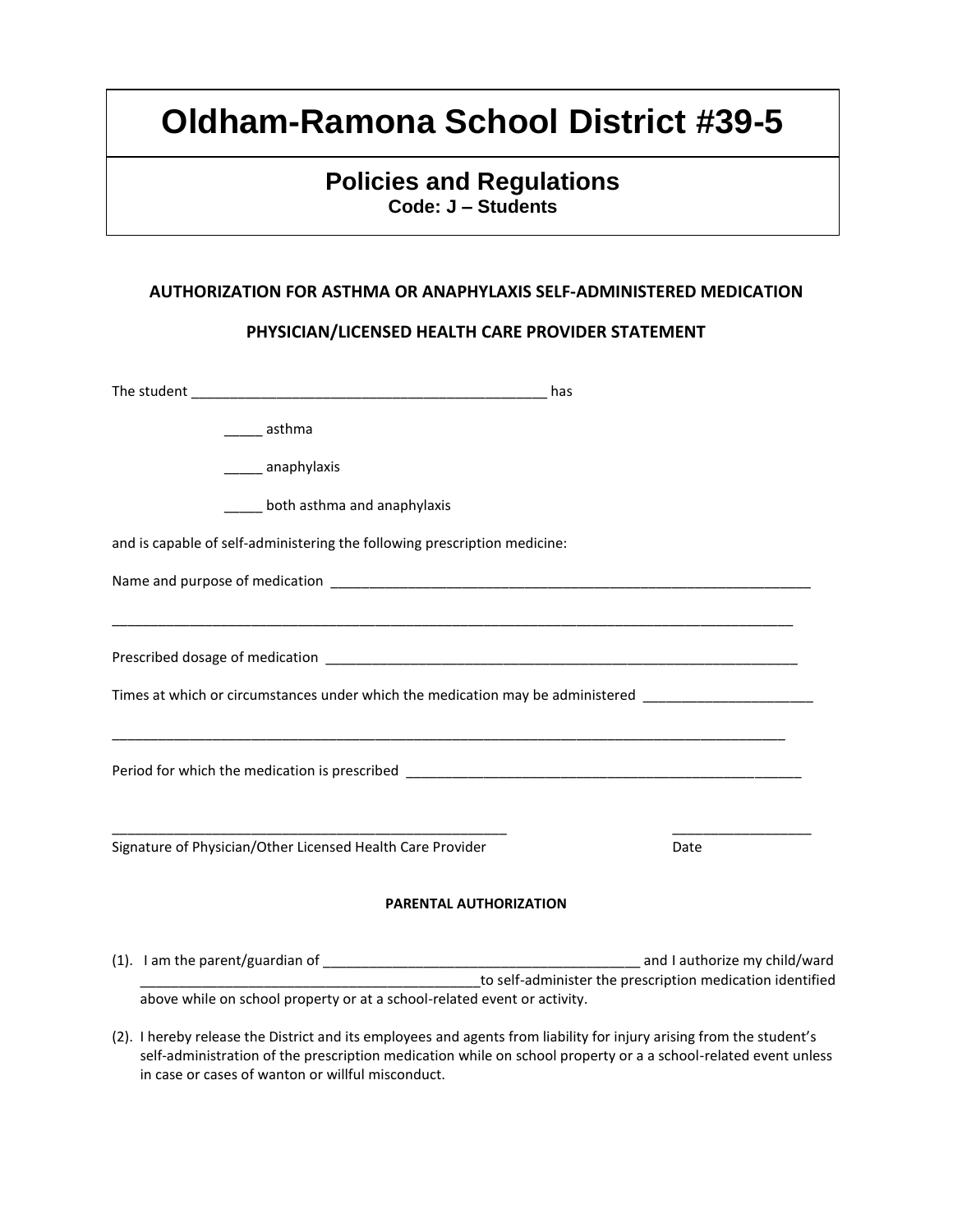- (3) I understand that if the student identified herein uses the medication in a manner other than prescribed, the student may be subject to disciplinary action by the school, however, any disciplinary action may not limit or restrict the student's immediate access to the medication.
- (4) I authorize the school officials to inform appropriate school employees (i.e., instructors, teacher aides, school administrators, activity supervisors, bus drivers who would have a need to know) that the student may selfadminister medication.
- (5) I give permission for the student to have the prescription medication with the student while on school property or at a school-related activity or event.

\_\_\_\_\_\_\_\_\_\_\_\_\_\_\_\_\_\_\_\_\_\_\_\_\_\_\_\_\_\_\_\_\_\_\_\_\_\_\_\_\_\_\_\_\_\_\_\_\_ \_\_\_\_\_\_\_\_\_\_\_\_\_\_\_\_\_\_\_\_\_\_

Signature of Parent/Guardian Date by Cambridge and Date Date Date

ADOPTED: 07-2014 REVIEWED: 02/2020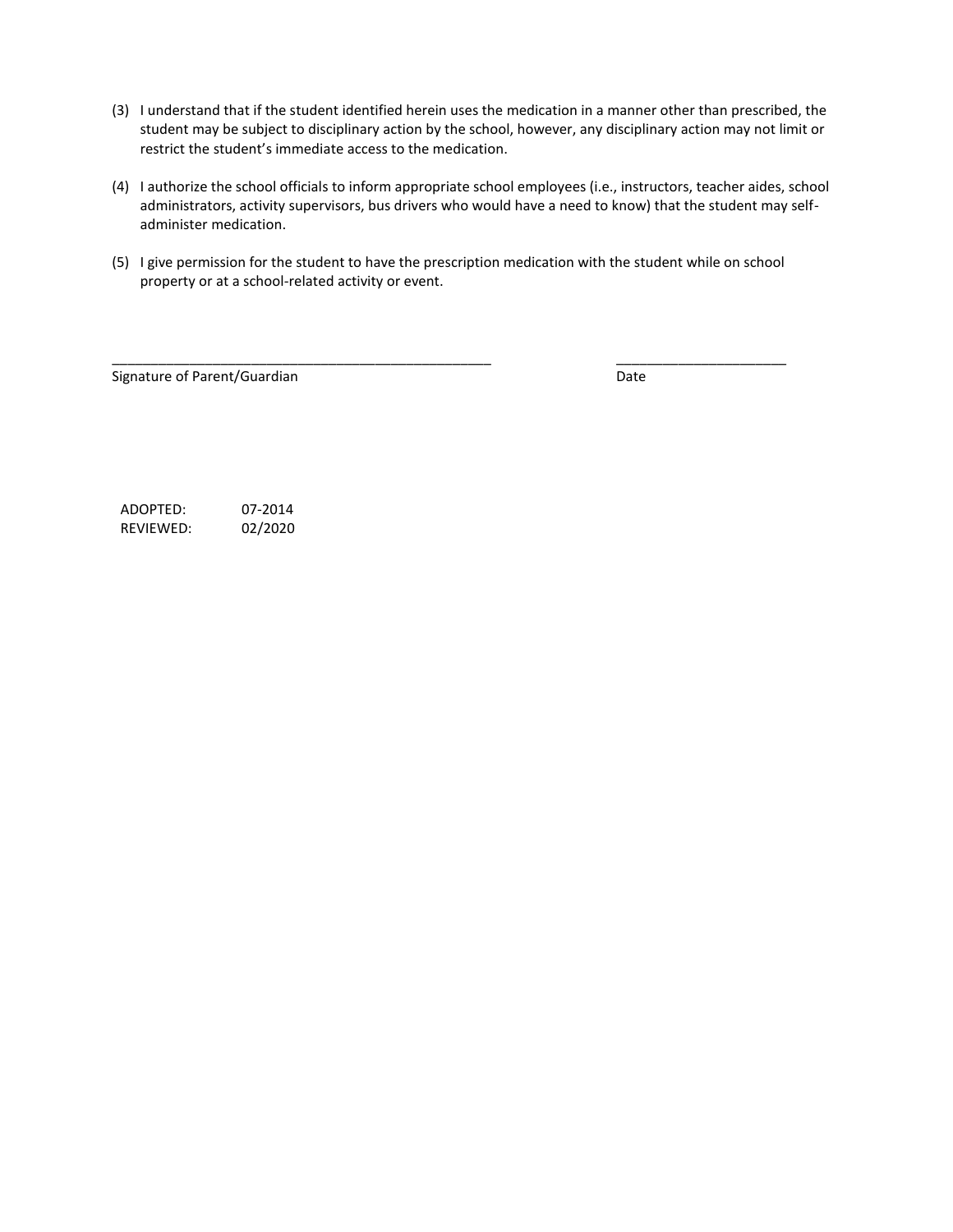### **Policies and Regulations Code: J – Students**

### **JHCDB – EPINEPHRINE AUTO-INJECTORS**

The District may acquire and maintain a stock of epinephrine auto-injectors pursuant to a prescription issued by an authorized health care provider for use in an emergency situation of a severe allergic reaction causing anaphylaxis.

All epinephrine auto-injectors must be stored in a locked medicine cabinet, managed by the school nurse or school personnel trained in administration of epinephrine auto-injector or administration of medication. Epinephrine autoinjectors to be stored and/or administered must be in a pharmacy labeled container. The label must specify the name of physician/licensed health care provider, the date of the prescription and the directions for use.

No school employee, other than the school nurse, shall be required to be trained by a licensed health care professional for the purpose of being trained in the administration of epinephrine auto-injectors, or shall be required to administer epinephrine auto-injectors, without the employee's prior written consent. Any school nurse, or other designated school personnel authorized by the School Board, may:

- (1) Administer an epinephrine auto-injector to a student in accordance with a prescription specific to the student on file with the school;
- (2) Administer an epinephrine auto-injector to any student during school hours if the school nurse or designated school personnel believe that the student is experiencing anaphylaxis in accordance with a standing protocol from an authorized health care provider, regardless of whether a student has a prescription for an epinephrine auto-injector or has been diagnosed with an allergy.
- (3) Prior to administering an epinephrine auto-injector made available by the school, each designated school personnel shall be trained by a licensed health care professional:
	- a) to recognize the symptoms of a severe allergy or anaphylactic reaction;
	- b) to know the procedure for the administration of an epinephrine auto-injector;
	- c) to know the procedure for storage of an epinephrine auto-infector; and
	- d) to know the emergency care and aftercare for a student who has an allergic or anaphylactic reaction.

Pursuant to state law, no administrator, school nurse, or designated school personnel, the District or the School Board, that makes available or possesses epinephrine auto-injectors pursuant to law, may be held liable for any injury or related damage that results from the administration of self-administration of, or failure to administer an epinephrine auto-injector that may constitute ordinary negligence, however, this immunity does not apply to an act of omission constituting gross, willful, or wanton negligence.

The District, through the student handbooks and such other means as identified by the Superintendent, shall notify the parents or guardians of each student about the policy.

| LEGAL REFS.: | SDCL.   | 13-33A              |
|--------------|---------|---------------------|
|              |         | ARSD 20:48:04:01:09 |
| ADOPTED:     | 07-2014 |                     |
| REVIEWED:    | 02/2020 |                     |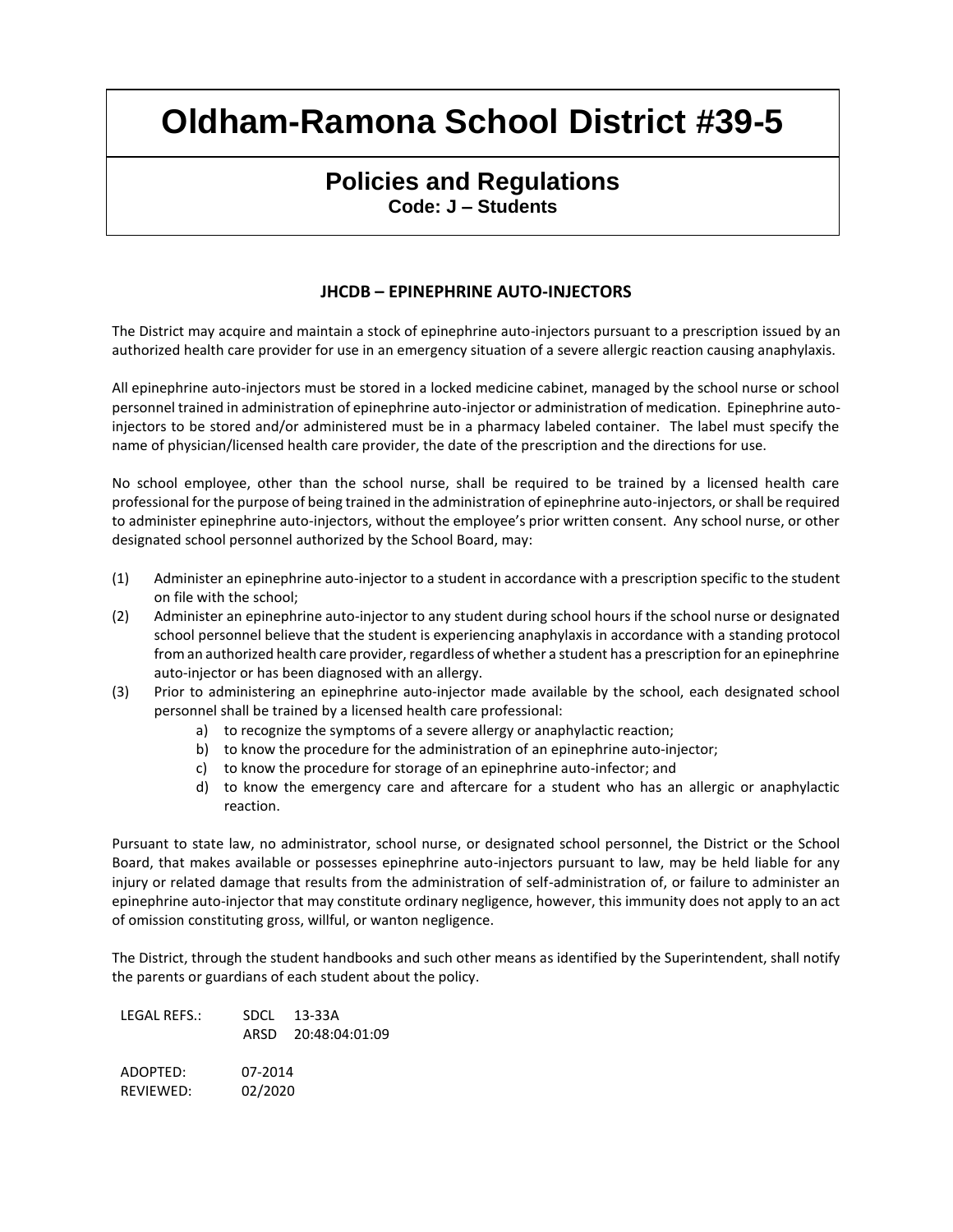## **Policies and Regulations Code: J – Students**

### **JHCDE-E(1) ADMINISTRATION OF MEDICAL CANNABIS TO QUALIFYING STUDENT**

#### **Medical Cannabis Administration Plan**

Before the administration of medical cannabis on school property or at a school-sponsored activity, at the beginning of each school year and at any time when the qualifying student's administration of medical cannabis changes, the student's parent/guardian must complete and submit to the district this form, the student's registry identification card, the designated caregiver(s) card, and a written signed certification<sup>1</sup> by the recommending practitioner that also includes the dosage, frequency or time of administration, and length of time between dosages.

#### **To be completed by the parent/guardian:**

| Name of Qualifying Student <sup>2</sup> : |                                                                           |  |
|-------------------------------------------|---------------------------------------------------------------------------|--|
| School:                                   | Grade:                                                                    |  |
|                                           | Name and Phone Number of Student's Designated Caregiver(s) <sup>3</sup> : |  |
|                                           |                                                                           |  |

#### **By initialing the following statements and signing below, the undersigned parent/guardian hereby acknowledges:**

\_\_\_\_\_I have read and agree to comply with the procedure regarding the administration of medical cannabis to qualifying students as outlined in Policy JHCDE.

\_\_\_\_\_I assume all responsibility for the provision, administration, maintenance, possession, storage and use of medical cannabis to my child.

\_\_\_\_\_I understand that no school personnel are required to administer medical cannabis to my child, and that only a registered designated caregiver will be allowed to administer medical cannabis to my child.

I understand that I or the designated caregiver for my child will not at any time possess on school property an amount of medical cannabis that exceeds my child's prescribed daily dosage, that it will be transported in a container that meets the packaging and labeling requirements specified by the South Dakota Department of Health, and that as soon as I or my child's designated caregiver administer the dosage of medical cannabis, I or my child's designated caregiver must remove any remaining cannabis from the school property or school-sponsored activity.

\_\_\_\_\_I understand that the district will determine a designated location and any protocols regarding the administration of medical cannabis to my child and that this plan does not allow for the administration of medical cannabis on federal property or any location that prohibits cannabis on its property.

\_\_\_\_\_ I agree to notify the School District of any change in circumstances as outlined in Policy JHCDE.

<sup>&</sup>lt;sup>1</sup> "Written certification" means the completed South Dakota Department of Health form dated and signed by a physician who is licensed with authority to prescribe drugs to humans, stating that in his/her professional opinion the patient is likely to receive a therapeutic or palliative benefit from the medical use of cannabis to treat or alleviate the patient's debilitating medical condition or symptom associated with the debilitating medical condition. The document must specify the patient's debilitating medical condition and that it is made in the course of a bona fide practitioner-patient relationship.

<sup>&</sup>lt;sup>2</sup> "Qualifying student" means a student who possesses a valid registry identification card approved by the State of South Dakota Department of Health for the use of medical cannabis. <sup>3</sup> "Designated caregiver" means the qualifying student's parent, guardian or other responsible adult over twenty-one years of age who is the qualifying student's registered designated caregiver and who has a caregiver's card approved by the SD Department of Health. In no event shall another student be recognized as a designated caregiver. A designated caregiver is the only individual permitted to possess and administer to a qualifying student.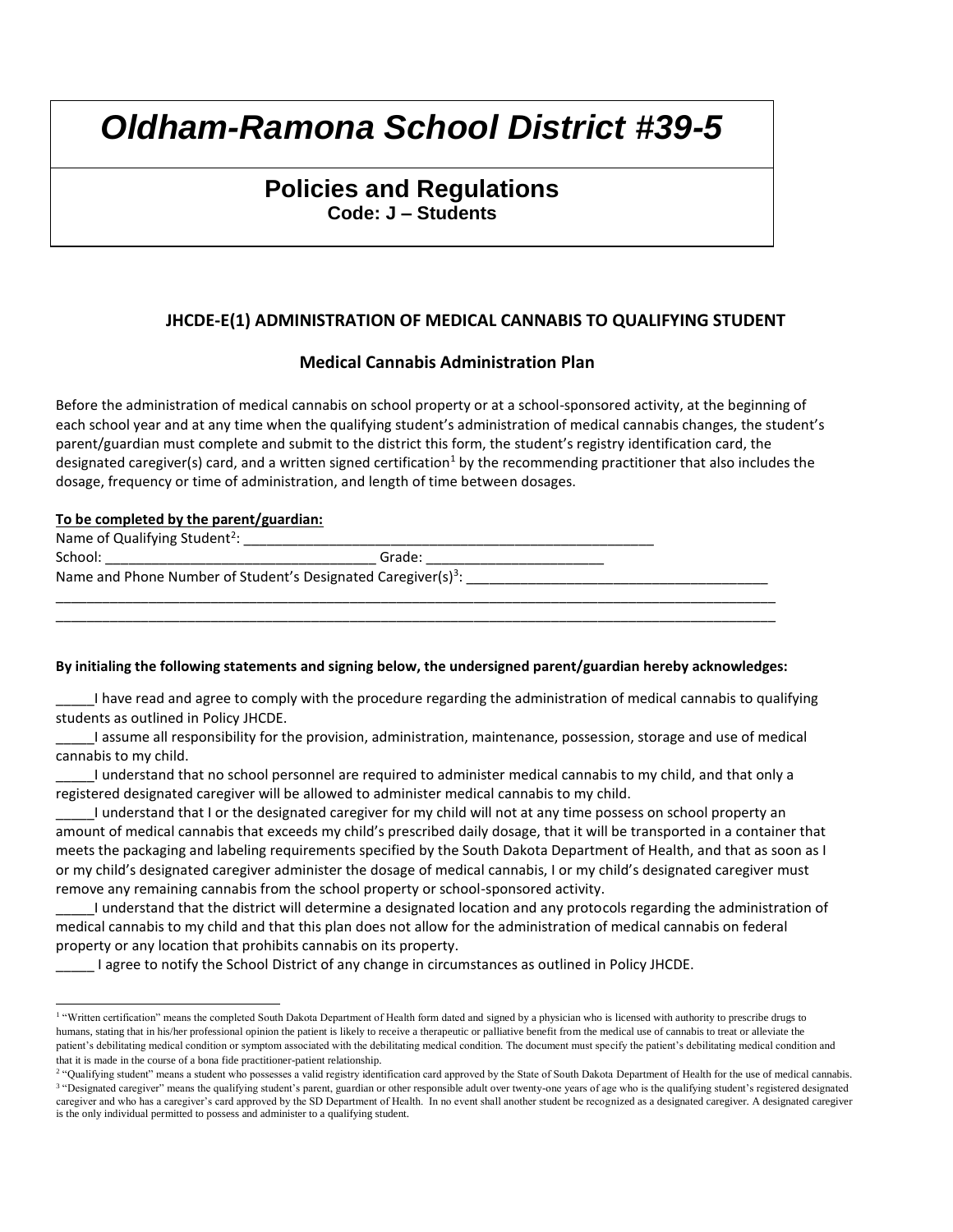\_\_\_\_\_I understand that permission to administer medical cannabis in accordance with this plan may be revoked for the failure to comply with the procedure, rules or requirements of the administration of medical cannabis to qualifying students or other policies.

By signing below, I hereby release and hold harmless the School District, its officers, agents, employees, and volunteers from any and all liability, damages, injury or other legal claims which I now have or may hereafter have arising out of the administration of medical cannabis to my child.

Date: \_\_\_\_\_\_\_\_\_\_\_\_\_\_ \_\_\_\_\_\_\_\_\_\_\_\_\_\_\_\_\_\_\_\_\_\_\_\_\_\_\_\_\_\_\_\_\_\_\_\_\_\_\_\_\_\_\_\_

Signature of parent or guardian

#### **To be completed by the school:**

I have received the following:

\_\_\_\_Student's registry identification card approved by the State of South Dakota Department of Health authorizing the administration of medical cannabis to the student. The expiration date is:

The designated caregiver(s) card approved by the State of South Dakota Department of Health authorizing the administration of medical cannabis to the student.

Written certification signed by the recommending practitioner that also includes the dosage, frequency or time of administration, and length of time between dosages.

The student's identified designated caregiver's administration of the permissible form of medical cannabis in the designated location has been conditionally approved as follows: Permissible form $(s)^4$  of medical cannabis to be administered:

| ए Oil/Lotion ⊠ Tincture ए Edible Product |                             | <b>R</b> Other: |        |
|------------------------------------------|-----------------------------|-----------------|--------|
| Administration method to be used:        |                             |                 | Dosage |
| Amount:                                  | Time(s) to be Administered: |                 |        |

Location of administration<sup>5</sup> on school property or at a school-sponsored activity:

Date: Name and Signature of Nurse: Name and Signature of Administrator: \_\_\_\_\_\_\_\_\_\_\_\_\_\_\_\_\_\_\_\_\_\_\_\_\_\_\_\_\_\_\_\_\_\_\_\_\_\_\_\_\_\_\_\_\_\_\_\_\_\_

\_\_\_\_\_\_\_\_\_\_\_\_\_\_\_\_\_\_\_\_\_\_\_\_\_\_\_\_\_\_\_\_\_\_\_\_\_\_\_\_\_\_\_\_\_\_\_\_\_\_\_\_\_\_\_\_\_\_\_\_\_\_\_\_\_\_\_\_\_\_\_\_\_\_\_\_

#### **Copies of the current registry identification card and the registered designated caregiver(s) card will be retained in the student's educational record and updated as needed.**

 4 "Permissible form of medical cannabis" means non-smokable products such as oils, tinctures, edible products or lotions that can be administered and fully ingested or absorbed in a short period of time. Other non-smokable forms may be approved on a case by case basis.

<sup>&</sup>lt;sup>5</sup> "Designated location" means a location identified in writing by the school district in its sole discretion and may include a location on the grounds of the school in which the student is enrolled, upon school property in South Dakota, as that term is defined herein, or at a school-sponsored activity in South Dakota.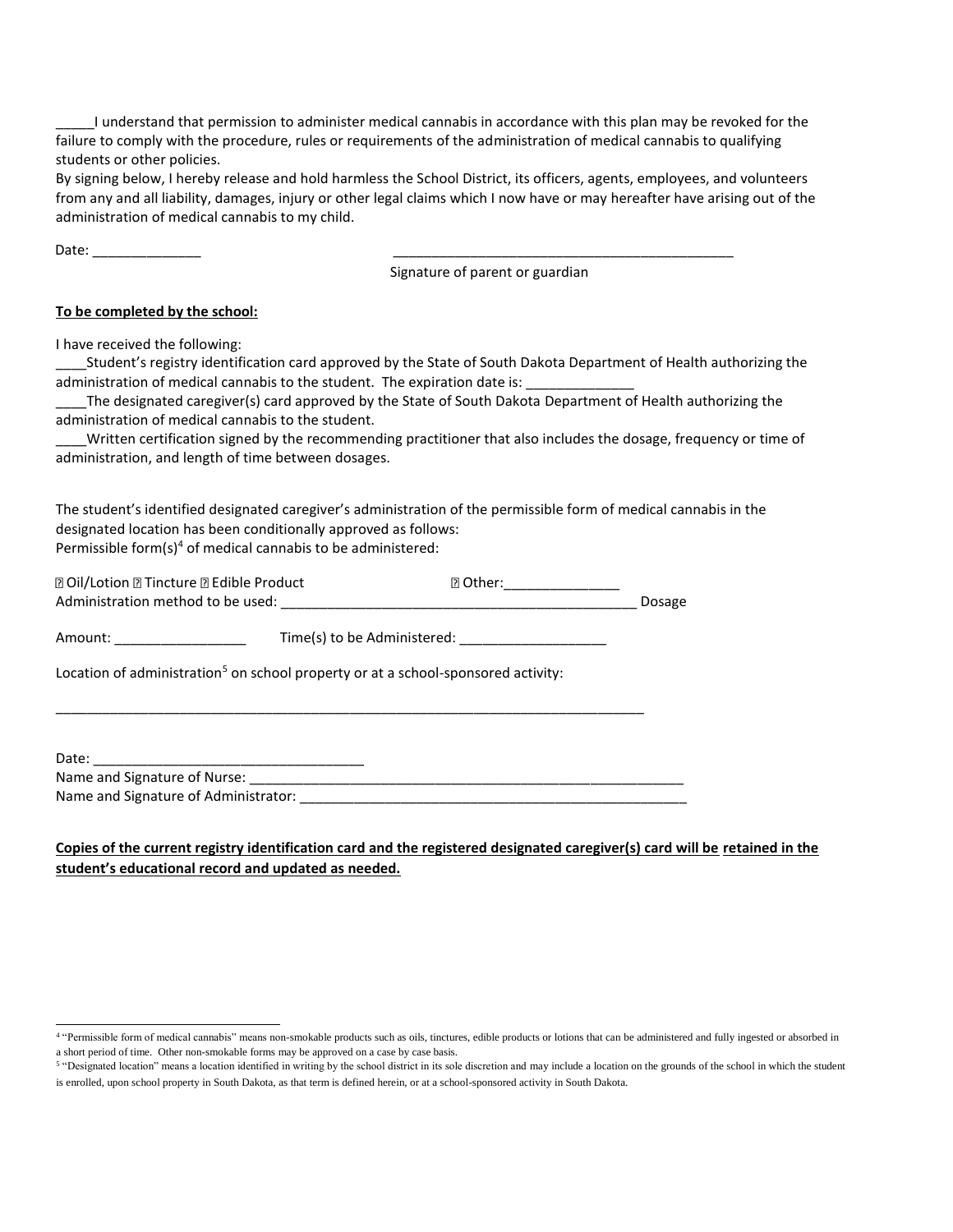#### **Provide copies of the Administration Plan to:**

- Parent/Guardian
- Designated Caregiver (if different than parent/guardian)
- School Principal
- Student's Teacher(s)
- School Nurse

LEGAL REFS.: ARSD 24:80 ARSD 44:90 SDCL 34-20G

ADOPTED: 09/2021 AMENDED: REVIEWED: AMENDED: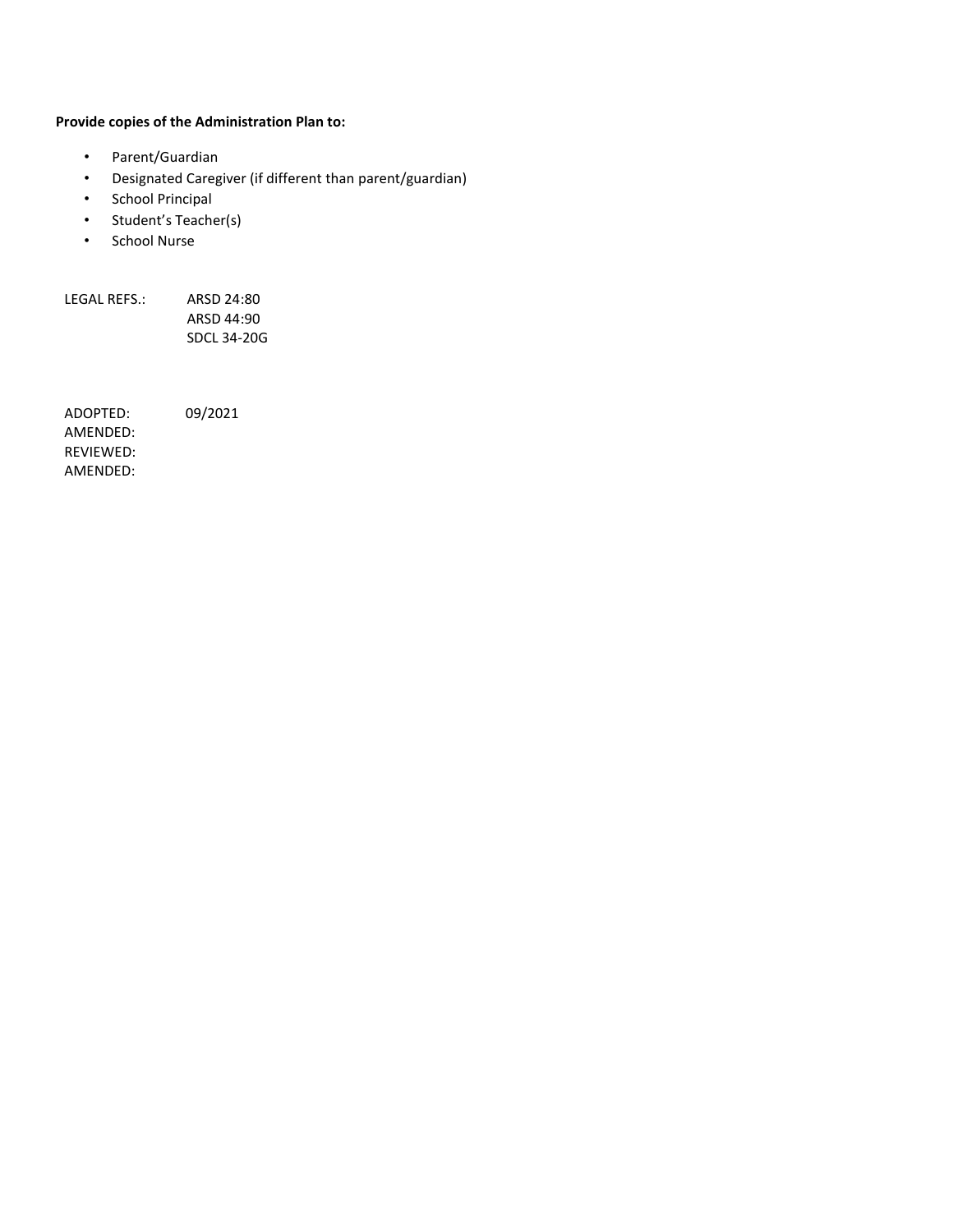## **Policies and Regulations Code: J – Students**

### **JHCDE ADMINISTRATION OF MEDICAL CANNABIS TO QUALIFYING STUDENT**

The School District restricts the administration of medical cannabis during school hours and at school-sponsored activities unless, in accordance with a practitioner's recommendation, administration of medical cannabis cannot reasonably be accomplished outside of school hours or school-sponsored activities.

The District permits students with a valid registry identification card for medical cannabis under South Dakota law to be administered medical cannabis on school property or at a schoolsponsored activity by their parent/guardian or other registered designated caregiver in accordance with this policy and South Dakota law. In order for a parent/guardian or other designated caregiver to administer medical cannabis to a qualifying student, the District will require the following to be provided initially and thereafter at the beginning of each school year and at any time when the qualifying student's administration of medical cannabis changes:

- Presentation of the student's valid State of South Dakota Department of Health approved registry identification card or nonresident card with the State of South Dakota Department of Health's confirmation of registration (a copy of which will be kept by the school in the student's educational record);
- Presentation of the State of South Dakota Department of Health approved caregiver's card showing his/her status as the registered designated caregiver for the qualifying student (a copy of which will be kept by the school in the student's educational record); and
- A written dated and signed certification by the qualifying student's recommending practitioner that also includes the dosage, frequency or time of administration, and length of time between dosages.

The parent/guardian or other registered designated caregiver is the only person who may provide, administer, or assist the student with the consumption of medical cannabis. Schools will not store, and school personnel will not administer, medical cannabis.

Administration of medical cannabis to qualifying students shall be in accordance with this policy. Administration of all prescription and nonprescription medications to students shall be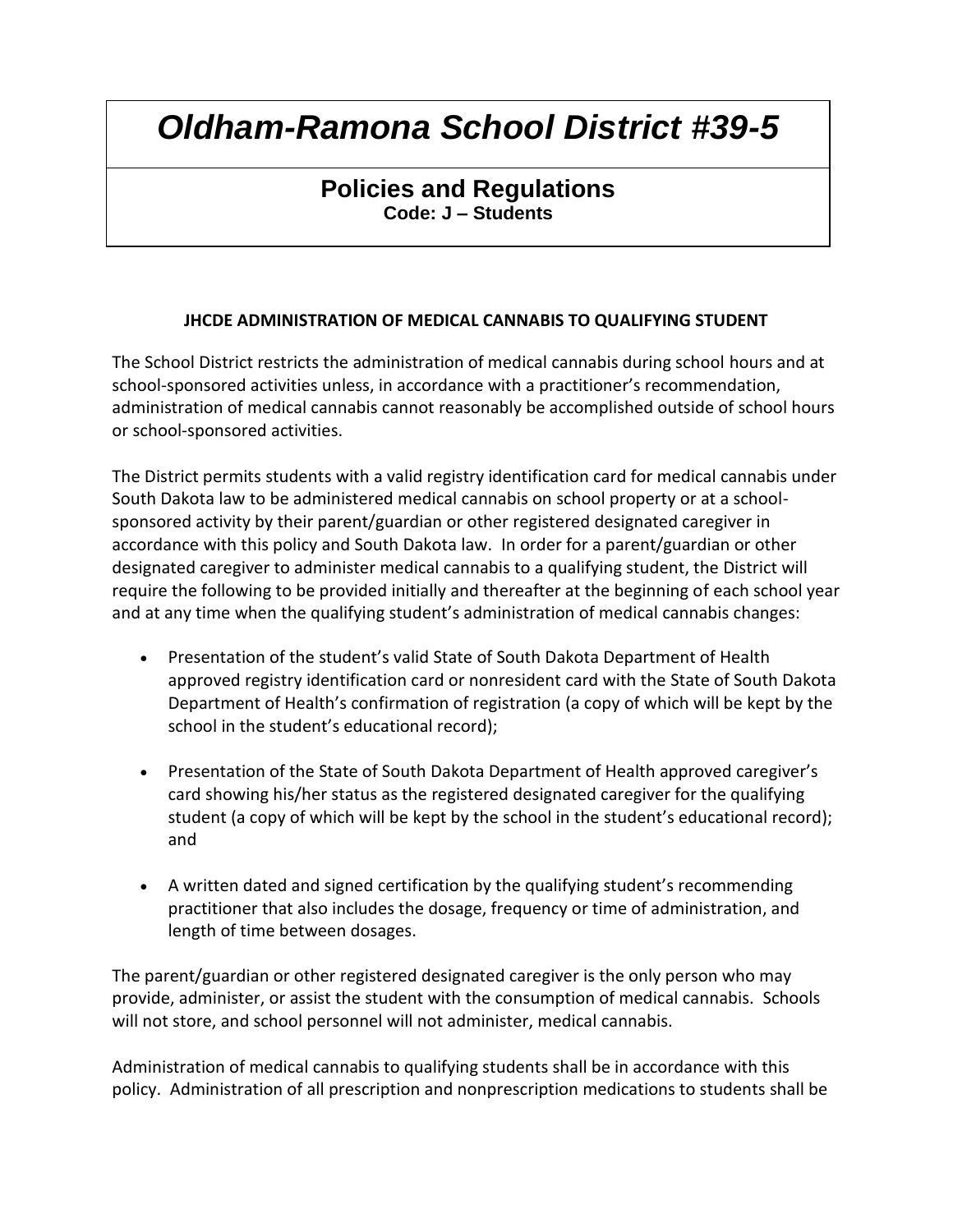in accordance with applicable law and the District's policy concerning the administration of medications to students.

### **Definitions**

The following definitions apply for purposes of this policy:

- 1. "Designated location" means a location identified in writing by the school district in its sole discretion and may include a location on the grounds of the school in which the student is enrolled, upon school property in South Dakota, as that term is defined herein, or at a school-sponsored activity in South Dakota.
- 2. "Permissible form of medical cannabis" means non-smokable products such as oils, tinctures, edible products or lotions that can be administered and fully ingested or absorbed in a short period of time. Patches and other forms of administration that continue to deliver medical cannabis to a qualified student while at school may be appropriate for students who receive ongoing adult assistance or on a case-by-case basis as determined by the district when adequate protections against misuse may be made. Smoking or vaping medical cannabis is strictly prohibited and is not a permissible form of medical cannabis for students in a school setting under any circumstances.
- 3. "Designated caregiver" means the qualifying student's parent, guardian or other responsible adult over twenty-one years of age who is the qualifying student's registered designated caregiver and who has a caregiver's card approved by the South Dakota Department of Health. In no event shall another student be recognized as a designated caregiver. A designated caregiver is the only individual permitted to possess and administer to a qualifying student. Any designated caregiver seeking access to school property or school-sponsored activity for purposes of this policy must comply with the Board's policy and/or procedures concerning visitors to school and all other applicable policies.
- 4. "School property" means any school premises, vehicle, or building, or on or in any premises, vehicle, or building used or leased for the school district's functions.
- 5. "Qualifying student" means a student who possesses a valid registry identification card approved by the State of South Dakota Department of Health for the use of medical cannabis.
- 6. "Written certification" means the completed South Dakota Department of Health form dated and signed by a physician who is licensed with authority to prescribe drugs to humans, stating that in his/her professional opinion the patient is likely to receive a therapeutic or palliative benefit from the medical use of cannabis to treat or alleviate the patient's debilitating medical condition or symptom associated with the debilitating medical condition. The document must specify the patient's debilitating medical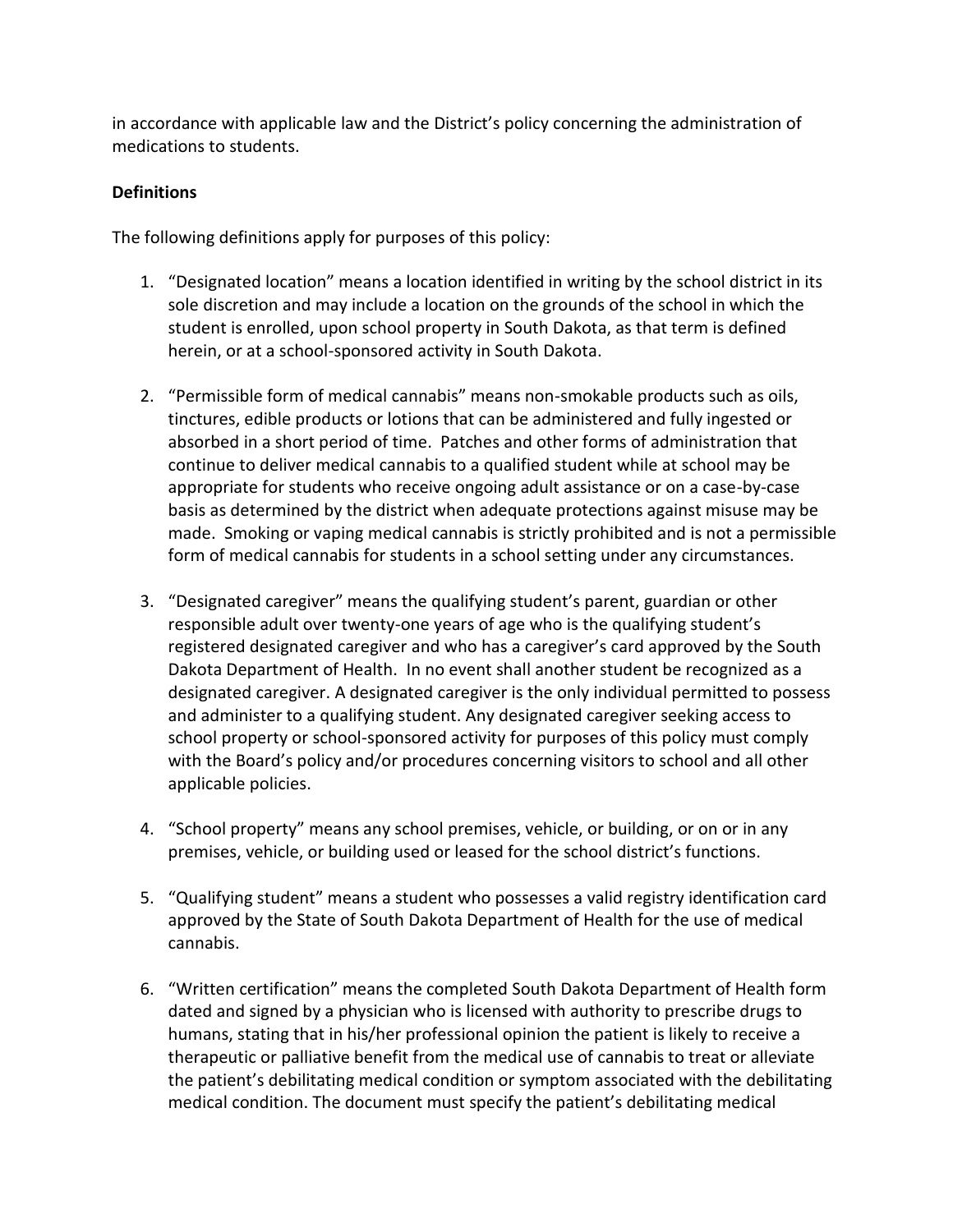condition and that it is made in the course of a bona fide practitioner-patient relationship.

### **Permissible administration of medical cannabis to a qualifying student**

A qualifying student's designated caregiver may administer a permissible form of medical cannabis to a qualifying student in a designated location if all of the following parameters are met:

- 1. The qualifying student's parent/guardian provides the following to the school before the administration of medical cannabis is allowed on school property or at a schoolsponsored activity and thereafter at the beginning of each school year and at any time when the qualifying student's administration of medical cannabis changes:
	- a. The qualifying student's valid registry identification card from the State of South Dakota Department of Health or nonresident card with the State of South Dakota Department of Health's confirmation of registration authorizing the student to receive medical cannabis;
	- b. The completed and signed Form JHCDE-E(1)(Medical Cannabis Administration Plan);
	- c. The designated caregiver(s) card approved by the State of South Dakota Department of Health; and
	- d. Written certification dated and signed by the student's recommending practitioner that also includes the dosage, frequency or time of administration, and length of time between dosages.
- 2. The qualifying student's parent/guardian provides written notice to the school within ten (10) days of any of the following:
	- a. Change in a designated caregiver;
	- b. The student ceases to have a debilitating medical condition, as that term is defined in South Dakota law; or
	- c. The registry identification card is void, expired or revoked.
- 3. In the event that a new registry identification card is issued, the qualifying student's parent/guardian provides the new card to the school district within ten (10) days of the issuance of the card;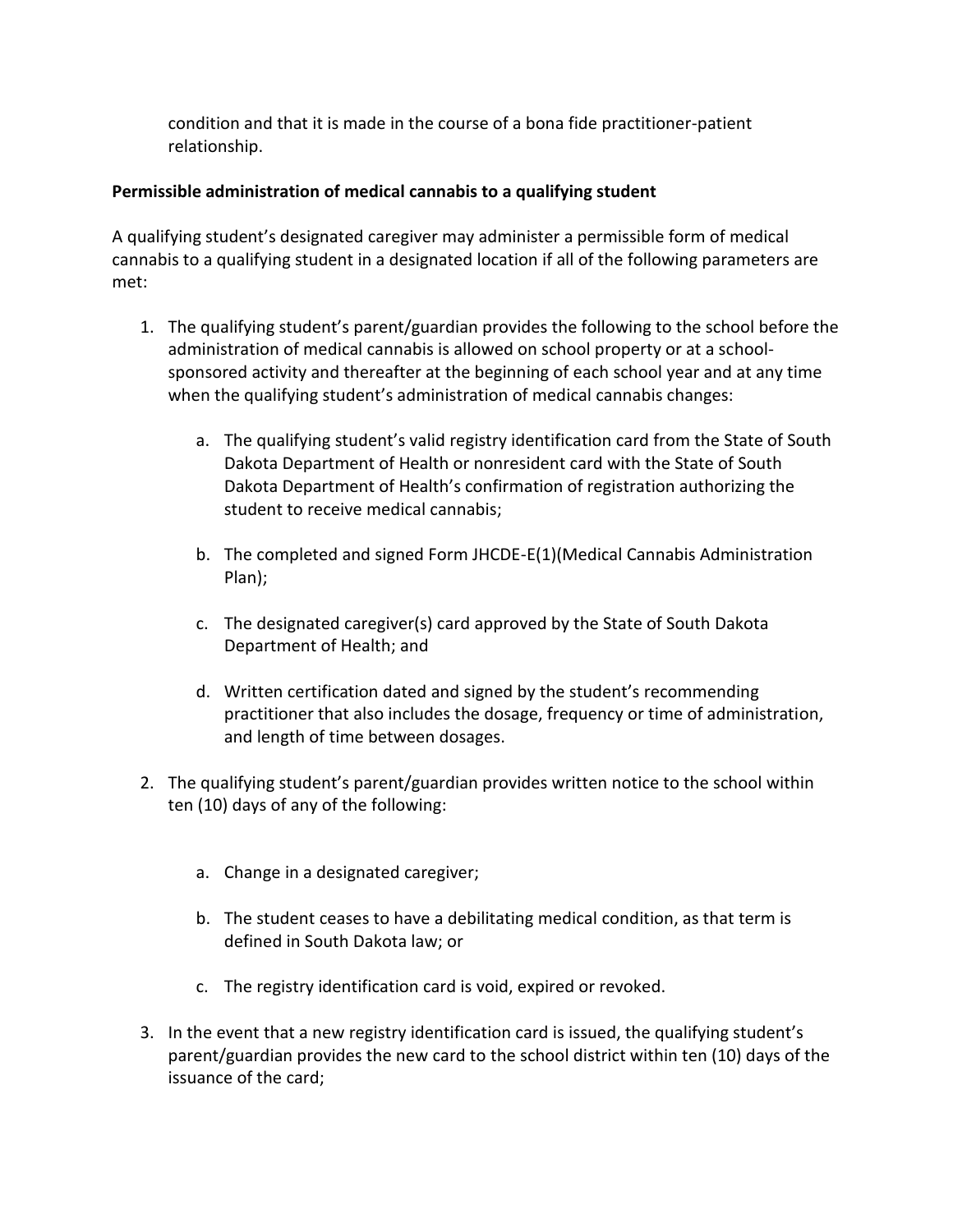- 4. The qualifying student's parent/guardian signs the written acknowledgement in Form JHCDE-E(1)(Medical Cannabis Administration Plan) assuming all responsibility for the provision, administration, maintenance, possession, storage and use of medical cannabis under state law, and releases the district from liability for any claim or injury that occurs pursuant to this policy;
- 5. The qualifying student's parent/guardian or designated caregiver shall be responsible for providing the permissible form of medical cannabis to be administered to the qualifying student, shall transport it in a container that meets the packaging and labeling requirements specified by the South Dakota Department of Health, and shall not at any given time possess on school property an amount of medical cannabis that exceeds the qualifying student's prescribed daily dosage;
- 6. The district will determine the location and the method of administration of a permissible form of medical cannabis so to not create risk of disruption to the educational environment or exposure to other students;
- 7. After administering the permissible form of medical cannabis to the qualifying student, the student's designated caregiver shall remove any remaining medical cannabis from the school property or school-sponsored activity;
- 8. The written dated and signed plan contained in Form JHCDE-E(1)(Medical Cannabis Administration Plan) is prepared that identifies the form, designated location(s), and any protocol regarding administration of a permissible form of medical cannabis to the qualifying student.

### **Additional parameters**

School personnel, in their role as employees of the school district, will not under any circumstances:

- 1. Assist a qualifying student or his/her designated caregiver in obtaining, administering, or using medical cannabis;
- 2. Store or hold medical cannabis in any form;
- 3. Ensure the qualifying student is properly using the medical cannabis as instructed by his/her recommending practitioner; or
- 4. Serve as the qualifying student's designated caregiver of medical cannabis.

This policy conveys no right to any student or to the student's parents/guardians or other designated caregiver to demand access to any general or particular location on school property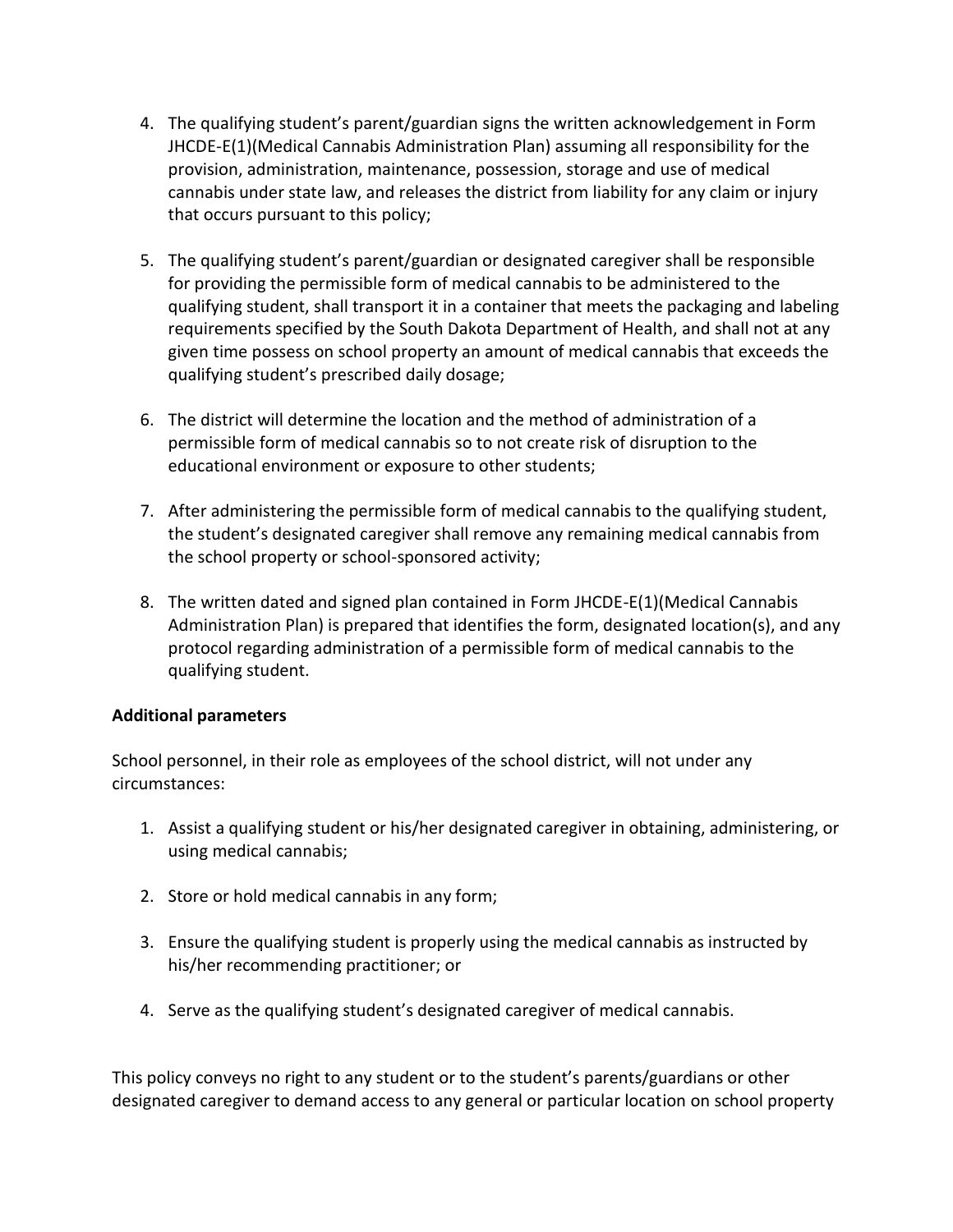or at a school-sponsored activity to administer medical cannabis.

When a school-sponsored activity occurs at another South Dakota public school, the location identified by that school will serve as the designated location for the designated caregiver's administration of medical cannabis.

This policy shall not apply to school property or school-sponsored activities located outside of the state of South Dakota, on federal property or any other location that prohibits cannabis on its property.

Permission to administer medical cannabis to a qualifying student may be limited or revoked if the qualifying student and/or the student's parent/guardian or other designated caregiver violates this policy or demonstrates an inability to responsibly follow this policy's parameters.

No student is permitted to possess or self-administer medical cannabis. Qualifying students with a valid registry identification card who possess or self-administer cannabis may be subject to discipline just as any other student without a valid registry identification card would be. Student possession, use, distribution, sale or being under the influence of cannabis inconsistent with this policy may be considered a violation of Board policy concerning drug and alcohol involvement by students or other Board policy and may subject the student to disciplinary consequences, including suspension and/or expulsion, in accordance with applicable Board policy.

If the federal government indicates that the District's federal funds will be lost or have been lost by this policy, the Board declares that this policy shall be suspended immediately and that the administration of any form of medical cannabis to qualifying students on school property or at a school-sponsored event shall not be permitted. The district shall post notice of such policy suspension and prohibition in a conspicuous place on its website.

LEGAL REFS.: ARSD 24:80 ARSD 44:90 SDCL 34-20G

ADOPTED: 09/2021 AMENDED: REVIEWED: AMENDED: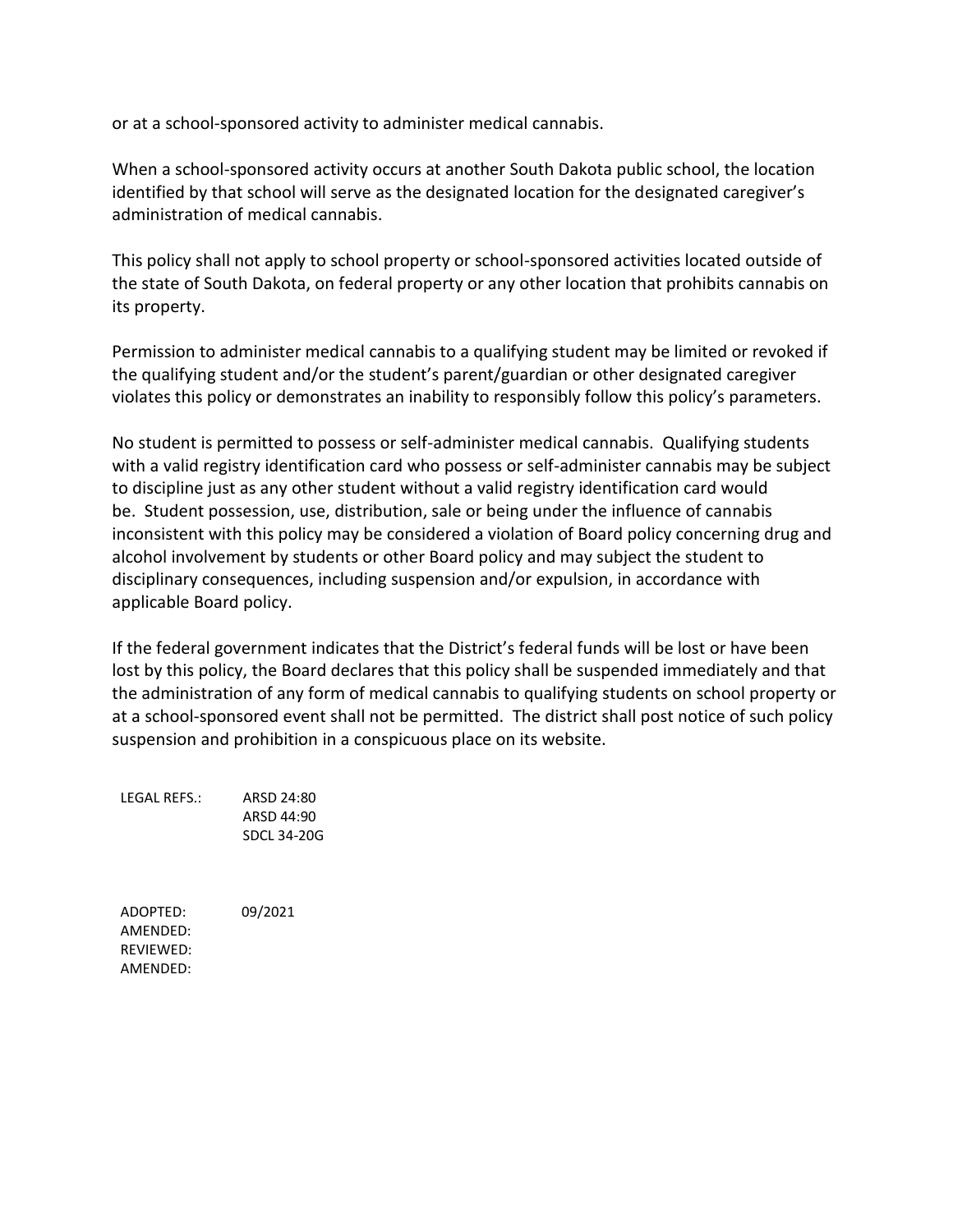### **Policies and Regulations Code: J – Students**

#### **JHG – REPORTING CHILD ABUSE**

Any teacher or other school employee who suspects that a child under 18 years of age has been neglected or physically abused (including sexual or emotional abuse) by a parent or other person, will report orally or in writing this information to the building administrator or Superintendent. The building administrator or Superintendent should immediately report this information to the state's attorney; or the department of social services; or the county sheriff; or the city police. If the building administrator or Superintendent does not confirm to the teacher or other employee within 24 hours that action has been initiated, the employee will report this information directly to the proper authorities.

The report will contain the following information: name, address, and age of child; name and address of parent or caretaker; nature and extent of injuries or description of neglect; and any other information that might help establish the cause of injuries or condition.

School employees, including administrators, will not contact the child's family or any other persons to determine the cause of the suspected abuse or neglect. It is not the responsibility of the school employees to prove that the child has been abused or neglected, or to determine whether the child is in need of protection, but only to report suspicions of abuse or neglect.

Anyone who participates in making a report in accordance with the law and in good faith is immune from any civil or criminal liability that may otherwise arise from the reporting, or from any resulting judicial proceeding, even if the suspicion is proved to be unfounded.

Any personal interview or physical inspection of the child should be conducted in a considerate, professional manner. Information or records concerning reports of suspected abuse or neglect are confidential. The release to persons other than provided by law is a class one misdemeanor. Failure to make a report of abuse or neglect is a class one misdemeanor.

Copies of this policy will be distributed by the Superintendent to all school employees at the beginning of each school term, and to new employees when they begin employment if at a different time then the beginning of the school term.

| LEGAL REFS.: |         | $SDCI$ 22-6-2<br>SDCL 26-8A (§§3 & 6-15) |
|--------------|---------|------------------------------------------|
| ADOPTED:     | 02-1989 |                                          |
| AMFNDFD:     | 04-1999 |                                          |
| RFVIFWFD:    | 05-2009 |                                          |
| AMFNDFD:     | 12-2015 |                                          |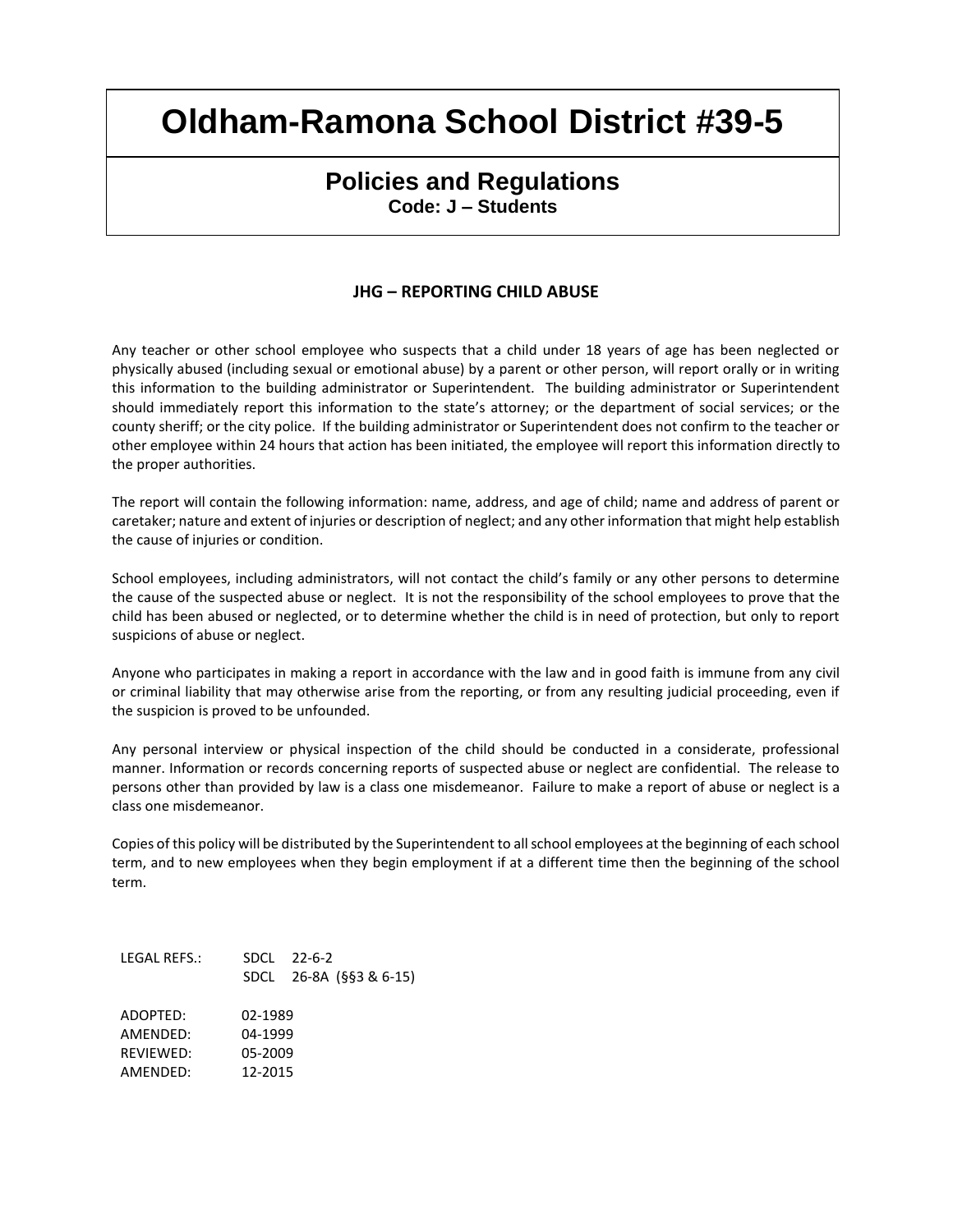## **Policies and Regulations Code: J – Students**

### **JOA STUDENT DIRECTORY INFORMATION**

The Family Educational Rights and Privacy Act (FERPA), a Federal law, requires that the District, with certain exceptions, obtain written consent from parents, guardians or from students who are 18 years of age or older ("eligible students"), prior to the disclosure of personally identifiable information from the student's education records. The main exception is that the District may disclose designated "directory information" without written consent, unless the parent, guardian or eligible student has informed the District that prior written consent is required before disclosing the directory information. The primary purpose of directory information is to allow the District to include this type of information from the student's education records in certain school publications.

Directory information, which is information that is generally not considered harmful or an invasion of privacy if released, can also be disclosed to outside organizations without a parent's, guardian's or eligible student's prior written consent. Outside organizations include, but are not limited to, companies that manufacture class rings or publish yearbooks. In addition, two federal laws require the District to provide military recruiters, upon request, with the names, addresses and telephone listings of the students unless parents or guardians have advised the District that they do not want their student's information disclosed without their prior written consent.

If a student's parent, guardian or an eligible student, does not want the District to disclose directory information from the student's education records without prior written consent, the student's parent, guardian or an eligible student must notify the District in writing within thirty (30) days of the beginning of the school year or, if enrolling after the beginning of the school year, within thirty (30) days of enrollment.

The District has designated the following information as directory information:

- 1. Student's name;
- 2. Address;
- 3. Telephone Listing;
- 4. Name(s) or Parent(s);
- 5. Photograph;
- 6. Date and place of birth;
- 7. Dates of attendance;
- 8. Grade level;
- 9. Participation (including video) in officially recognized activities and sports;
- 10. Weight and height of members of athletic teams;
- 11. Degrees, honors, and awards received;
- 12. The most recent educational agency or institution attended;

As required by state law, the District shall provide, by November first of each year, a list of students by name in grades seven to twelve, inclusive, together with their mailing addresses, to the executive director of the Board of Regents and to each post-secondary technical institute located in the state unless the parent has directed that the District not release directory information about the student.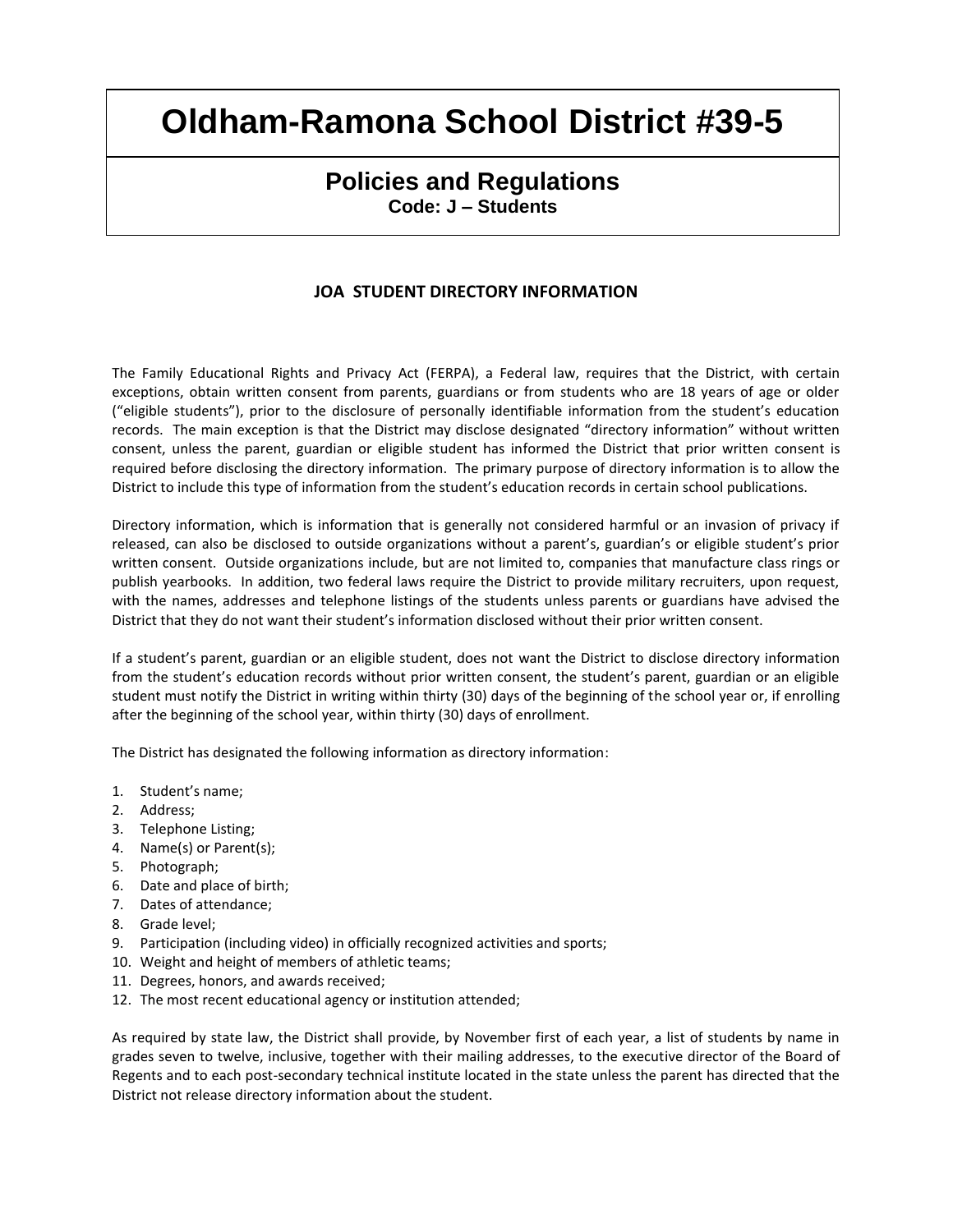As required by federal law, the District shall provide to military recruiters the same access to secondary school students as is provided generally to post-secondary educational institutions or to prospective employers of those students; and shall, upon a request made by military recruiters for military recruiting purposes, provide access to secondary school student names, addresses, and telephone listings, unless the parent of the student has submitted a request to the District that the student's information not be released without prior written parental consent.

The District annually notify parents of the types of student directory information released. The notice will include:

- 1. An explanation of the parent's or eligible student's right to request that information not be disclosed without prior written consent;
- 2. Notice that the school routinely discloses names, addresses, and telephone numbers to the South Dakota Board of Regents and, upon request, to military recruiters, subject to a parent's or eligible student's request not to disclose such information without written consents, and;
- 3. Notification on how the parent or eligible student may opt out of the public, nonconsensual disclosure of directory information and the method and timeline within which to do so.

| LEGAL REFS.:          | PL<br><b>SDCL</b>  | 20 USC §1232g (Family Education Rights and Privacy Act)<br>34 CFR Part 99 (FERPA Regulation)<br>20 USC §7908 (Armed Forces Recruiter access to students information)<br>103-382 (Improving America Schools Act)<br>13-28-50 (School districts to provide student mailing lists to Board of Regents)<br>10 USC §503 (Recruiting campaigns, compilation of directory information |
|-----------------------|--------------------|--------------------------------------------------------------------------------------------------------------------------------------------------------------------------------------------------------------------------------------------------------------------------------------------------------------------------------------------------------------------------------|
| ADOPTED:<br>REVIEWED: | 11-1989<br>02/2012 |                                                                                                                                                                                                                                                                                                                                                                                |

| AMENDED:  | 10-2015 |
|-----------|---------|
| REVIEWED: | 02/2020 |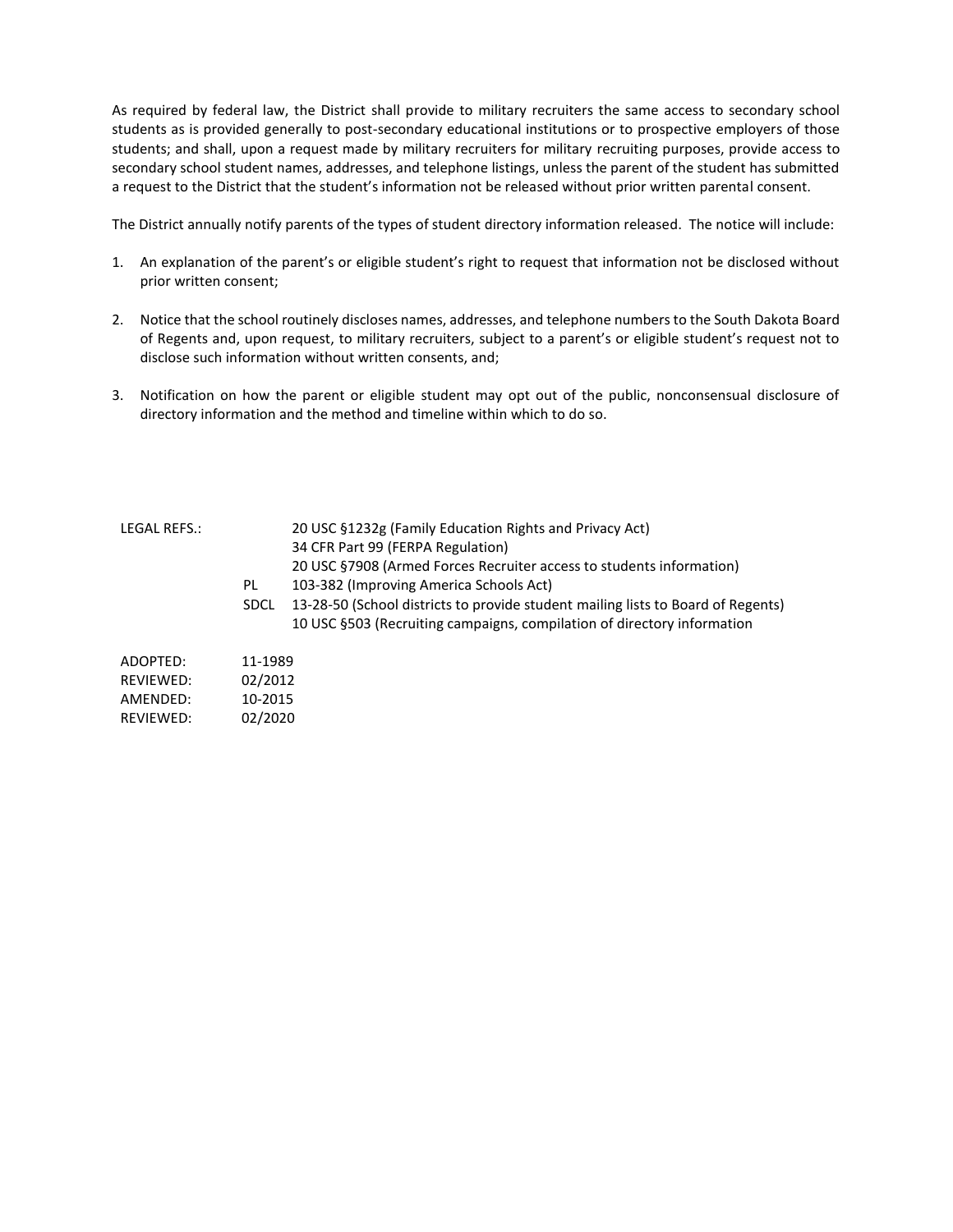## **Policies and Regulations Code: J – Students**

## **JOA-E1 STUDENT DIRECTORY INFORMATION NOTICE**

The Family Educational Rights and Privacy Act (FERPA), a Federal law, requires that the District, with certain exceptions, obtain your written consent prior to the disclosure of personally identifiable information from your child's education records. However, the District may disclose designated "directory information" without written consent, unless you have informed the District that prior written consent is required before disclosing the directory information. The primary purpose of directory information is to allow the District to include this type of information from your child's education records in certain school publications.

Directory information, which is information that is generally not considered harmful or an invasion of privacy if released, can also be disclosed to outside organizations without a parent's, guardian's or eligible student's prior written consent. Outside organizations include, but are not limited to, companies that manufacture class rings or publish yearbooks. In addition, two federal laws require the District to provide military recruiters, upon request, with the names, addresses and telephone listings of the students unless parents or guardians have advised the District that they do not want their student's information disclosed without their prior written consent.

If you do not want the District to disclose directory information from your child's education records without your prior written consent, you must notify the District in writing within thirty (30) days of the beginning of the school year or, if enrolling after the beginning of the school year, within thirty (30) days of enrollment. The District has designated the following information as directory information:

- 1. Student's name;
- 2. Address;
- 3. Telephone listing;
- 4. Name(s) of Parent(s)
- 5. Photograph;
- 6. Date and place of birth;
- 7. Dates of attendance;
- 8. Grade level;
- 9. Participation (including video) in officially recognized activities and sports;
- 10. Weight and height of members of athletic teams;
- 11. Degrees, honors, and awards received;
- 12. The most recent educational agency or institution attended.

| ADOPTED:  | 11-1989 |
|-----------|---------|
| RFVIFWFD: | 02/2012 |
| AMFNDFD:  | 10-2015 |
| RFVIFWFD: | 02/2020 |